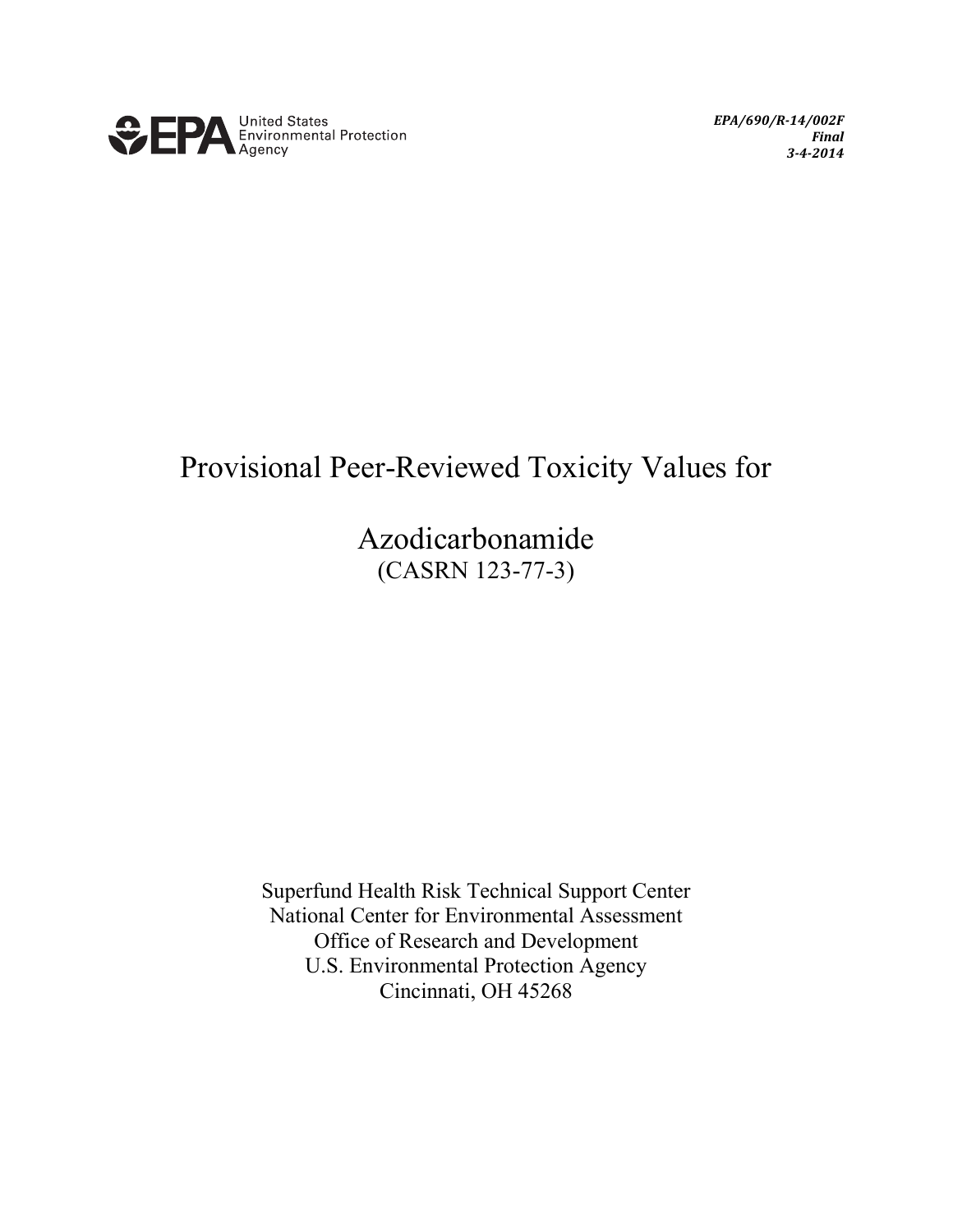#### **AUTHORS, CONTRIBUTORS, AND REVIEWERS**

#### **CHEMICAL MANAGER**

Zhongyu (June) Yan, PhD National Center for Environmental Assessment, Cincinnati, OH

#### **CONTRIBUTOR**

Q. Jay Zhao, PhD, MPH, DABT National Center for Environmental Assessment, Cincinnati, OH

#### **DRAFT DOCUMENT PREPARED BY**

ICF International 9300 Lee Highway Fairfax, VA 22031

#### **PRIMARY INTERNAL REVIEWERS**

Paul G. Reinhart, PhD, DABT National Center for Environmental Assessment, Research Triangle Park, NC

Ghazi Dannan, PhD National Center for Environmental Assessment, Washington, DC

This document was externally peer reviewed under contract to Eastern Research Group, Inc. 110 Hartwell Avenue Lexington, MA 02421-3136

Questions regarding the contents of this document may be directed to the U.S. EPA Office of Research and Development's National Center for Environmental Assessment, Superfund Health Risk Technical Support Center (513-569-7300).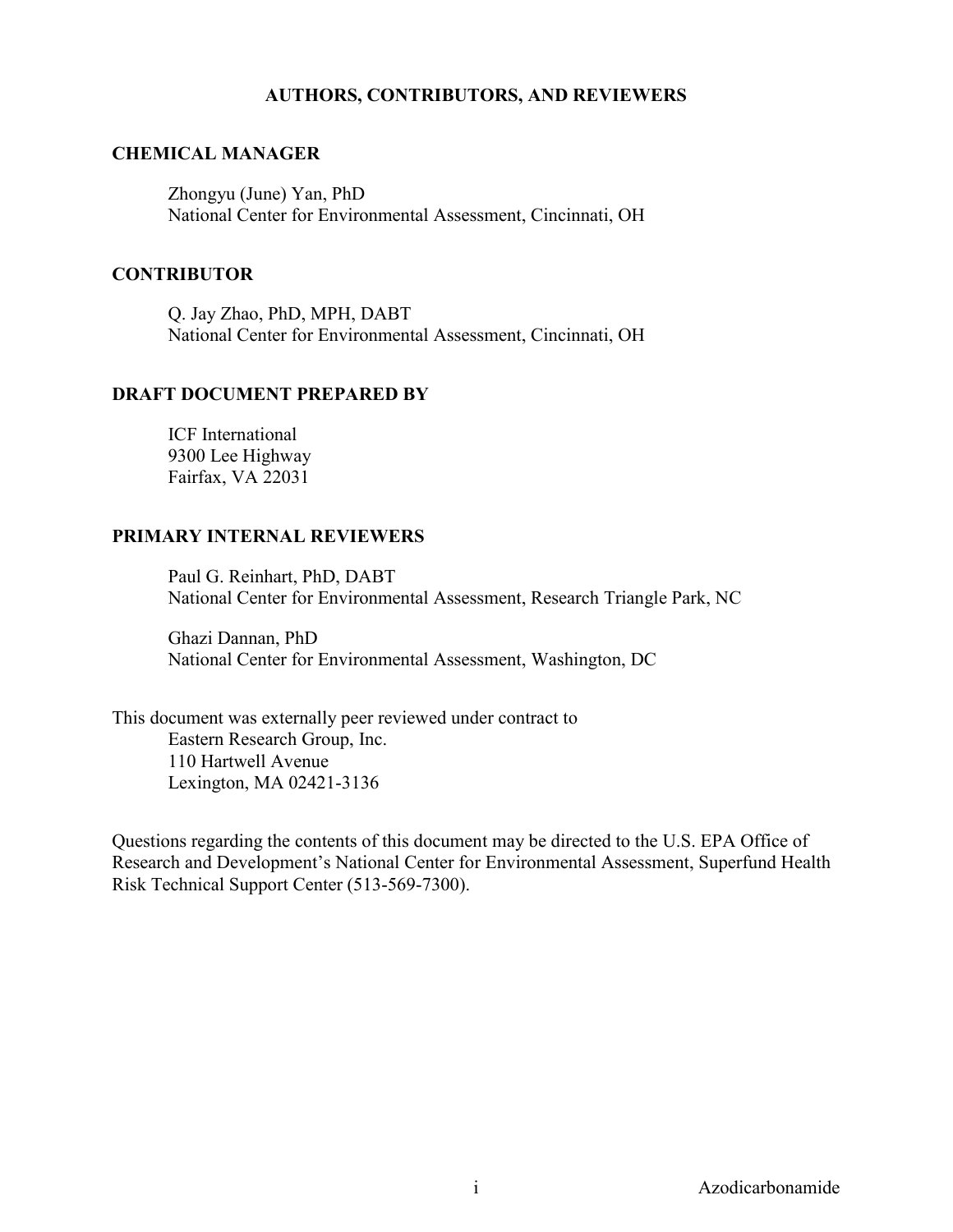## **TABLE OF CONTENTS**

| REVIEW OF POTENTIALLY RELEVANT DATA (CANCER AND NONCANCER)5                                              |  |
|----------------------------------------------------------------------------------------------------------|--|
|                                                                                                          |  |
|                                                                                                          |  |
| DERIVATION OF INHALATION REFERENCE CONCENTRATIONS32<br>DERIVATION OF PROVISIONAL CANCER POTENCY VALUES36 |  |
|                                                                                                          |  |
|                                                                                                          |  |
|                                                                                                          |  |
|                                                                                                          |  |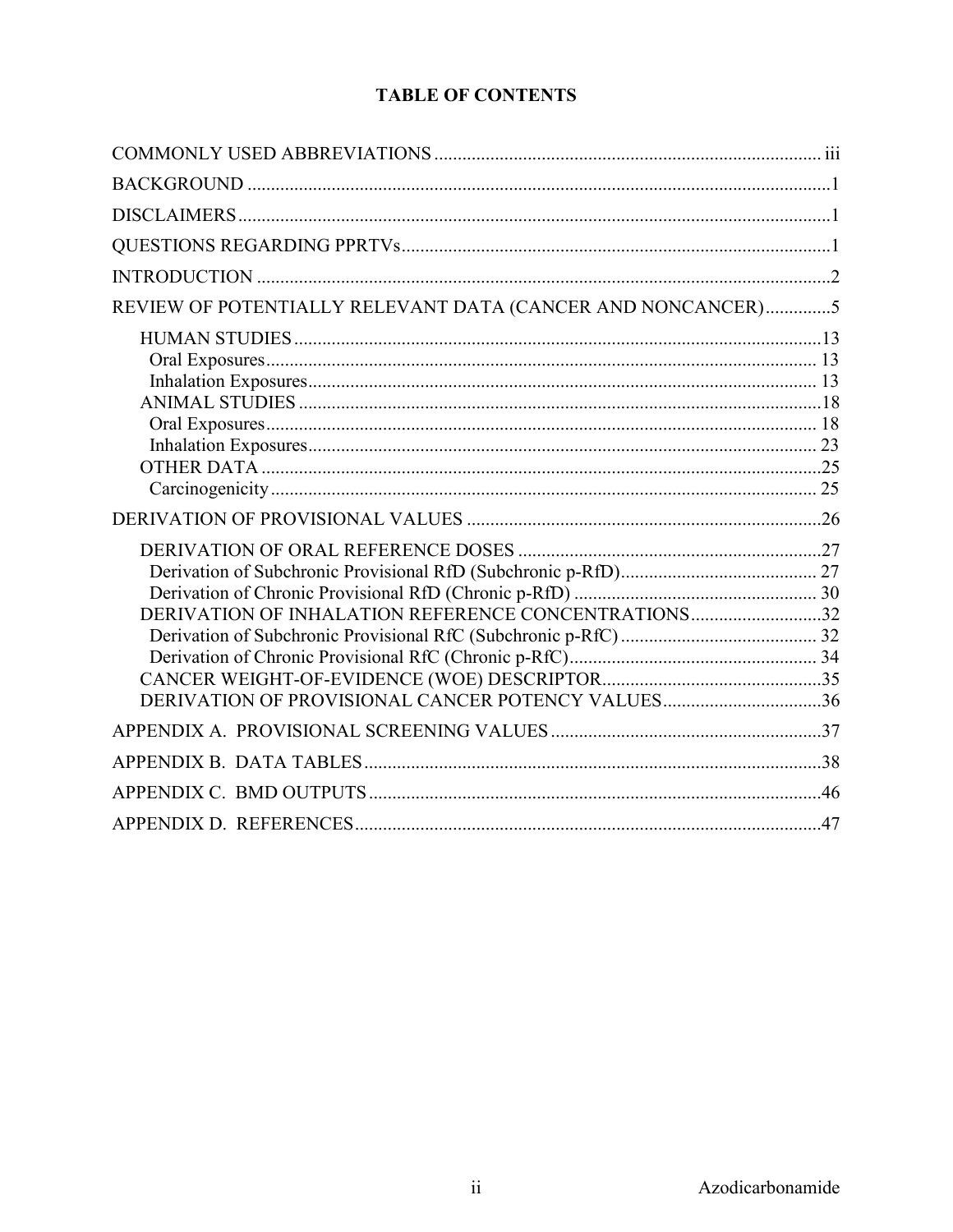### **COMMONLY USED ABBREVIATIONS**

<span id="page-3-0"></span>

| <b>BMC</b>                 | benchmark concentration                                             |
|----------------------------|---------------------------------------------------------------------|
| <b>BMCL</b>                | benchmark concentration lower confidence limit                      |
| <b>BMD</b>                 | benchmark dose                                                      |
| <b>BMDL</b>                | benchmark dose lower confidence limit                               |
| <b>HEC</b>                 | human equivalent concentration                                      |
| <b>HED</b>                 | human equivalent dose                                               |
| <b>IUR</b>                 | inhalation unit risk                                                |
| <b>LOAEL</b>               | lowest-observed-adverse-effect level                                |
| LOAEL <sub>ADI</sub>       | LOAEL adjusted to continuous exposure duration                      |
| $LOAEL_{HEC}$              | LOAEL adjusted for dosimetric differences across species to a human |
| <b>NOAEL</b>               | no-observed-adverse-effect level                                    |
| <b>NOAEL<sub>ADJ</sub></b> | NOAEL adjusted to continuous exposure duration                      |
| <b>NOAELHEC</b>            | NOAEL adjusted for dosimetric differences across species to a human |
| <b>NOEL</b>                | no-observed-effect level                                            |
| <b>OSF</b>                 | oral slope factor                                                   |
| $p$ -IUR                   | provisional inhalation unit risk                                    |
| POD                        | point of departure                                                  |
| p-OSF                      | provisional oral slope factor                                       |
| p-RfC                      | provisional inhalation reference concentration                      |
| p-RfD                      | provisional oral reference dose                                     |
| <b>RfC</b>                 | inhalation reference concentration                                  |
| <b>RfD</b>                 | oral reference dose                                                 |
| UF                         | uncertainty factor                                                  |
| UF <sub>A</sub>            | interspecies uncertainty factor                                     |
| $UF_C$                     | composite uncertainty factor                                        |
| $UF_D$                     | database uncertainty factor                                         |
| UF <sub>H</sub>            | intraspecies uncertainty factor                                     |
| $UF_L$                     | LOAEL-to-NOAEL uncertainty factor                                   |
| $UF_S$                     | subchronic-to-chronic uncertainty factor                            |
| <b>WOE</b>                 | weight of evidence                                                  |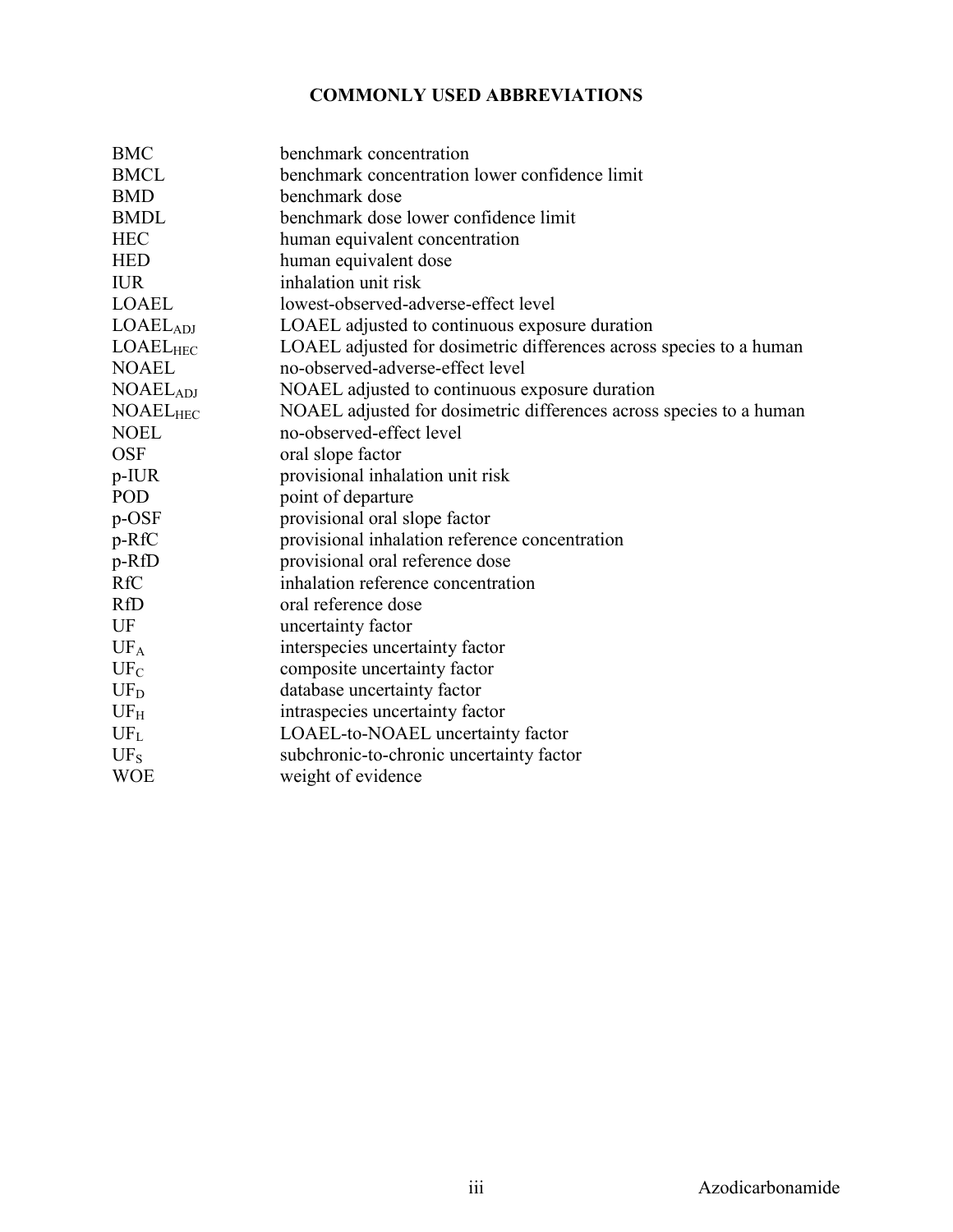#### **PEER-REVIEWED PROVISIONAL TOXICITY VALUES FOR AZODICARBONAMIDE (CASRN 123-77-3)**

#### <span id="page-4-0"></span>**BACKGROUND**

A Provisional Peer-Reviewed Toxicity Value (PPRTV) is defined as a toxicity value derived for use in the Superfund Program. PPRTVs are derived after a review of the relevant scientific literature using established Agency guidance on human health toxicity value derivations. All PPRTV assessments receive internal review by a standing panel of National Center for Environment Assessment (NCEA) scientists and an independent external peer review by three scientific experts.

The purpose of this document is to provide support for the hazard and dose-response assessment pertaining to chronic and subchronic exposures to substances of concern, to present the major conclusions reached in the hazard identification and derivation of the PPRTVs, and to characterize the overall confidence in these conclusions and toxicity values. It is not intended to be a comprehensive treatise on the chemical or toxicological nature of this substance.

The PPRTV review process provides needed toxicity values in a quick turnaround timeframe while maintaining scientific quality. PPRTV assessments are updated approximately on a 5-year cycle for new data or methodologies that might impact the toxicity values or characterization of potential for adverse human health effects and are revised as appropriate. It is important to utilize the PPRTV database [\(http://hhpprtv.ornl.gov\)](http://hhpprtv.ornl.gov/) to obtain the current information available. When a final Integrated Risk Information System (IRIS) assessment is made publicly available on the Internet [\(www.epa.gov/iris\)](http://www.epa.gov/iris), the respective PPRTVs are removed from the database.

#### <span id="page-4-1"></span>**DISCLAIMERS**

The PPRTV document provides toxicity values and information about the adverse effects of the chemical and the evidence on which the value is based, including the strengths and limitations of the data. All users are advised to review the information provided in this document to ensure that the PPRTV used is appropriate for the types of exposures and circumstances at the site in question and the risk management decision that would be supported by the risk assessment.

Other U.S. Environmental Protection Agency (EPA) programs or external parties who may choose to use PPRTVs are advised that Superfund resources will not generally be used to respond to challenges, if any, of PPRTVs used in a context outside of the Superfund program.

#### <span id="page-4-2"></span>**QUESTIONS REGARDING PPRTVs**

Questions regarding the contents and appropriate use of this PPRTV assessment should be directed to the EPA Office of Research and Development's National Center for Environmental Assessment, Superfund Health Risk Technical Support Center (513-569-7300).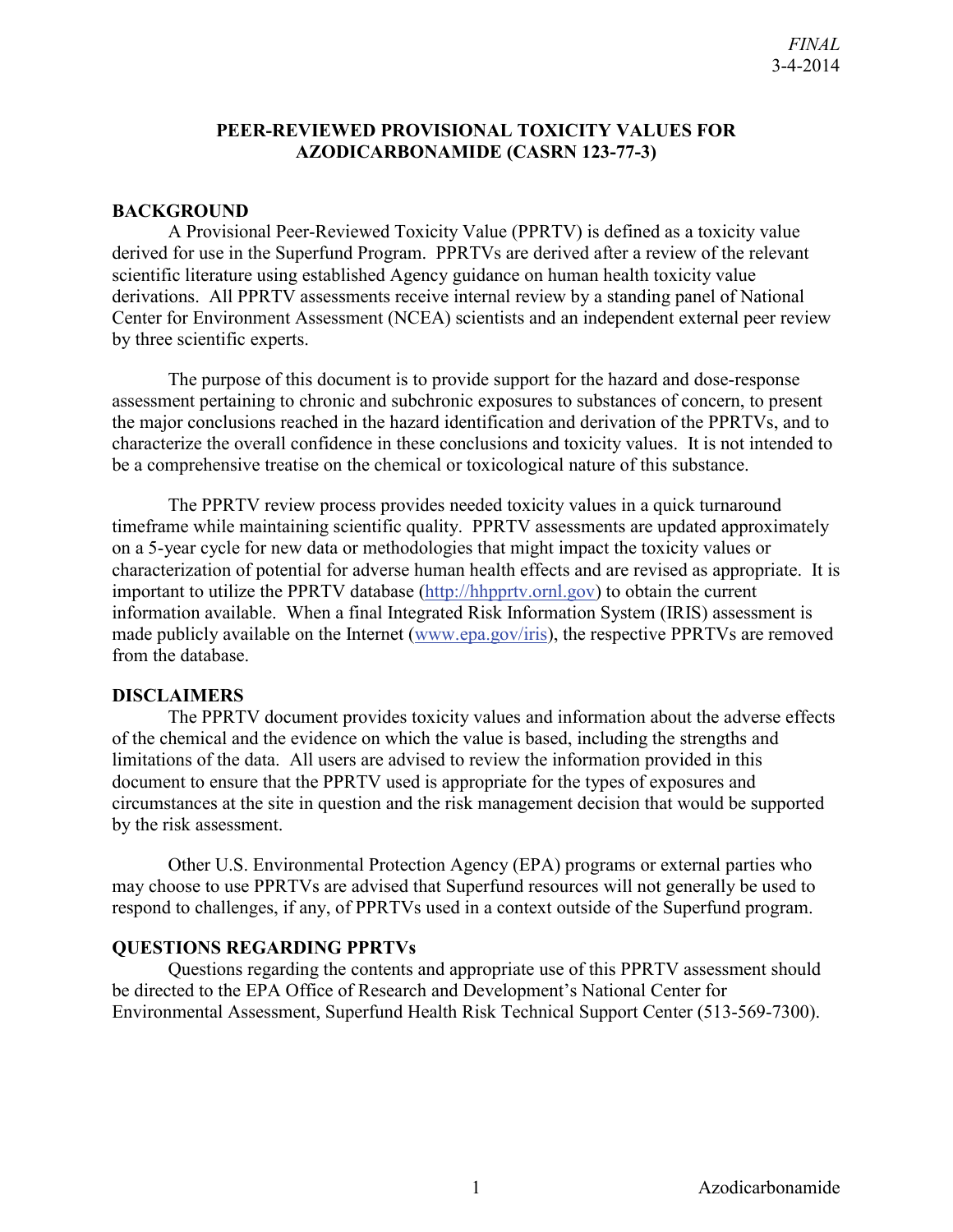#### **INTRODUCTION**

<span id="page-5-0"></span>Azodicarbonamide (ADA), CASRN 123-77-3, is used in the rubber and plastic industries as a blowing agent in the expansion of several polymers including polyvinyl chloride, polyolefins, and other natural or synthetic rubbers. The World Health Organization (WHO) developed a Concise International Chemical Assessment Document (CICAD) for ADA [\(Cary et](http://hero.epa.gov/index.cfm?action=search.view&reference_id=786169)  [al., 1999\)](http://hero.epa.gov/index.cfm?action=search.view&reference_id=786169). In that document, it was stated that at around 190−230°C, ADA decomposes into the gases nitrogen, carbon monoxide, carbon dioxide, and ammonia; solid residues; and sublimated substances. The U.S. Food and Drug Administration permits the use of ADA as an aging and bleaching ingredient in cereal flour and as a dough conditioner in bread making, provided that the total amounts of ADA do not exceed 2.05 g per 100 pounds of flour  $(0.0045\%$  or 45 ppm) [\(NLM, 2011\)](http://hero.epa.gov/index.cfm?action=search.view&reference_id=783990). ADA is poorly soluble in water and has a low vapor pressure, suggesting that it has low volatility. A table of physicochemical properties for ADA is provided below (see Table 1).



**Figure 1. Chemical Structure of ADA (CASRN 123-77-3)**

| Table 1. Physicochemical Properties of ADA (CASRN 123-77-3) <sup>a</sup> |                        |  |  |  |  |  |  |  |  |
|--------------------------------------------------------------------------|------------------------|--|--|--|--|--|--|--|--|
| <b>Property (unit)</b>                                                   | Value                  |  |  |  |  |  |  |  |  |
| Boiling point $(^{\circ}C)$                                              | ND                     |  |  |  |  |  |  |  |  |
| Melting point $(^{\circ}C)$                                              | 225                    |  |  |  |  |  |  |  |  |
| Density ( $g/cm3$ at 20 <sup>o</sup> C)                                  | 1.65                   |  |  |  |  |  |  |  |  |
| Vapor pressure (mmHg at $20^{\circ}$ C)                                  | $1.88 \times 10^{-10}$ |  |  |  |  |  |  |  |  |
| pH (unitless)                                                            | ND                     |  |  |  |  |  |  |  |  |
| Solubility in water (mg/L at $20^{\circ}$ C)                             | 35                     |  |  |  |  |  |  |  |  |
| Relative vapor density ( $air = 1$ )                                     | ND                     |  |  |  |  |  |  |  |  |
| Molecular weight $(g/mol)$                                               | 116.08                 |  |  |  |  |  |  |  |  |

<sup>a</sup>Source: <u>NLM (2011</u>).

 $ND = no data$ .

According to the WHO [\(Cary et al., 1999\)](http://hero.epa.gov/index.cfm?action=search.view&reference_id=786169), both inhaled and ingested ADA are rapidly and completely converted to biurea (hydradicarbonamide, or HADA), the only breakdown product for ADA that has been identified. The WHO concluded that "it is likely that systemic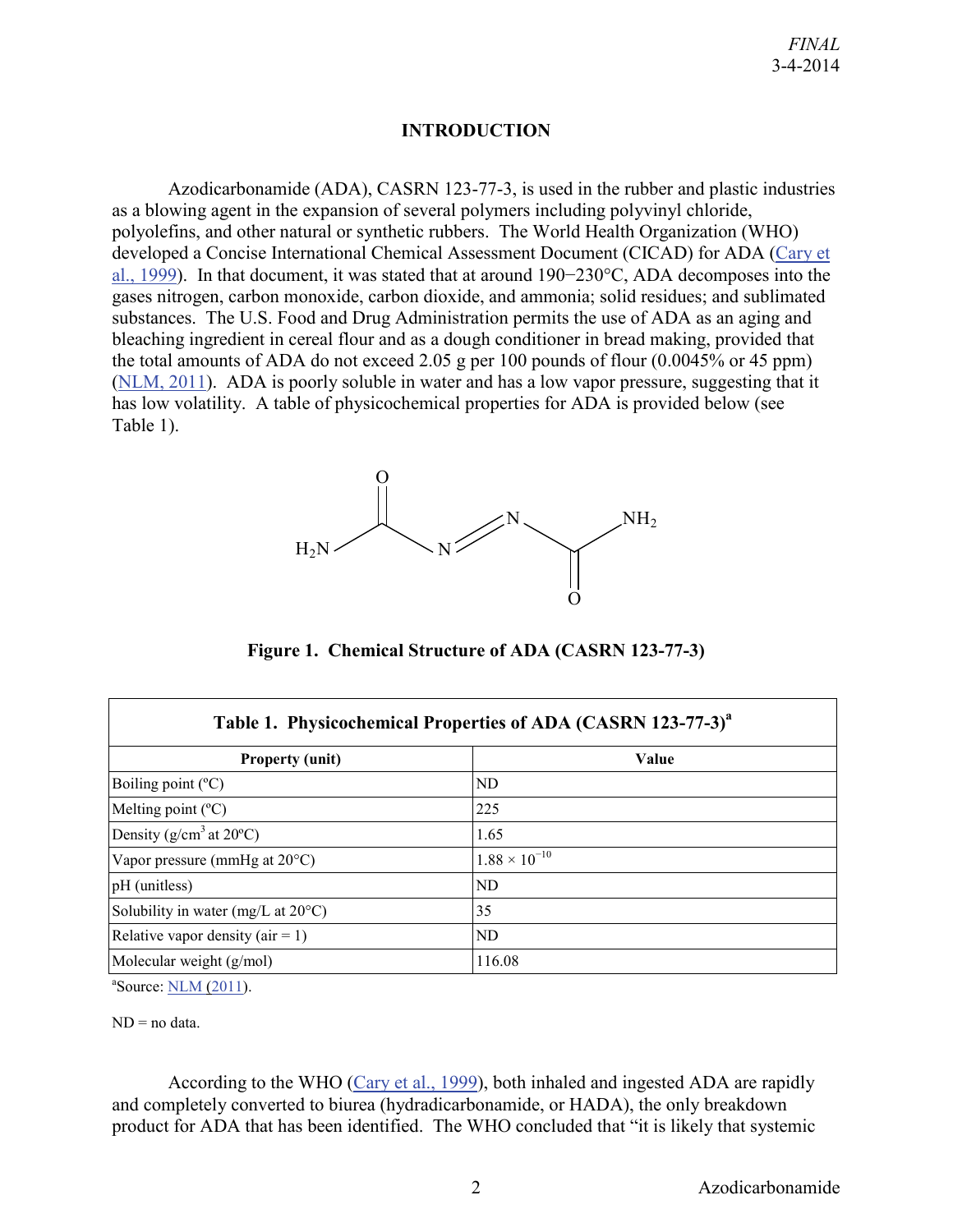exposure is principally to this derivative rather than to the parent compound" [\(Cary et al., 1999\)](http://hero.epa.gov/index.cfm?action=search.view&reference_id=786169). Because ADA is rapidly and completely converted to HADA [\(Cary et al., 1999\)](http://hero.epa.gov/index.cfm?action=search.view&reference_id=786169), conversion of ADA to HADA is assumed to occur at a 1:1 ratio. In this PPRTV assessment, molecular weight adjustments were made in cases where dosimetry conversions from administered HADA to ADA were necessary.

There are a number of studies in the available literature on ADA that present strong evidence that ADA is a respiratory sensitizer in occupationally exposed humans [\(Kim et al.,](http://hero.epa.gov/index.cfm?action=search.view&reference_id=786164)  [2004;](http://hero.epa.gov/index.cfm?action=search.view&reference_id=786164) [Normand et al., 1989;](http://hero.epa.gov/index.cfm?action=search.view&reference_id=786273) [Whitehead et al., 1987;](http://hero.epa.gov/index.cfm?action=search.view&reference_id=786276) [Ahrenholz et al., 1985;](http://hero.epa.gov/index.cfm?action=search.view&reference_id=786154) [Malo et al., 1985;](http://hero.epa.gov/index.cfm?action=search.view&reference_id=786275) [Slovak, 1981;](http://hero.epa.gov/index.cfm?action=search.view&reference_id=786274) [Ferris et al., 1977\)](http://hero.epa.gov/index.cfm?action=search.view&reference_id=786266). Two of these independent studies [\(Malo et al., 1985;](http://hero.epa.gov/index.cfm?action=search.view&reference_id=786275) [Slovak,](http://hero.epa.gov/index.cfm?action=search.view&reference_id=786274)  [1981\)](http://hero.epa.gov/index.cfm?action=search.view&reference_id=786274) confirm cases of occupational asthma, with late-phase but not immediate reactions following exposure to ADA. A recent National Institutes of Health white paper listed several authoritative groups such as the European Union Health and Safety Executive, the New Jersey Department of Health and Senior Services, and the Association of Occupational and Environmental Clinics that have classified ADA as a respiratory sensitizer or asthmagen [\(NIH,](http://hero.epa.gov/index.cfm?action=search.view&reference_id=1577212)  [2011\)](http://hero.epa.gov/index.cfm?action=search.view&reference_id=1577212). However, the available animal studies do not provide supporting data for ADA-induced asthma. Several of the human occupational studies measure levels of ADA in the atmosphere (ranging from  $0.01-12$  mg/m<sup>3</sup>), and these concentrations can be adjusted for continuous exposure to derive a provisional reference concentration (p-RfC) in the absence of suitable animal data. Because adequate human data are the most relevant for determining the health effects of a substance to humans and should be used to establish reference values when available, the occupational studies were used for derivation of the subchronic and chronic p-RfCs for ADA. Human data have been used on multiple occasions to derive reference values in IRIS, including a value for beryllium based on respiratory sensitization in exposed persons [\(U.S. EPA, 1998\)](http://hero.epa.gov/index.cfm?action=search.view&reference_id=999207).

Table 2 provides a summary of available toxicity values for ADA from U.S. EPA and other regulatory agencies or organizations.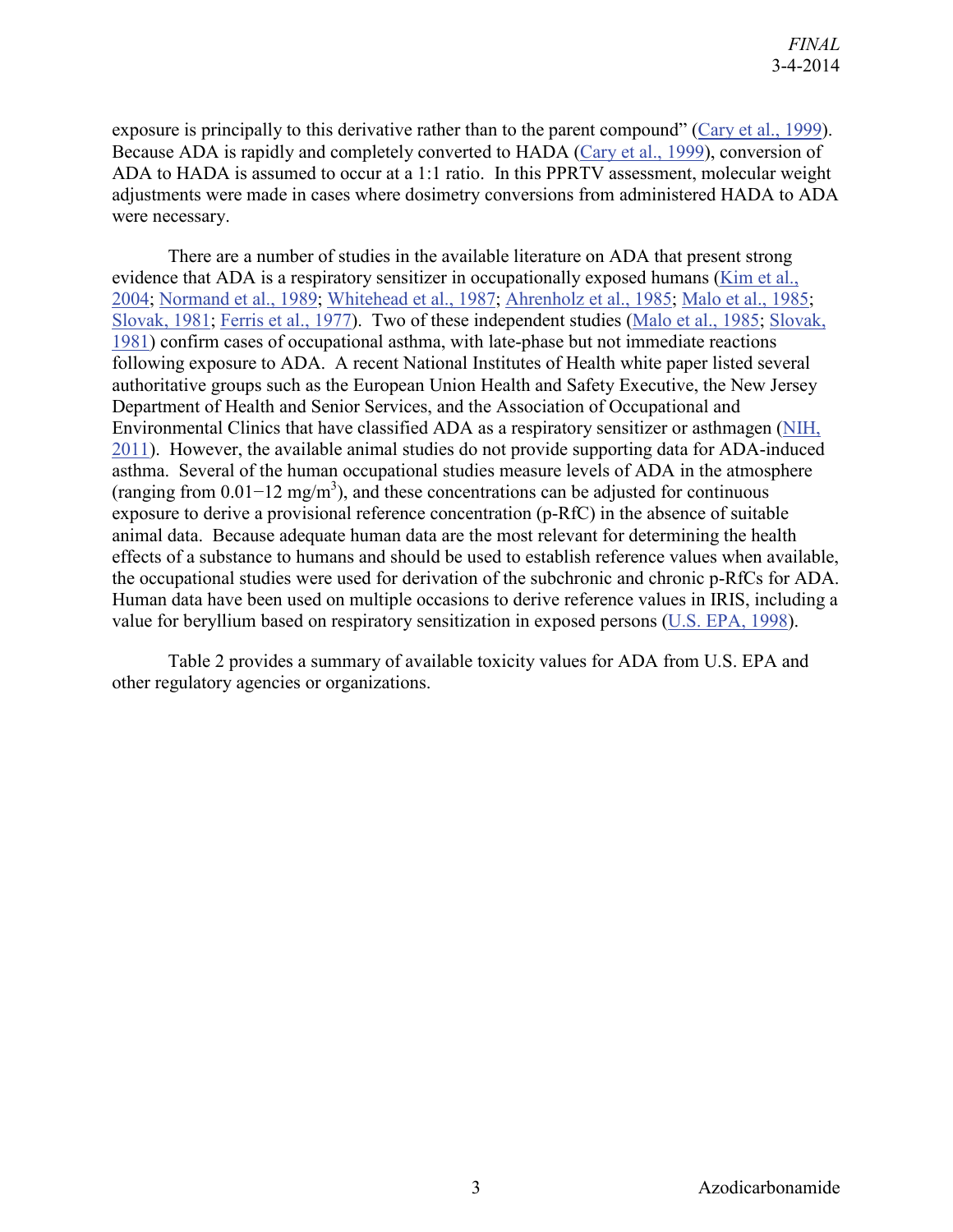| Source/Parameter <sup>a,b</sup> | Value<br>(Applicability) | Notes <sup>c</sup>                         | Reference                | <b>Date Accessed</b>     |
|---------------------------------|--------------------------|--------------------------------------------|--------------------------|--------------------------|
|                                 |                          | Noncancer                                  |                          |                          |
| <b>ACGIH</b>                    | NV                       | <b>NA</b>                                  | <b>ACGIH (2013)</b>      | <b>NA</b>                |
| <b>ATSDR</b>                    | NV                       | NA                                         | <b>ATSDR (2013)</b>      | NA                       |
| Cal/EPA                         | NV                       | <b>NA</b>                                  | Cal/EPA (2014a,<br>b)    | $1-28-2014$ <sup>d</sup> |
| <b>NIOSH</b>                    | NV                       | NA                                         | <b>NIOSH (2010)</b>      | NA                       |
| <b>OSHA</b>                     | NV                       | <b>NA</b>                                  | OSHA (2011,<br>2006)     | NA                       |
| <b>IRIS</b>                     | NV                       | NA                                         | <b>U.S. EPA</b>          | 1-28-2014                |
| Drinking Water                  | NV                       | <b>NA</b>                                  | <b>U.S. EPA (2012a)</b>  | NA                       |
| <b>HEAST</b>                    | NV                       | NA                                         | U.S. EPA (2011a)         | NA                       |
| <b>CARA HEEP</b>                | NV                       | NA                                         | <b>U.S. EPA (1994a)</b>  | NA                       |
| <b>WHO</b>                      | NV                       | NA                                         | <b>WHO</b>               | 1-28-2014                |
| UK HSC/MEL                      | $1 \text{ mg/m}^3$       | Based on occupationally-induced<br>asthma. | Cary et al. (1999)       | NA                       |
| <b>UK HSC/STEL</b>              | $3$ mg/m <sup>3</sup>    | Based on occupationally-induced<br>asthma. | Cary et al. (1999)       | <b>NA</b>                |
|                                 |                          | Cancer                                     |                          |                          |
| <b>HEAST/WOE</b>                | NV                       | NA                                         | <b>U.S. EPA (2011a)</b>  | <b>NA</b>                |
| <b>IRIS</b>                     | NV                       | <b>NA</b>                                  | <b>U.S. EPA</b>          | 1-28-2014                |
| <b>HEAST</b>                    | NV                       | NA                                         | U.S. EPA (2011a)         | NA                       |
| <b>IARC</b>                     | NV                       | NA                                         | <b>IARC</b> (2013)       | NA                       |
| <b>NTP</b>                      | NV                       | NA                                         | NTP(2011)                | <b>NA</b>                |
| Cal/EPA                         | NV                       | <b>NA</b>                                  | Cal/EPA (2014b,<br>2011) | NA                       |

<sup>a</sup> Sources: ACGIH = American Conference of Governmental Industrial Hygienists; ATSDR = Agency for Toxic Substances and Disease Registry; Cal/EPA = California Environmental Protection Agency; CARA = Chemical Assessments and Related Activities; HEAST = Health Effects Assessment Summary Tables; HEEP = Health and Environmental Effects Profile; IARC = International Agency for Research on Cancer; IRIS = Integrated Risk Information System; NIOSH = National Institute for Occupational Safety and Health; NTP = National Toxicology Program; OSHA = Occupational Safety and Health Administration; UK HSC = United Kingdom Health and Safety Commission; WHO = World Health Organization.

 $b$ Parameters: MEL = maximum exposure limit; STEL = short-term exposure limit.

<sup>c</sup>Information might include details related to the principal study, critical effect, and POD. A discussion of uncertainty and/or modifying factor(s) is not included because these may differ among agencies/organizations, precluding comparison.

<sup>a</sup>The Cal/EPA Office of Environmental Health Hazard Assessment (OEHHA) Toxicity Criteria Database [\(http://oehha.ca.gov/tcdb/index.asp\)](http://oehha.ca.gov/tcdb/index.asp) was also reviewed and found to contain no information on ADA.

 $NA = not applicable; NV = not available.$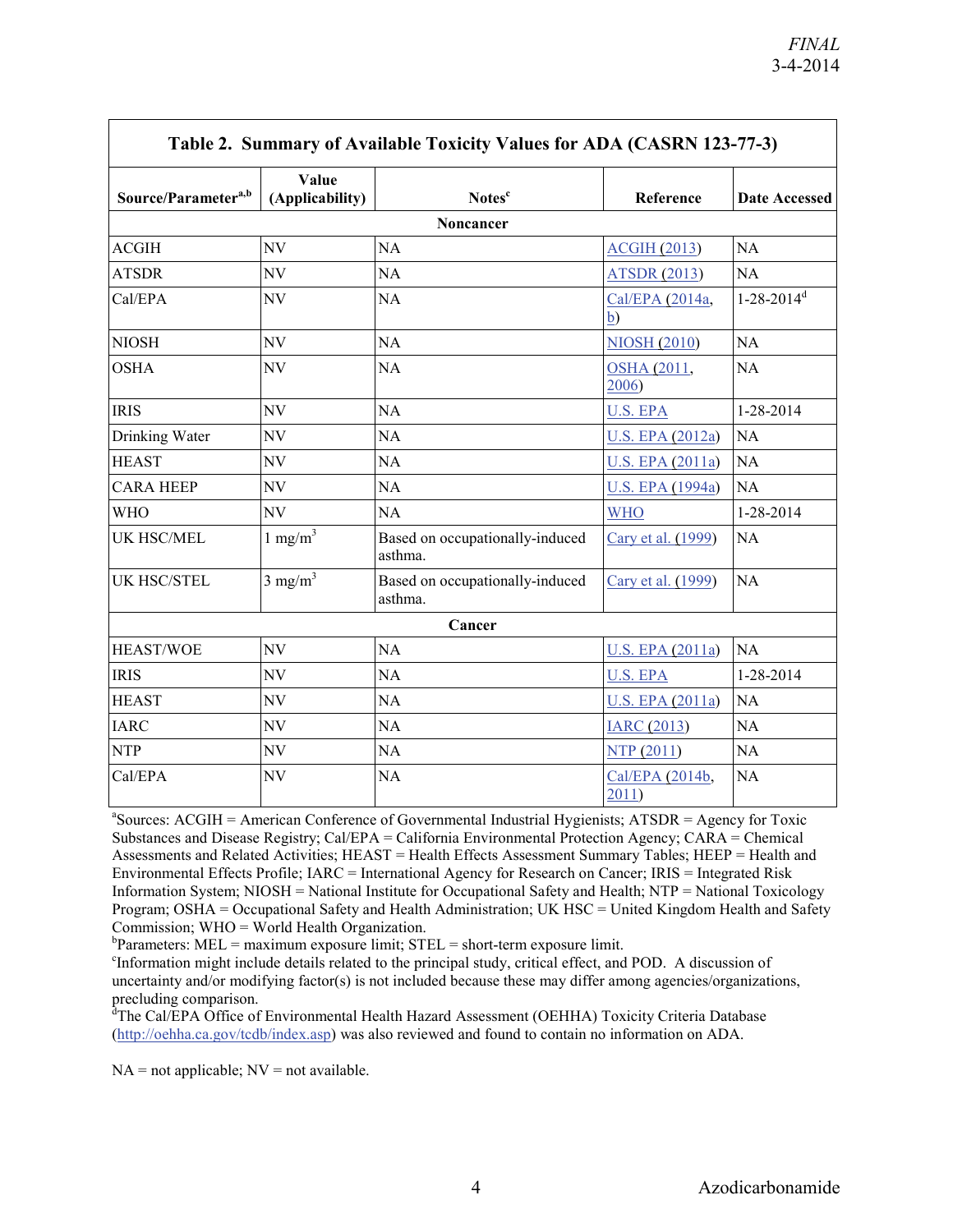Literature searches were conducted on sources published from 1900 through January 2014, for studies relevant to the derivation of provisional toxicity values for ADA, CASRN 123-77-3. The following databases were searched by chemical name, synonyms, or CASRN: ACGIH, ANEUPL, ATSDR, BIOSIS, Cal/EPA, CCRIS, CDAT, ChemIDplus, CIS, CRISP, DART, EMIC, EPIDEM, ETICBACK, FEDRIP, GENE-TOX, HAPAB, HERO, HMTC, HSDB, IARC, INCHEM IPCS, IPA, ITER, IUCLID, LactMed, NIOSH, NTIS, NTP, OSHA, OPP/RED, PESTAB, PPBIB, PPRTV, PubMed (toxicology subset), RISKLINE, RTECS, TOXLINE, TRI, U.S. EPA IRIS, U.S. EPA HEAST, U.S. EPA HEEP, U.S. EPA OW, and U.S. EPA TSCATS/TSCATS2. The following databases were searched for relevant health information: ACGIH, ATSDR, Cal/EPA, U.S. EPA IRIS, U.S. EPA HEAST, U.S. EPA HEEP, U.S. EPA OW, U.S. EPA TSCATS/TSCATS2, NIOSH, NTP, OSHA, and RTECS.

#### **REVIEW OF POTENTIALLY RELEVANT DATA (CANCER AND NONCANCER)**

<span id="page-8-0"></span>Table 3 provides an overview of the relevant database for ADA and includes all potentially relevant, repeated short-term-, subchronic-, and chronic-duration studies. Principal studies are identified in bold. The phrase "statistical significance" used throughout the document indicates a *p-*value of <0.05 unless otherwise noted.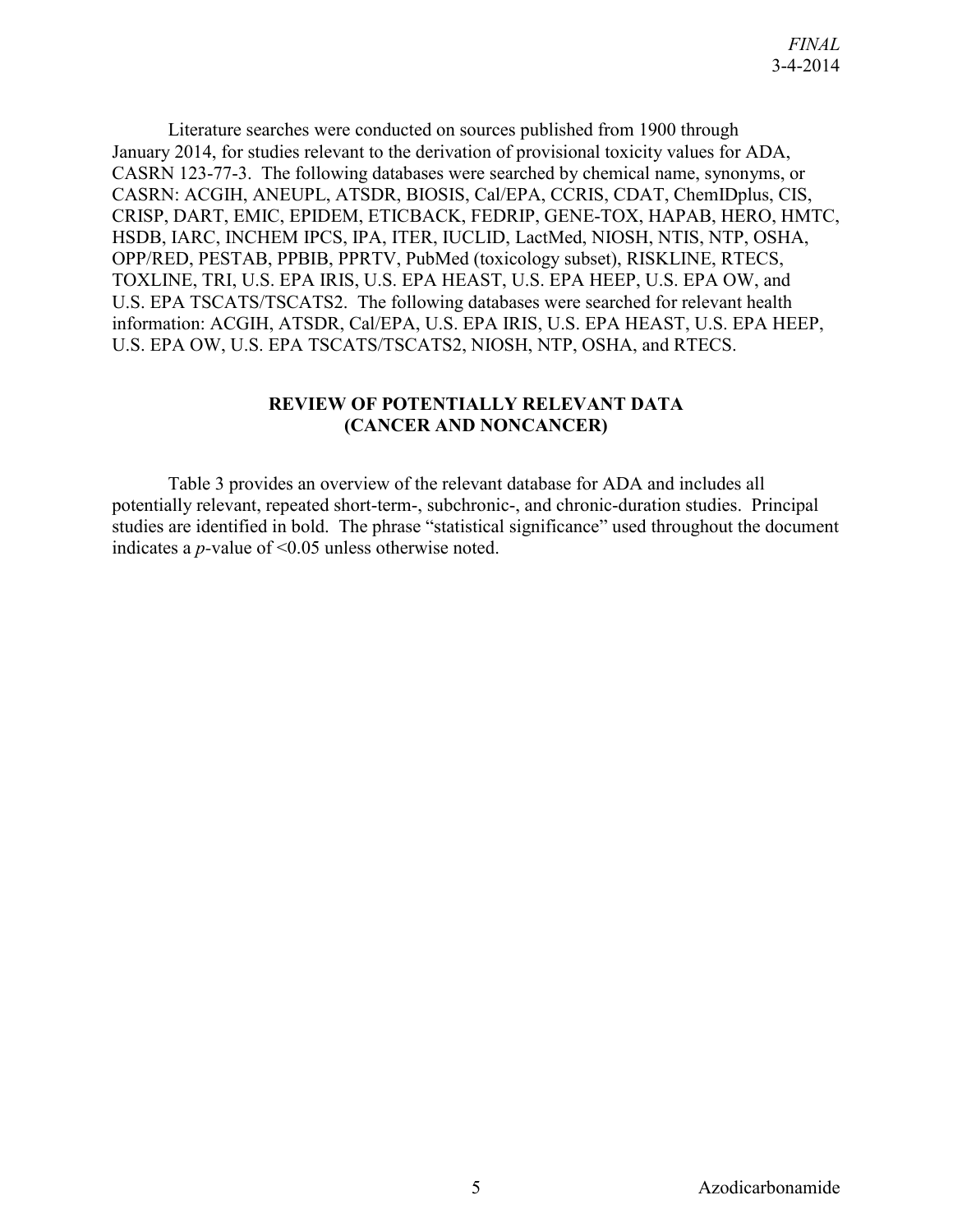| Table 3. Summary of Potentially Relevant Data for ADA (CASRN 123-77-3) |                                                                                                      |                               |                                                                                                                                                                                                                    |                    |                            |                    |                          |                    |  |
|------------------------------------------------------------------------|------------------------------------------------------------------------------------------------------|-------------------------------|--------------------------------------------------------------------------------------------------------------------------------------------------------------------------------------------------------------------|--------------------|----------------------------|--------------------|--------------------------|--------------------|--|
| Category                                                               | Number of<br>Male/Female per<br>Dose Group, Strain,<br>Species, Study Type,<br><b>Study Duration</b> | <b>Dosimetry</b> <sup>a</sup> | <b>Critical Effects</b>                                                                                                                                                                                            | NOAEL <sup>a</sup> | BMDL/<br>BMCL <sup>a</sup> | LOAEL <sup>a</sup> | Reference<br>(Comments)  | Notes <sup>b</sup> |  |
| Human                                                                  |                                                                                                      |                               |                                                                                                                                                                                                                    |                    |                            |                    |                          |                    |  |
|                                                                        |                                                                                                      |                               | 1. Oral $(mg/kg-d)^a$                                                                                                                                                                                              |                    |                            |                    |                          |                    |  |
| Acute <sup>c</sup>                                                     | ND                                                                                                   |                               |                                                                                                                                                                                                                    |                    |                            |                    |                          |                    |  |
| Short-term <sup>d</sup>                                                | ND                                                                                                   |                               |                                                                                                                                                                                                                    |                    |                            |                    |                          |                    |  |
| Long-term <sup>e</sup>                                                 | ND                                                                                                   |                               |                                                                                                                                                                                                                    |                    |                            |                    |                          |                    |  |
| Chronic <sup>f</sup>                                                   | ND                                                                                                   |                               |                                                                                                                                                                                                                    |                    |                            |                    |                          |                    |  |
|                                                                        |                                                                                                      |                               | 2. Inhalation $(mg/m^3)^a$                                                                                                                                                                                         |                    |                            |                    |                          |                    |  |
| Acute <sup>c</sup>                                                     | ND                                                                                                   |                               |                                                                                                                                                                                                                    |                    |                            |                    |                          |                    |  |
| Short-term <sup>d</sup>                                                | ND                                                                                                   |                               |                                                                                                                                                                                                                    |                    |                            |                    |                          |                    |  |
| $Long-terme$                                                           | 1/0, inhalation,<br>occupational<br>exposure, $>10$ yr                                               | NV                            | Positive 1% ADA patch test;<br>subject was diagnosed with<br>ADA-induced occupational<br>asthma                                                                                                                    | NV                 | DU                         | NV                 | Kim et al.<br>(2004)     | PR                 |  |
|                                                                        | $4/0$ , inhalation and/or NV<br>dermal, occupational<br>exposure $\geq$ 3 yr                         |                               | Shortness of breath; asthma<br>attacks (at work or after<br>provocation tests) or asthmatic<br>bronchitis; decrements in 1-sec<br>forced expiratory volume<br>$(FEV1)$ ; eczema of the hands,<br>forearms, or face | NV                 | DU                         | NV                 | Normand et al.<br>(1989) | PR                 |  |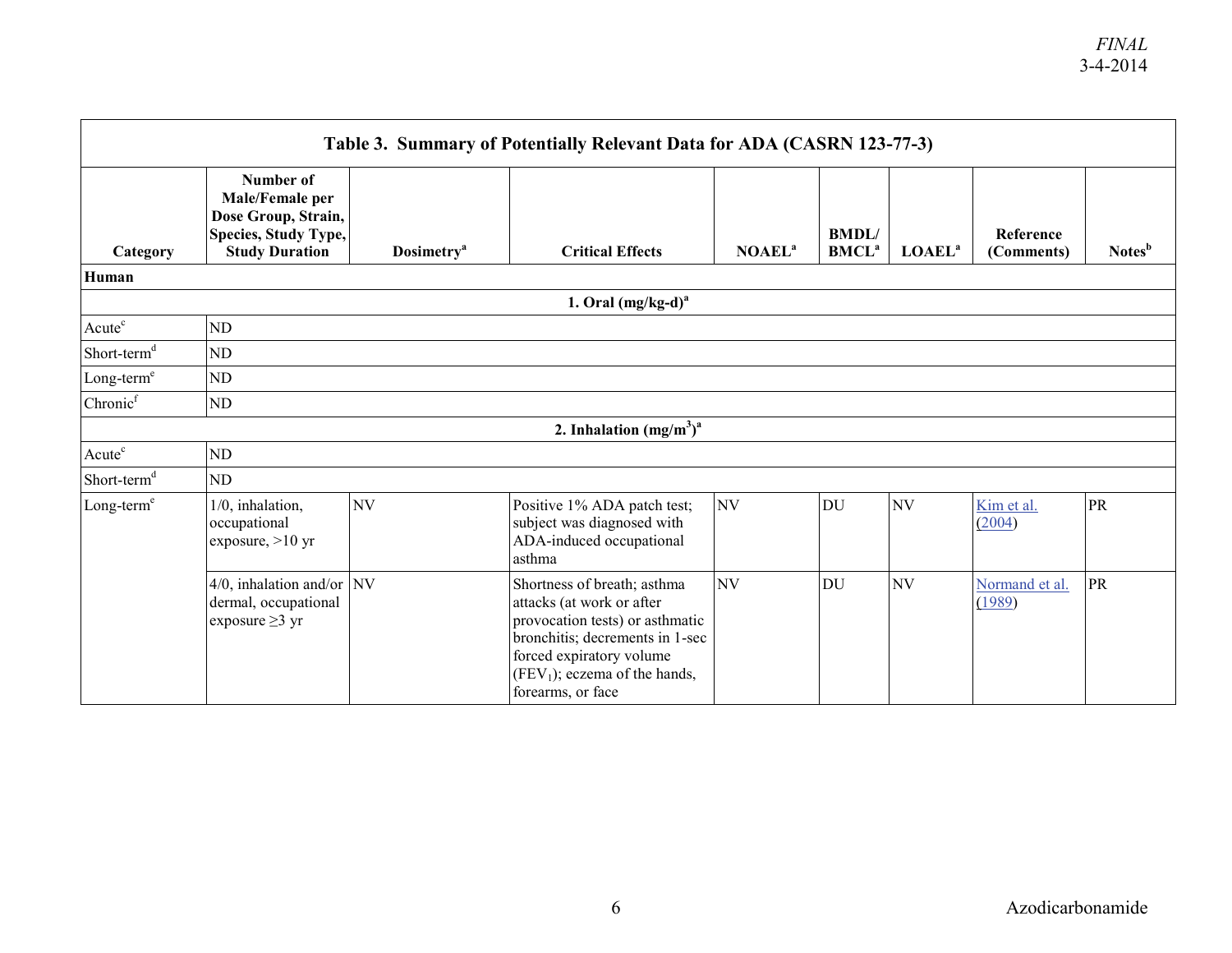| Table 3. Summary of Potentially Relevant Data for ADA (CASRN 123-77-3) |                                                                                                                                                                                                                            |                                                                                                                                                 |                                                                                                                                                                                                                                                                                                                                                                                                          |                           |                                  |                             |                                                                                                             |                    |  |
|------------------------------------------------------------------------|----------------------------------------------------------------------------------------------------------------------------------------------------------------------------------------------------------------------------|-------------------------------------------------------------------------------------------------------------------------------------------------|----------------------------------------------------------------------------------------------------------------------------------------------------------------------------------------------------------------------------------------------------------------------------------------------------------------------------------------------------------------------------------------------------------|---------------------------|----------------------------------|-----------------------------|-------------------------------------------------------------------------------------------------------------|--------------------|--|
| Category                                                               | Number of<br>Male/Female per<br>Dose Group, Strain,<br>Species, Study Type,<br><b>Study Duration</b>                                                                                                                       | <b>Dosimetry</b> <sup>a</sup>                                                                                                                   | <b>Critical Effects</b>                                                                                                                                                                                                                                                                                                                                                                                  | <b>NOAEL</b> <sup>a</sup> | <b>BMDL</b><br>BMCL <sup>a</sup> | <b>LOAEL</b> <sup>a</sup>   | Reference<br>(Comments)                                                                                     | Notes <sup>b</sup> |  |
| Long-term <sup>e</sup>                                                 | 2/0, inhalation,<br>occupational<br>exposure, $\geq$ 3 yr                                                                                                                                                                  | <b>NV</b>                                                                                                                                       | Both cases: irritation of the<br>eyes, cough, dyspnea,<br>shortness of breath, and<br>wheezing; decrements in $FEV1$<br>$(24\%$ decrease 6 hr after<br>exposure); case 1 diagnosed<br>with late-onset asthma, case 2<br>with both immediate- and late-<br>onset asthma reaction.                                                                                                                         | NV                        | DU                               | N <sub>V</sub>              | Malo et al.<br>$(1985)$ ; results<br>mirror effects in<br>Whitehead et al.<br>$(1987)$ and<br>Slovak (1981) | <b>PR</b>          |  |
|                                                                        | 13/0, inhalation<br>and/or dermal,<br>occupational<br>exposure; spirometry<br>and exposure<br>measurements taken<br>on Monday, Friday,<br>and the following<br>Monday of a single<br>wk; total exposure<br>history unknown | Full-shift respirable<br>mass concentrations<br>were $0.25 - 0.75$ on<br>Mondays and 0.68 on<br>Friday (adjusted from<br>time weighted-average) | 6 workers had no complaints; 7<br>had symptoms: 6 had<br>productive cough, 5 had<br>shortness of breath, 5 had<br>nocturnal cough, 2 felt fatigued<br>at the end of the work day, and<br>2 had leg cramps; decreases in<br>$FEV1$ and mean forced vital<br>capacity (FVC) were reported<br>between Monday and Friday<br>with some recovery the<br>following Monday after the<br>weekend with no exposure | NV                        | <b>DU</b>                        | $0.25 - 0.75$<br>(adjusted) | Ferris et al.<br>(1977)                                                                                     | <b>PR</b>          |  |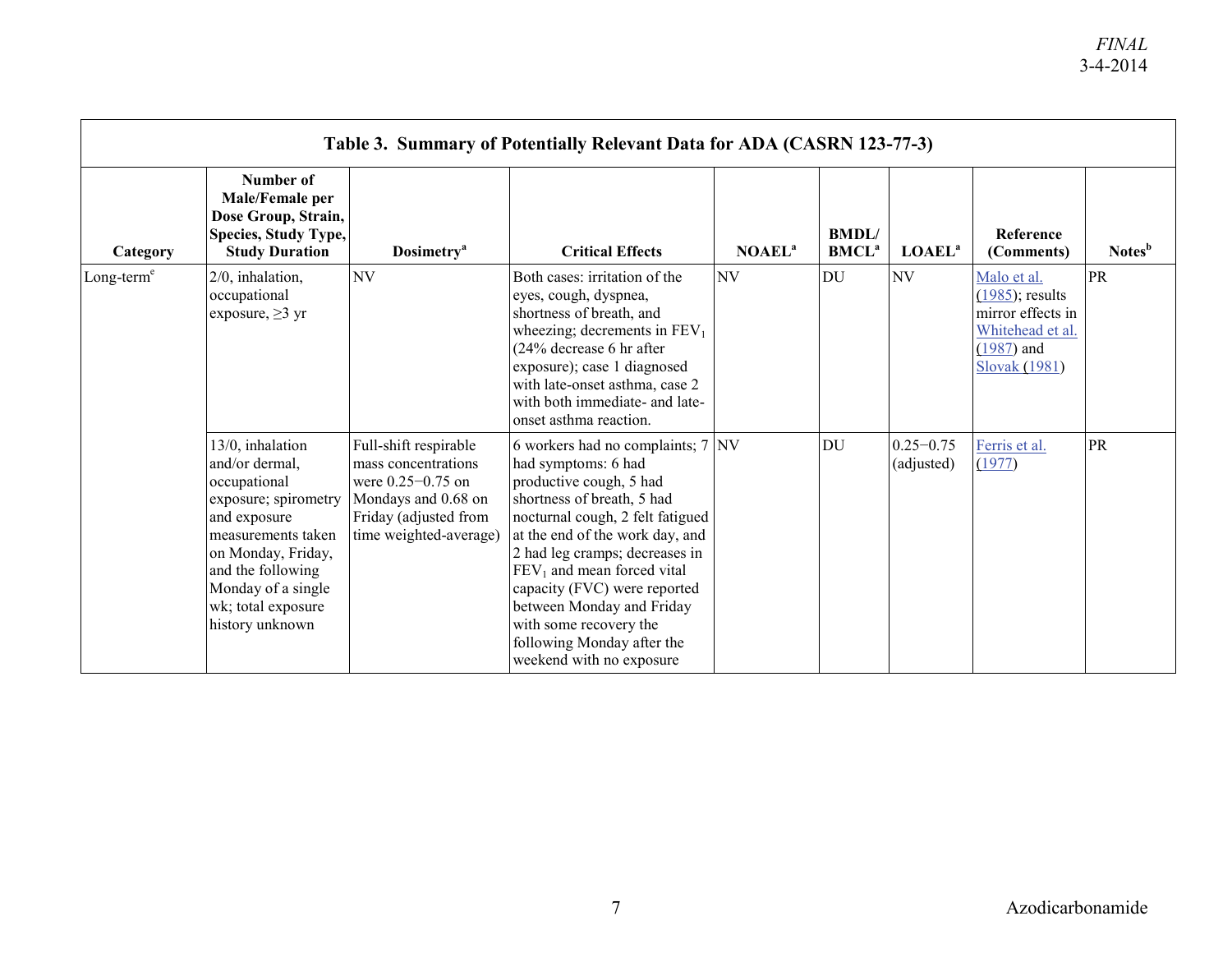| Table 3. Summary of Potentially Relevant Data for ADA (CASRN 123-77-3) |                                                                                                           |                                                                                                                                                                                                          |                                                                                                                                                                                                                                                                                                   |                    |                                   |                                   |                                                                 |                    |
|------------------------------------------------------------------------|-----------------------------------------------------------------------------------------------------------|----------------------------------------------------------------------------------------------------------------------------------------------------------------------------------------------------------|---------------------------------------------------------------------------------------------------------------------------------------------------------------------------------------------------------------------------------------------------------------------------------------------------|--------------------|-----------------------------------|-----------------------------------|-----------------------------------------------------------------|--------------------|
| Category                                                               | Number of<br>Male/Female per<br>Dose Group, Strain,<br>Species, Study Type,<br><b>Study Duration</b>      | <b>Dosimetry</b> <sup>a</sup>                                                                                                                                                                            | <b>Critical Effects</b>                                                                                                                                                                                                                                                                           | NOAEL <sup>a</sup> | <b>BMDL/</b><br>BMCL <sup>a</sup> | <b>LOAEL</b> <sup>a</sup>         | Reference<br>(Comments)                                         | Notes <sup>b</sup> |
| $Long-terme$                                                           | $151$ (sex not<br>provided), inhalation,<br>occupational<br>exposure (duration<br>unknown)                | $0.7-1.8$ (adjusted from<br>time weighted average)                                                                                                                                                       | 18.5% ( $n = 28$ ) of male<br>subjects diagnosed with asthma<br>after exposure; re-exposure<br>caused worsening of<br>symptoms; 7/13 sensitized<br>participants still exposed 3 mo<br>after onset of disease<br>developed prolonged airway<br>hyperreactivity to common<br><i>irritants</i>       | NDr                | DU                                | $0.7 - 1.8$<br>(adjusted)         | Slovak (1981)                                                   | PR                 |
|                                                                        | 227 (80/147),<br>inhalation,<br>occupational<br>exposure, average<br>employment<br>duration $\geq$ 2.9 yr | <b>Personal sampling</b><br>ranged from trace<br>(i.e., above detection<br>limit, but below the<br>quantifiable level) to<br>$0.269$ (mean of<br>$0.00689$ ) (adjusted<br>from time-weighted<br>average) | Lower respiratory effects and NDr<br>symptoms of chronic<br>bronchitis correlated with<br>work involving ADA<br>supported by 17 workers<br>given pre- and<br>postpulmonary function tests<br>exhibiting statistically<br>significant, modest decreases<br>in FVC and $FEV_1$ during<br>work shift |                    | DU                                | 0.00689<br>(adjusted<br>sampling) | <b>Whitehead et</b><br>al. $(1987);$<br>mean, 1984 NIOSH (1985) | PS, PR             |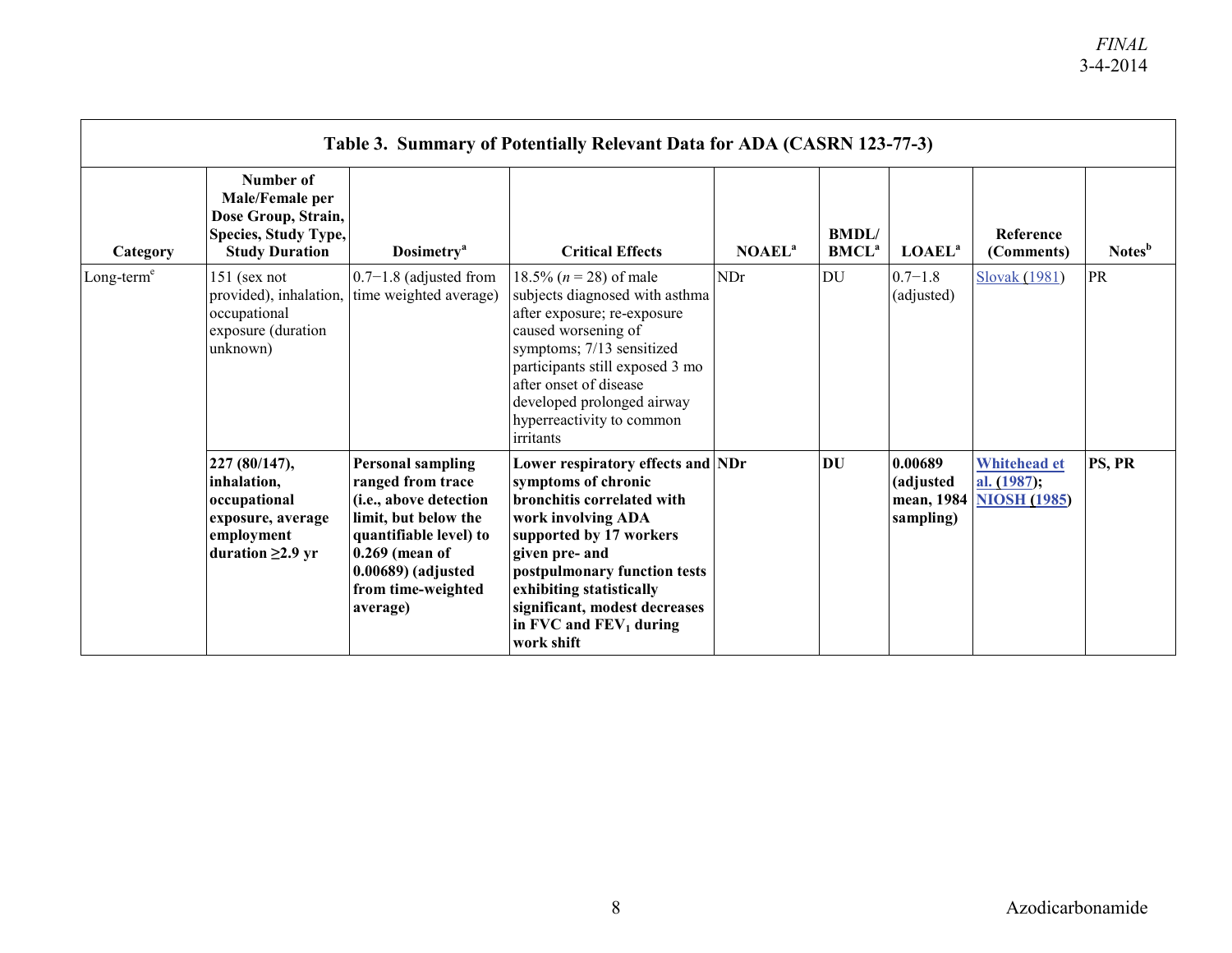| Table 3. Summary of Potentially Relevant Data for ADA (CASRN 123-77-3) |                                                                                                                                        |                                                                                                                                                                                         |                                                                                                                                                                                                                                                                                                                                                              |                    |                                  |                                                                             |                                                                                                         |                    |  |
|------------------------------------------------------------------------|----------------------------------------------------------------------------------------------------------------------------------------|-----------------------------------------------------------------------------------------------------------------------------------------------------------------------------------------|--------------------------------------------------------------------------------------------------------------------------------------------------------------------------------------------------------------------------------------------------------------------------------------------------------------------------------------------------------------|--------------------|----------------------------------|-----------------------------------------------------------------------------|---------------------------------------------------------------------------------------------------------|--------------------|--|
| Category                                                               | Number of<br>Male/Female per<br>Dose Group, Strain,<br><b>Species, Study Type,</b><br><b>Study Duration</b>                            | <b>Dosimetry</b> <sup>a</sup>                                                                                                                                                           | <b>Critical Effects</b>                                                                                                                                                                                                                                                                                                                                      | NOAEL <sup>a</sup> | <b>BMDL</b><br>BMCL <sup>a</sup> | LOAEL <sup>a</sup>                                                          | Reference<br>(Comments)                                                                                 | Notes <sup>b</sup> |  |
| Long-term <sup>e</sup><br>Chronic <sup>f</sup>                         | 30 exposed/16<br>unexposed (sex not<br>provided), inhalation,<br>occupational<br>exposure, average<br>employment of<br>$6.25$ yr<br>ND | $0.054 - 4.3$ (mean: 1.3)<br>in those directly<br>exposed and<br>nondetectable to 0.036<br>in those indirectly<br>exposed (mean: 0.0036)<br>(adjusted from<br>time-weighted<br>average) | Increased $(18/30, [60\%])$ lower NDr<br>respiratory tract symptoms<br>(coughing, wheezing, and<br>shortness of breath) compared<br>with $1/16$ (6%) unexposed<br>workers; increased (26/30,<br>[87%]) upper respiratory tract<br>symptoms (nasal stuffiness,<br>itchy or irritated eyes, and<br>runny nose) compared with<br>$5/16$ (31%) unexposed workers |                    | DU                               | $0.0036 - 1.3$<br>(adjusted<br>mean,<br>indirect and<br>direct<br>exposure) | Ahrenholz et al.<br>(1985)                                                                              | <b>NPR</b>         |  |
| Animal                                                                 |                                                                                                                                        |                                                                                                                                                                                         | 1. Oral $(mg/kg-d)^a$                                                                                                                                                                                                                                                                                                                                        |                    |                                  |                                                                             |                                                                                                         |                    |  |
| Subchronic                                                             | $10/10$ , strain not<br>reported, mouse,<br>gavage, 5 d/wk,<br>$13 \text{ wk}$                                                         | M: 0.7, 56, 111, 223,<br>446, or 893<br>F: 0, 111, 223, 446, 893.<br>or 1,786<br>(adjusted)                                                                                             | No observed effects                                                                                                                                                                                                                                                                                                                                          | 893 (adjusted)     | DU                               | <b>NDr</b>                                                                  | <b>IRDC</b> (1982a)<br>in Cary et al.<br>$(1999)$ ; original<br>study<br>unpublished and<br>unavailable | <b>NPR</b>         |  |
|                                                                        | $10/10$ , strain not<br>reported, rat, gavage,<br>5 d/wk, 13 wk                                                                        | M: 0.7, 71, 357, or<br>1,786<br>F: 0, 143, 714, or 3,571<br>(adjusted)                                                                                                                  | Mortality and pyelonephritis<br>with casts and crystalline<br>deposits in renal tubules in<br>males and females at 1,786 and<br>3,571 mg/kg-d, respectively                                                                                                                                                                                                  | 357 (adjusted)     | DU                               | 1,786 (FEL:<br>adjusted)                                                    | <b>IRDC</b> (1982b)<br>in Cary et al.<br>$(1999)$ ; original<br>study<br>unpublished and<br>unavailable | <b>NPR</b>         |  |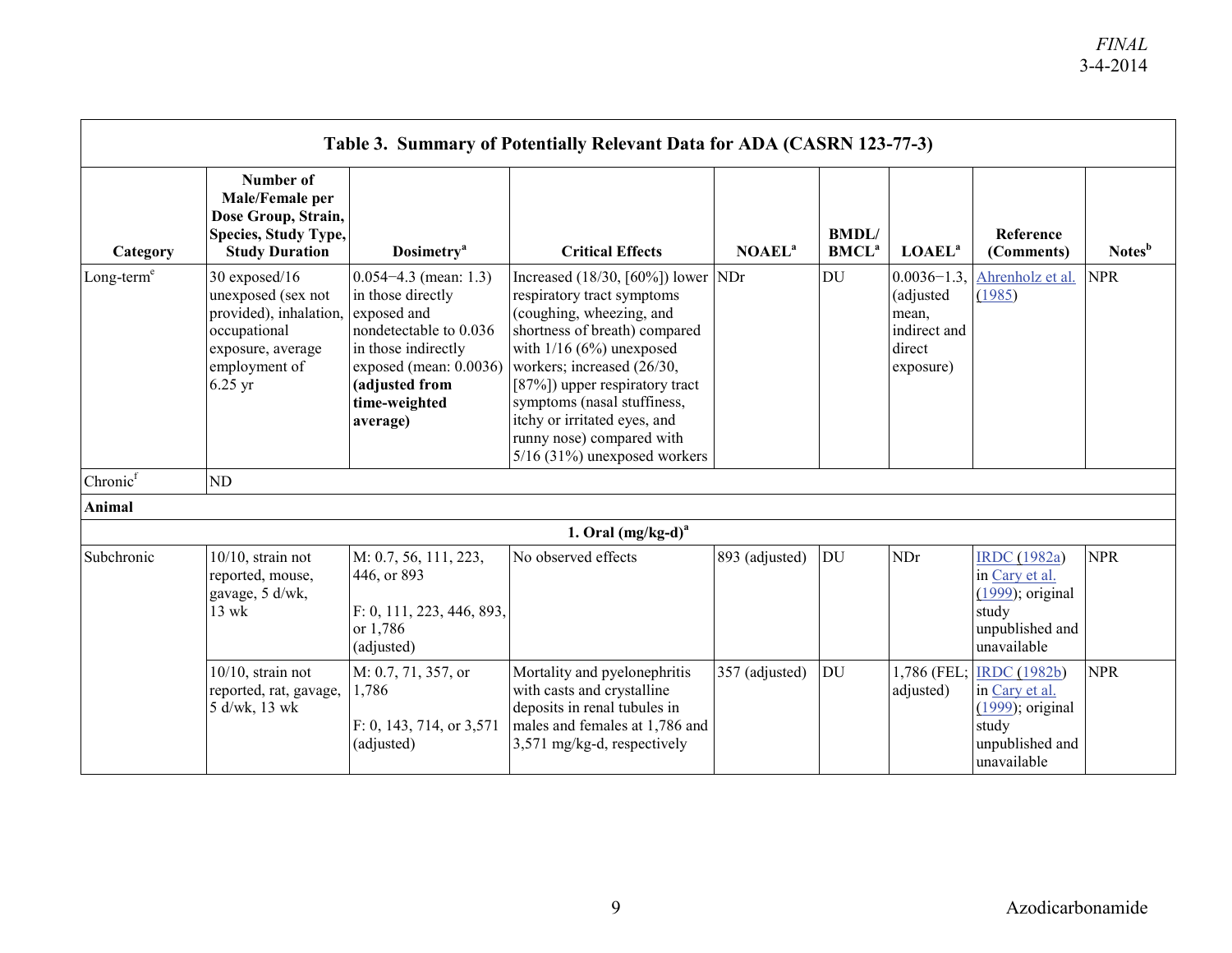| Table 3. Summary of Potentially Relevant Data for ADA (CASRN 123-77-3) |                                                                                                             |                                                                                                                       |                                                              |                     |                                         |                           |                          |                                                                        |  |  |
|------------------------------------------------------------------------|-------------------------------------------------------------------------------------------------------------|-----------------------------------------------------------------------------------------------------------------------|--------------------------------------------------------------|---------------------|-----------------------------------------|---------------------------|--------------------------|------------------------------------------------------------------------|--|--|
| Category                                                               | Number of<br>Male/Female per<br>Dose Group, Strain,<br>Species, Study Type,<br><b>Study Duration</b>        | <b>Dosimetry</b> <sup>a</sup>                                                                                         | <b>Critical Effects</b>                                      | NOAEL <sup>a</sup>  | <b>BMDL</b><br><b>BMCL</b> <sup>a</sup> | <b>LOAEL</b> <sup>a</sup> | Reference<br>(Comments)  | Notes <sup>b</sup>                                                     |  |  |
| Subchronic                                                             | $11 - 12/0$ (12 in<br>control group and<br>11 in treatment<br>group), Sprague-<br>Dawley rat, diet,<br>4 wk | $0$ , or $8,600$ (adjusted)                                                                                           | Significantly decreased 24-hr<br>thyroidal $^{125}$ I uptake | NDr                 | DU                                      | 8,600<br>(adjusted)       | Gafford et al.<br>(1971) | PR                                                                     |  |  |
| Chronic                                                                | 25/25 (F0<br>generation), albino<br>FDRL rat, diet, 2 yr <sup>g</sup>                                       | M: 0, 53.3, 168.5, or<br>533.1<br>F: 0, 60.5, 191.1, or<br>604.7<br>(adjusted)<br>M: 0, 7<br>F: 0, 8.20<br>(adjusted) | No observed effects                                          | 533.1<br>(adjusted) | <b>DU</b>                               | NDr                       | Oser et al.<br>(1965a)   | PR<br>This chronic<br>study is part<br>of the<br>reproductive<br>study |  |  |
|                                                                        | 25/25 (10/10 in<br>control group), albino<br>FDRL rat, diet, 1 yr <sup>g</sup>                              | M: 0, 3,554, or 7,108<br>F: 0, 4,035, or 8,063<br>(adjusted)                                                          | No observed effects                                          | 7,108<br>(adjusted) | DU                                      | NV                        | Oser et al.<br>(1965b)   | PR                                                                     |  |  |
|                                                                        | 2/2, mongrel dog,<br>diet, $2 \text{ yr}^{\frac{3}{5}}$                                                     | M: 0, 15.33, 48.44, or<br>153.3<br>F: 0, 13.65, 43.14, or<br>136.5 (adjusted)                                         | No observed effects                                          | 136.5<br>(adjusted) | DU                                      | NV                        | Oser et al.<br>(1965c)   | <b>PR</b>                                                              |  |  |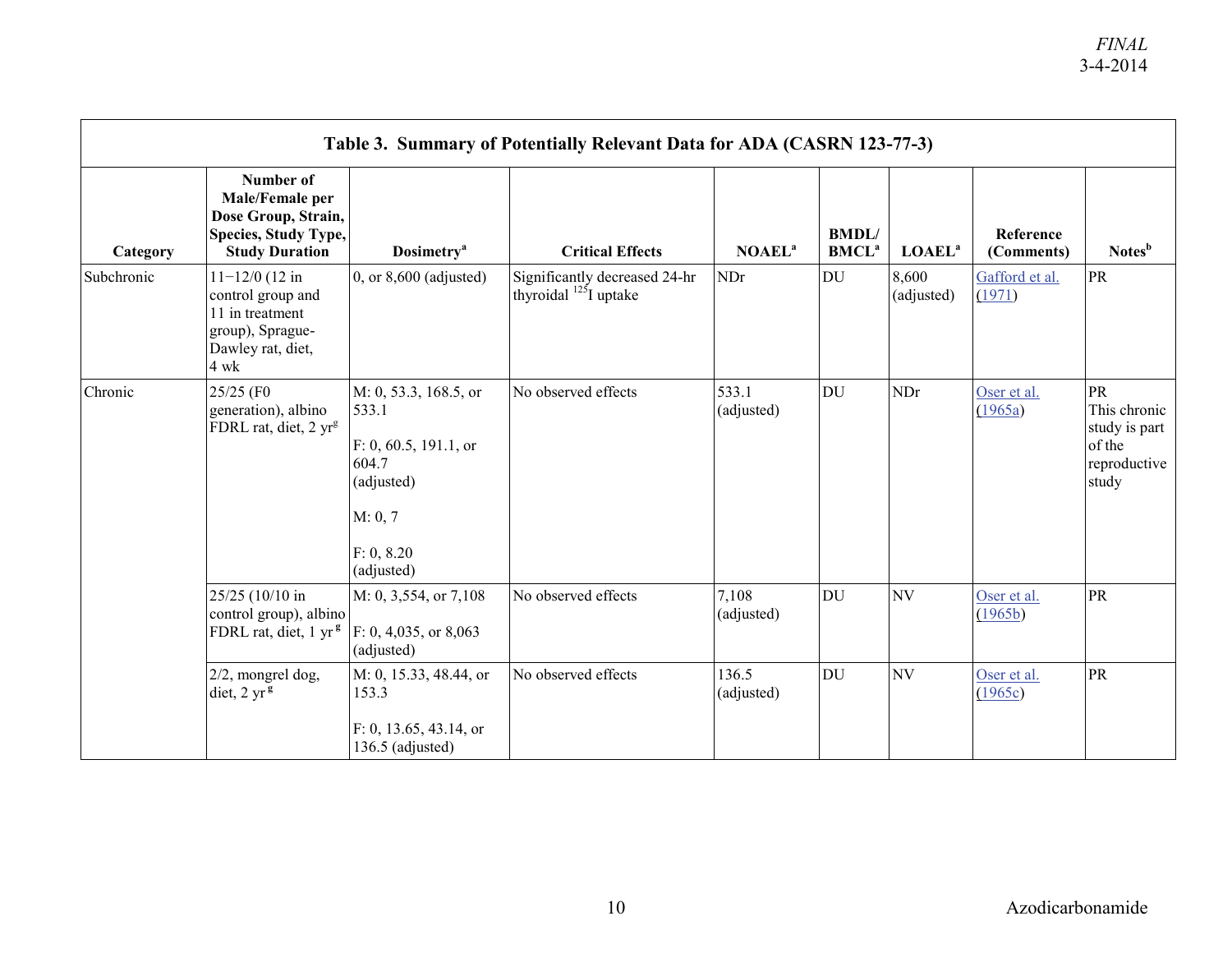| Table 3. Summary of Potentially Relevant Data for ADA (CASRN 123-77-3) |                                                                                                                                       |                                                                                                                                                                       |                                                                                                                                                    |                                                                                 |                                   |                    |                                                                                                                             |                    |  |
|------------------------------------------------------------------------|---------------------------------------------------------------------------------------------------------------------------------------|-----------------------------------------------------------------------------------------------------------------------------------------------------------------------|----------------------------------------------------------------------------------------------------------------------------------------------------|---------------------------------------------------------------------------------|-----------------------------------|--------------------|-----------------------------------------------------------------------------------------------------------------------------|--------------------|--|
| Category                                                               | Number of<br>Male/Female per<br>Dose Group, Strain,<br>Species, Study Type,<br><b>Study Duration</b>                                  | <b>Dosimetry</b> <sup>a</sup>                                                                                                                                         | <b>Critical Effects</b>                                                                                                                            | NOAEL <sup>a</sup>                                                              | BMDL/<br><b>BMCL</b> <sup>a</sup> | LOAEL <sup>a</sup> | Reference<br>(Comments)                                                                                                     | Notes <sup>b</sup> |  |
| Chronic                                                                | $2/2$ , mongrel dog,<br>diet, $1 \text{ yr}$ <sup>g</sup>                                                                             | M: 1,022 or 2,044<br>F: 910 or 1,820<br>(adjusted)                                                                                                                    | Most of the treated dogs<br>became moribund; multiple<br>renal calculi, bladder calculi,<br>and chronic pyelonephritis                             | NDr                                                                             | DU                                | <b>NDr</b>         | Oser et al.<br>$(1965d)$ ; frank<br>effects and lack<br>of control<br>prevent<br>establishment of<br>NOAEL/<br><b>LOAEL</b> | PR                 |  |
| Developmental                                                          | ND                                                                                                                                    |                                                                                                                                                                       |                                                                                                                                                    |                                                                                 |                                   |                    |                                                                                                                             |                    |  |
| Reproductive                                                           | 25/25 in F0<br>generation, 10/10 in<br>F1, F2, and F3<br>generations, albino<br>FDRL rat, diet,<br>administered<br><b>HADA</b> or ADA | M: 0, 53.3, 168.5, or<br>533.1<br>F: 0, 60.5, 191.1, or<br>604.7 (adjusted and<br>converted from HADA<br>to ADA dose) or M: 0,<br>7 F: 0, 8.20 (adjusted<br>ADA dose) | No observed effects                                                                                                                                | Systemic:<br>533.1<br>(adjusted)<br><b>Reproductive:</b><br>604.7<br>(adjusted) | <b>DU</b>                         | <b>NDr</b>         | Oser et al.<br>(1965e)                                                                                                      | PS, PR             |  |
| Carcinogenicity                                                        | N <sub>D</sub>                                                                                                                        |                                                                                                                                                                       |                                                                                                                                                    |                                                                                 |                                   |                    |                                                                                                                             |                    |  |
|                                                                        |                                                                                                                                       |                                                                                                                                                                       | 2. Inhalation $(mg/m3)a$                                                                                                                           |                                                                                 |                                   |                    |                                                                                                                             |                    |  |
| Subchronic                                                             | 10/10, F344 rat,<br>inhalation, 6 hr/d,<br>5 d/wk, 13 wk                                                                              | M: 0, 29.7, 60.6, or 121<br>F: 0, 30.6, 62.7, or 125<br>(adjusted,<br>extrarespiratory RDDR<br>used for all<br>concentration groups)                                  | T3 and T4 levels in the highest $ 60.6 $<br>male exposure group<br>significantly elevated (50% and<br>40%, respectively) compared<br>with controls |                                                                                 | DU                                | 121                | Medinsky et al.<br>(1990)                                                                                                   | PR                 |  |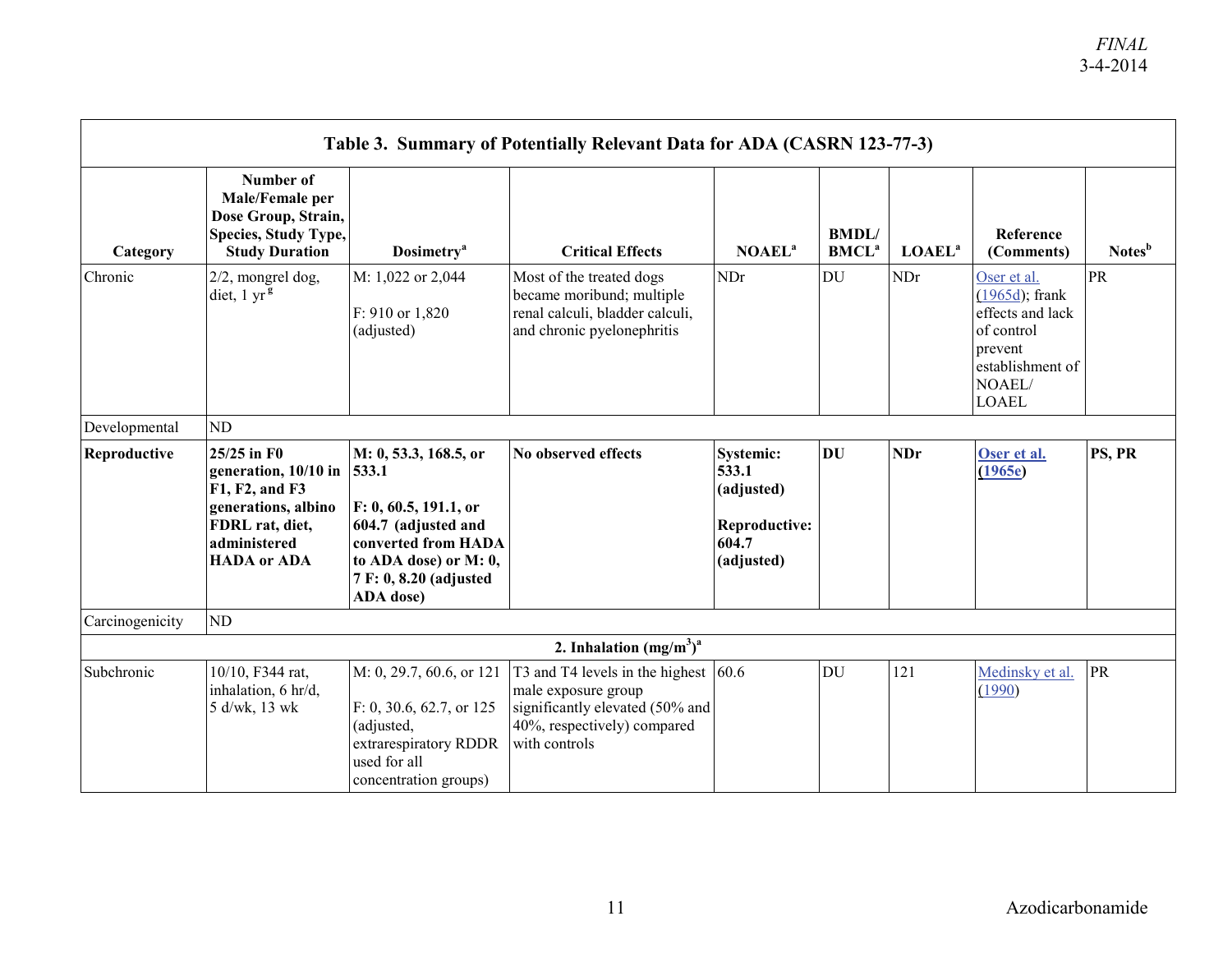| Table 3. Summary of Potentially Relevant Data for ADA (CASRN 123-77-3) |                                                                                                      |                                                                                                                                                          |                         |                           |                                         |                    |                           |                    |  |
|------------------------------------------------------------------------|------------------------------------------------------------------------------------------------------|----------------------------------------------------------------------------------------------------------------------------------------------------------|-------------------------|---------------------------|-----------------------------------------|--------------------|---------------------------|--------------------|--|
| Category                                                               | Number of<br>Male/Female per<br>Dose Group, Strain,<br>Species, Study Type,<br><b>Study Duration</b> | <b>Dosimetry</b> <sup>a</sup>                                                                                                                            | <b>Critical Effects</b> | <b>NOAEL</b> <sup>a</sup> | <b>BMDL</b><br><b>BMCL</b> <sup>a</sup> | LOAEL <sup>a</sup> | Reference<br>(Comments)   | Notes <sup>b</sup> |  |
| Subchronic                                                             | $10/10, B6C3F_1$<br>mouse, inhalation,                                                               | M: 0, 49.9, 99.4 or 202<br>6 hr/d, 5 d/wk, 13 wk F: 0, 47.9, 96.3 or 196<br>(adjusted;<br>extrarespiratory RDDR<br>used for all<br>concentration groups) | No observed effects     | 196                       | DU                                      | <b>NDr</b>         | Medinsky et al.<br>(1990) | <b>PR</b>          |  |
|                                                                        | 10/0, Hartley guinea<br>pig, inhalation,<br>6 hr/d, 5 d/wk, 4 wk                                     | 0, 14.4, or 52.8<br>(adjusted;<br>extrarespiratory<br>RDDR used for all<br>concentration groups)                                                         | No observed effects     | 52.8                      | <b>DU</b>                               | <b>NDr</b>         | Gerlach et al.<br>(1989)  | PR                 |  |
| Chronic                                                                | ND                                                                                                   |                                                                                                                                                          |                         |                           |                                         |                    |                           |                    |  |
| Developmental                                                          | ND                                                                                                   |                                                                                                                                                          |                         |                           |                                         |                    |                           |                    |  |
| Reproductive                                                           | ND                                                                                                   |                                                                                                                                                          |                         |                           |                                         |                    |                           |                    |  |
| Carcinogenicity                                                        | ND                                                                                                   |                                                                                                                                                          |                         |                           |                                         |                    |                           |                    |  |

<sup>a</sup>Dosimetry: For animal studies, LOAEL, BMDL/BMCL, and LOAEL values are converted to an adjusted daily dose (ADD in mg/kg-d) for oral noncancer effects and a human equivalent concentration (HEC in mg/m<sup>3</sup>) for inhalation noncancer effects unless otherwise noted. All long-term exposure values (4 wk and longer) are converted from a discontinuous to a continuous exposure. Values from animal developmental studies are not adjusted to a continuous exposure.

 $RDDR = Regional Deposited Does Ratio.$ 

 $b$ Notes: IRIS = utilized by IRIS, date of last update; PS = principal study; PR = peer reviewed; NPR = not peer reviewed; NA = not applicable.

 $c^2$ Acute = exposure for  $\leq$ 24 hr [\(U.S. EPA, 2002\)](http://hero.epa.gov/index.cfm?action=search.view&reference_id=88824).

 $^{\text{d}}$ Short-term = repeated exposure for >24 hr  $\leq$ 30 d [\(U.S. EPA, 2002\)](http://hero.epa.gov/index.cfm?action=search.view&reference_id=88824).

<sup>e</sup>Long-term = repeated exposure for >30 d ≤10% lifespan (based on 70-yr typical lifespan) [\(U.S. EPA, 2002\)](http://hero.epa.gov/index.cfm?action=search.view&reference_id=88824).

 ${}^{\text{f}}$ Chronic = repeated exposure for >10% lifespan [\(U.S. EPA, 2002\)](http://hero.epa.gov/index.cfm?action=search.view&reference_id=88824).

 $E =$  studies were conducted by treating animals with HADA (all the doses in this table have been converted from HADA to ADA).

 $DU =$  data unsuitable;  $DUB =$  data unamenable to BMDS;  $NA =$  not applicable;  $NV =$  not available;  $ND =$  no data;  $ND =$  not determined;  $NI =$  not identified;  $NP =$  not provided;  $NR = not$  reported;  $NR/Dr = not$  reported but determined from data;  $NS = not$  selected.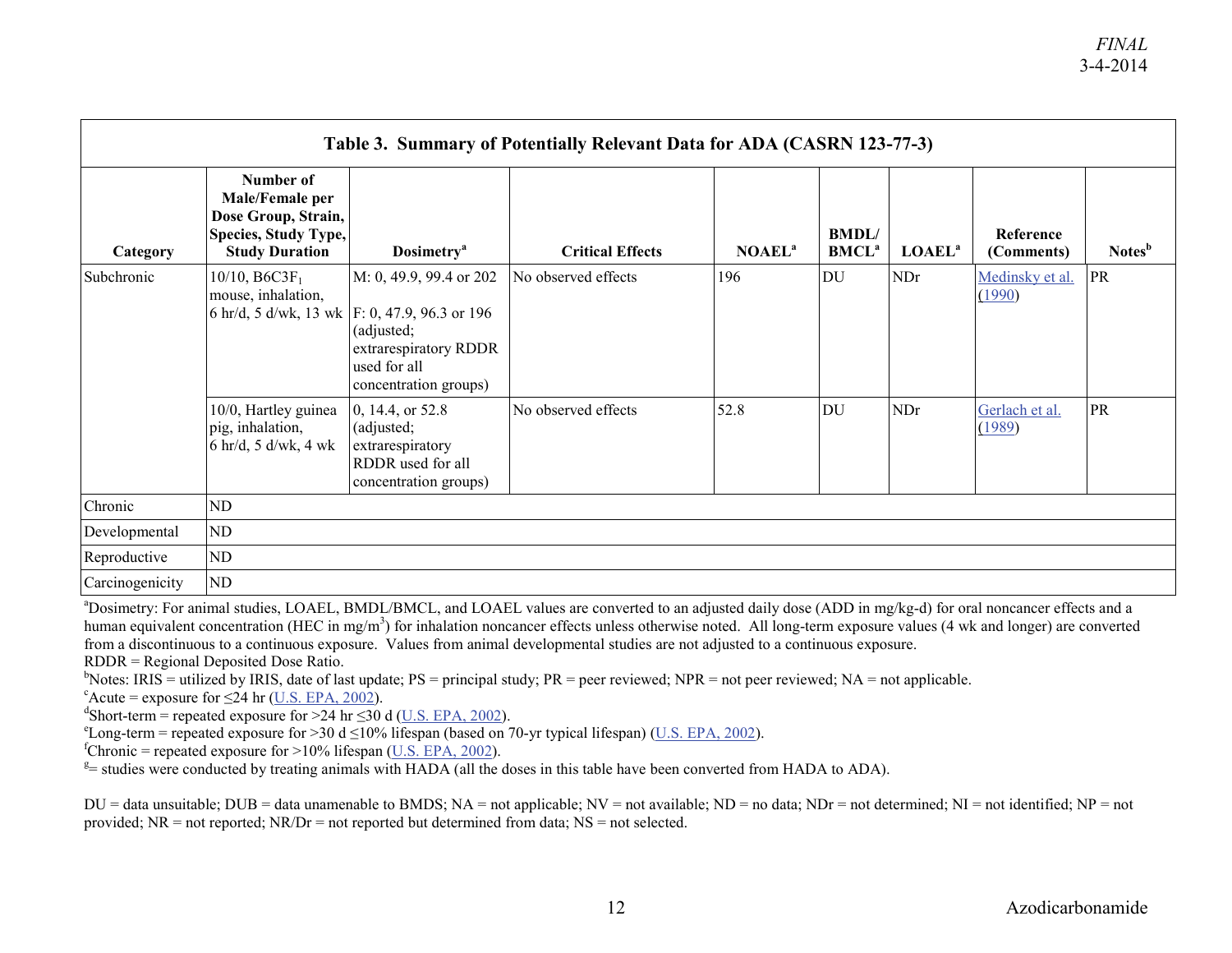#### <span id="page-16-0"></span>**HUMAN STUDIES**

#### <span id="page-16-1"></span>**Oral Exposures**

The effects of oral exposure to ADA have not been evaluated in humans.

#### <span id="page-16-2"></span>**Inhalation Exposures**

The effects of inhalation exposure of humans to ADA have been evaluated in seven long-term-duration studies [\(Kim et al., 2004;](http://hero.epa.gov/index.cfm?action=search.view&reference_id=786164) [Normand et al., 1989;](http://hero.epa.gov/index.cfm?action=search.view&reference_id=786273) [Whitehead et al., 1987;](http://hero.epa.gov/index.cfm?action=search.view&reference_id=786276) [Ahrenholz et al., 1985;](http://hero.epa.gov/index.cfm?action=search.view&reference_id=786154) [Malo et al., 1985;](http://hero.epa.gov/index.cfm?action=search.view&reference_id=786275) [Slovak, 1981;](http://hero.epa.gov/index.cfm?action=search.view&reference_id=786274) [Ferris et al., 1977\)](http://hero.epa.gov/index.cfm?action=search.view&reference_id=786266). Due to a small sample size, lack of proper controls, and/or lack of dosimetry information in the studies conducted by [Kim et al. \(2004\)](http://hero.epa.gov/index.cfm?action=search.view&reference_id=786164), [Normand et al. \(1989\)](http://hero.epa.gov/index.cfm?action=search.view&reference_id=786273), [Malo et al. \(1985\)](http://hero.epa.gov/index.cfm?action=search.view&reference_id=786275), and [Ferris et al.](http://hero.epa.gov/index.cfm?action=search.view&reference_id=786266)  [\(1977\)](http://hero.epa.gov/index.cfm?action=search.view&reference_id=786266), only three studies [\(Whitehead et al., 1987;](http://hero.epa.gov/index.cfm?action=search.view&reference_id=786276) [Ahrenholz et al., 1985;](http://hero.epa.gov/index.cfm?action=search.view&reference_id=786154) [Slovak, 1981\)](http://hero.epa.gov/index.cfm?action=search.view&reference_id=786274) were considered as potential principal studies and are summarized in this document.

#### *Acute*

No acute inhalation studies in humans were identified.

#### *Long-term Studies*

#### *[Slovak \(1981\)](http://hero.epa.gov/index.cfm?action=search.view&reference_id=786274)*

[Slovak \(1981\)](http://hero.epa.gov/index.cfm?action=search.view&reference_id=786274) published a peer-reviewed occupational study of 151 employees (sex of all employees not provided) that had been or were currently engaged in manufacture, servicing, and quality control at an ADA plant since it opened in 1966. [Slovak \(1981\)](http://hero.epa.gov/index.cfm?action=search.view&reference_id=786274) reported that because ADA had a low acute toxicity, the plant was not designed to appropriately contain and ventilate air contamination. Dust levels were measured following "standard techniques of industrial hygiene with personal sampling by Casella pump followed by gravimetric analysis." Time-weighted average concentrations of 2–5 mg/m<sup>3</sup> ADA were reported; however, no individual, raw exposure data were available. Adjusting for continuous exposure (from 5 working days to a full week) and minute volume, this range is  $0.7-1.8$  mg/m<sup>3</sup>. No data were available for historical measured concentrations. An objective, nurse-administered questionnaire and a structured, clinical occupational history collected by the study author were used to determine any medical history of asthma. Workers exposed to ADA with a history of repeated episodes of wheezing or chest tightness with or without cough were considered to have asthma. Prick tests were also conducted in asymptomatic and ADA-sensitized exposed workers using 0.1, 1.0, or 5.0% ADA dissolved in dimethylsulfoxide. Spirometry was conducted before and after shifts for three groups of workers: (1) workers diagnosed with ADA-induced asthma, (2) all asymptomatic workers employed for at least 1 year in the plant, and (3) control process workers without any contact to ADA or other lung sensitizers. Eleven workers with ADA-induced asthma were provided with Wright mini-peak flow meters to self-record readings every 2 hours during waking hours. Challenge tests were not conducted because such tests were not considered justified in the occupational setting. It does not appear that study authors used statistical methods to measure differences (and there were no unexposed workers to use as a reference population for comparison) although the age and smoking habits of participants with asthma were reported for the workers included in the study.

Twenty-eight men of 151 (18.5%) participants were diagnosed as having developed asthma following exposure to ADA. Among these 28 male participants, more than 50% developed asthma within 3 months of the initial exposure, and 75% developed it within the first year. Furthermore, 56% had late-onset asthma, 22% had immediate-onset asthma, and 22% had dual-onset asthma. Approximately 46% (13 participants) reported worsening symptoms and a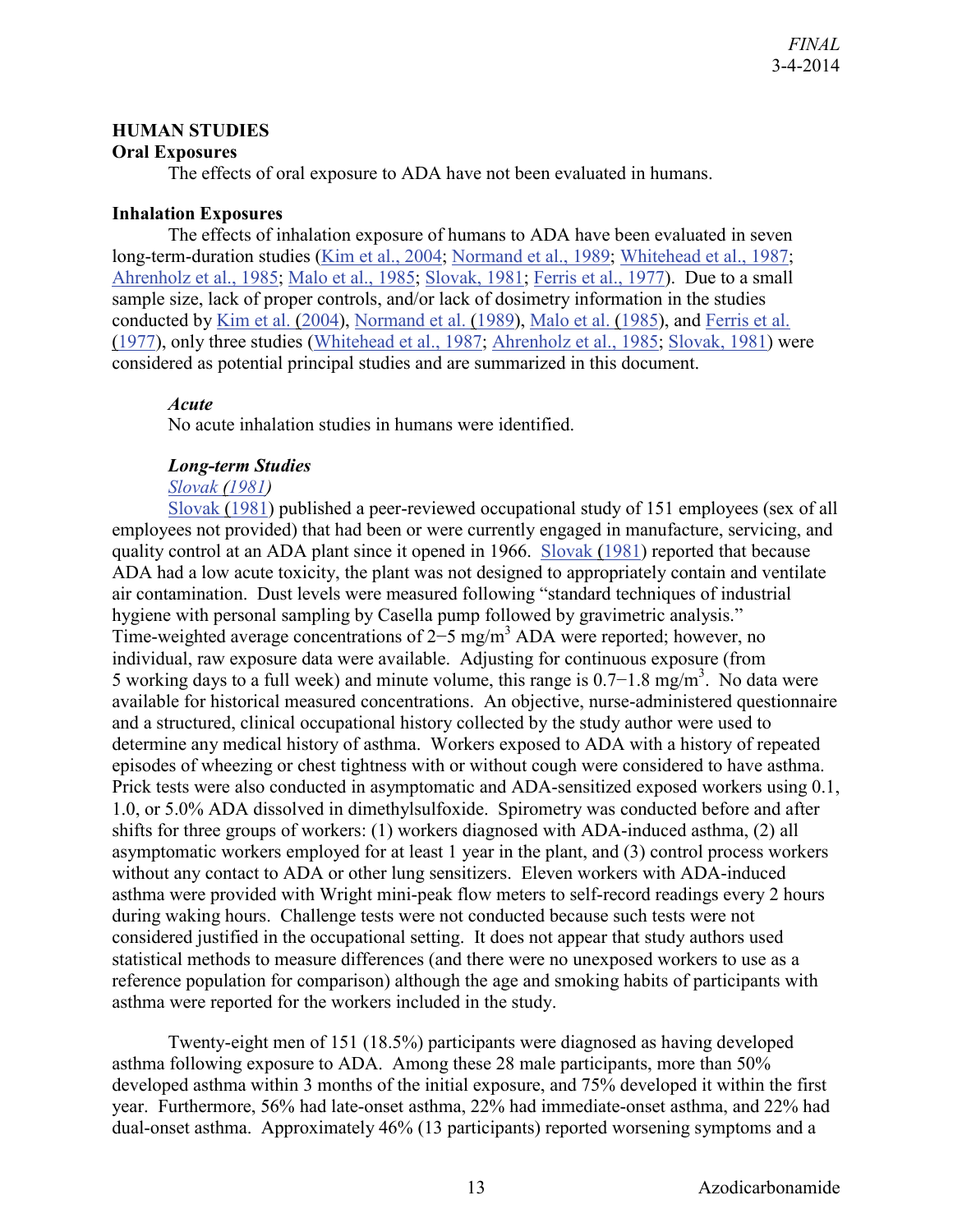shorter time between exposure at the plant and the reappearance of symptoms over the course of their ongoing exposure. Based on medical notes taken during past asthma attacks, 12 out of 28 participants that experienced episodes of asthma were confirmed to have had asthma attacks as a result of ADA exposure. About 44% of the participants reported their condition to the occupational health department and were transferred to other work. Of the 13 participants that continued working for more than 3 months, 7 developed subjective airway hyperactivity that persisted for more than 1 month after cessation of exposure. Of these, 5 of the 8 male participants exhibited persistent hyperactivity to general irritants such as sulfur dioxide and tobacco smoke for over 3 years after removal from ADA exposure. The 28 participants whose exposure ceased within the first 3 months did not exhibit persistent subjective airway hyperactivity. Prick tests were negative for all concentrations in both asymptomatic and ADA-sensitized exposed workers. Pre- and postshift spirometry readings were unremarkable during the study; reversible airflow obstruction was not observed, and no asthma attacks were observed. Peak flow measurements in sensitized individuals no longer exposed to ADA were not different during holiday periods and times at work, confirming there was no occupational exposure still affecting these individuals. Finally, atopy did not differ among ADA-sensitized workers and unsensitized, asymptomatic workers who worked more than 1 year at the plant, suggesting that atopy is not predictive of predisposition to ADA sensitivity.

Based on the development of asthma following exposure to ADA and the fact that subjective airway hyperactivity persisted for at least 1 month following exposures of more than 3 months, [Slovak \(1981\)](http://hero.epa.gov/index.cfm?action=search.view&reference_id=786274) concluded that ADA is a respiratory sensitizer. A LOAEL of  $0.7-1.8$  mg/m<sup>3</sup> is established based on the respiratory symptoms reported in exposed workers; the data preclude establishing a NOAEL. Although this study provides support that ADA is a respiratory sensitizer, the subjects were exposed to a much higher concentration of ADA than the Whitehead et al.  $(1987)$  study  $(0.00689 \text{ mg/m}^3)$  which is discussed below.

#### *[Whitehead et al. \(1987\)](http://hero.epa.gov/index.cfm?action=search.view&reference_id=786276) and [NIOSH \(1985\)](http://hero.epa.gov/index.cfm?action=search.view&reference_id=786537)*

**[Whitehead et al. \(1987\)](http://hero.epa.gov/index.cfm?action=search.view&reference_id=786276) is selected as the principal study for the derivation of the subchronic and chronic p-RfCs.** In this occupational cross-sectional study, the study authors evaluated a population of 227 employees (80 men and 147 women) at the Leon Plastics plant in Grand Rapids, Michigan. The plant performed injection molding of a polyphenylene oxide resin with ADA as a foaming agent. However, due to changes in plant operations, the use of ADA decreased dramatically in the 4−5 months prior to this cross-sectional study. Current workers in injection molding had worked at that job for an average of 3.1 years, compared to 2.9 years in all other departments. The study authors administered pulmonary function tests (simple spirometry) to 223 of the 227 workers, and pre- and postshift pulmonary function tests were administered to 17 workers currently working in injection molding to assess short-term pulmonary function effects. Trained interviewers administered questionnaires that collected information on occupational history (including departments worked at the Grand Rapids plant); smoking status; past illness; and respiratory, nasal, eye, and skin symptoms. Pulmonary function values from employees currently working in injection molding (currently exposed) were compared to those from employees formerly working in injection molding (formerly exposed) and those of employees who had never worked in injection molding (never exposed). With respect to the prevalence of respiratory, nasal, eye, and skin symptoms, the following comparisons were made: (1) employees currently working in injection molding were compared to employees currently working in other departments, (2) employees formerly working in injection molding were compared to employees formerly working in other departments, and (3) employees currently and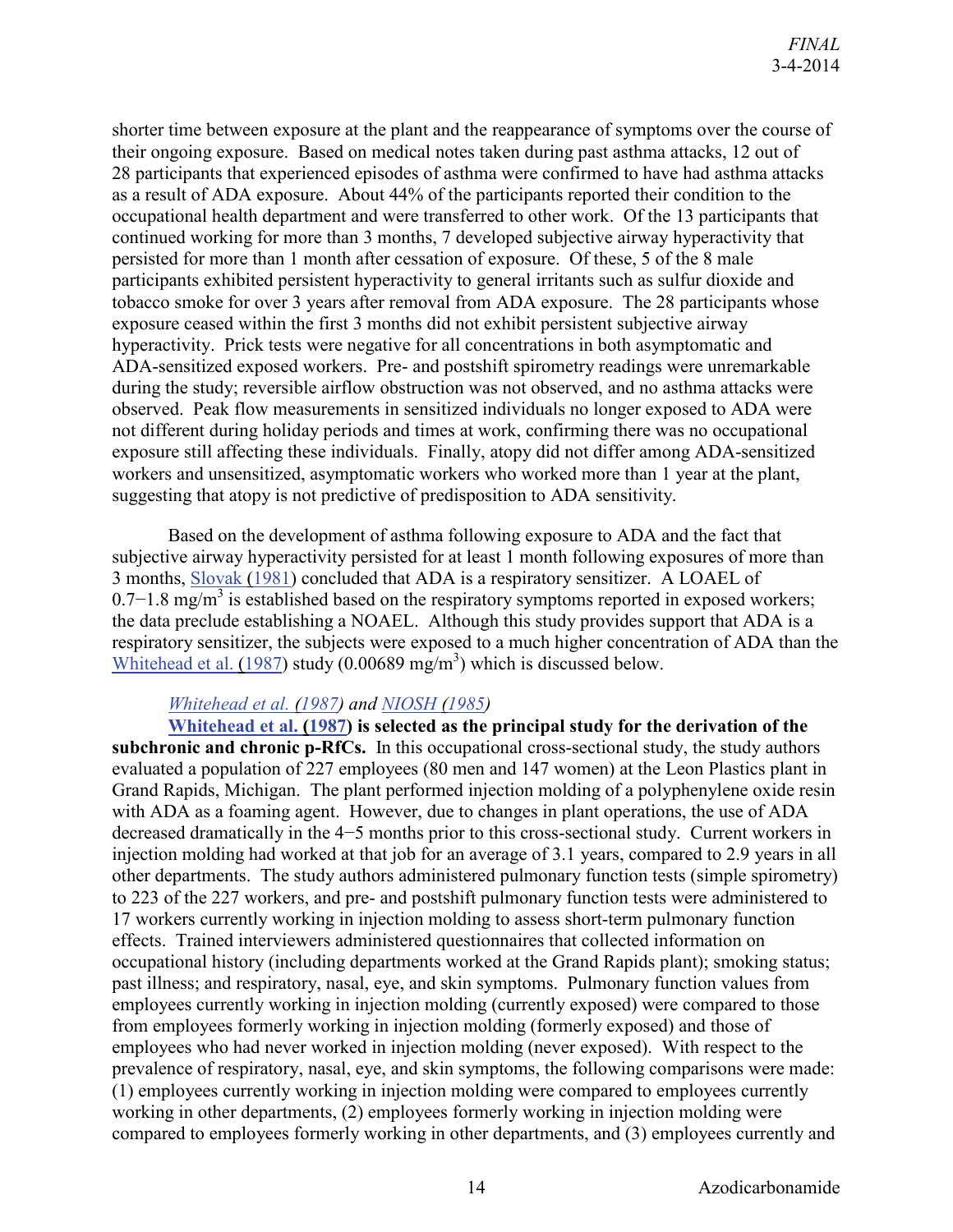formerly working in injection molding with known exposure to ADA were compared to employees currently and formerly working in injection molding with no known exposure to ADA. Logistic regression was used to analyze symptoms by presence or absence of exposure to ADA as well as sex, age, pack-years smoked, current smoking status, and potential confounding terms. A best model was found by backward elimination of nonsignificant terms using a *p*-value <0.10 criterion of significance.

[NIOSH \(1985\)](http://hero.epa.gov/index.cfm?action=search.view&reference_id=786537) conducted three surveys at Leon Plastics in Grand Rapids, Michigan. However, in the initial survey conducted on March 24, 1983, exposures (personal and area) were not measured. In the second and the third surveys conducted on May 2−6, 1983, and March 11−12, 1984, respectively, NIOSH investigators gathered personal exposure information and area concentrations of ADA, polyphenylene oxide (not an irritant), and thermal decomposition products (i.e., styrene, benzene, phenol, xylene, and toluene). Samples were analyzed using high-performance liquid chromatography (HPLC). During the May 1983 survey, investigators detected benzene (0.02 mg/m<sup>3</sup>), styrene (0.09 mg/m<sup>3</sup>), toluene (1.5 mg/m<sup>3</sup>), xylene  $(0.03 \text{ mg/m}^3)$ , and phenol  $(0.5-1.9 \text{ mg/m}^3)$ . In this survey, ADA concentrations of personal samples ranged from nondetectable to 0.280 mg/m<sup>3</sup> (reported as 280  $\mu$ g/m<sup>3</sup>) with a geometric mean value of  $0.0039 \pm 0.0063$  mg/m<sup>3</sup> (reported as  $3.9 \pm 6.3$  µg/m<sup>3</sup>). Anecdotal interviews with a focus on respiratory problems were conducted among 16 injection molding workers. In the third survey in 1984, benzene was not detectable, styrene ranged from 0.1−0.3 ppm, and toluene ranged from 0.03−0.1 ppm; xylene and phenol were not analyzed. Thirty-two personal sampling results taken in the March 1984 survey, including 16 of the 17 workers given pre- and postshift pulmonary function tests, showed that the concentration of ADA ranged from trace amounts (above the detection limit, but below the quantifiable level) to  $0.752 \text{ mg/m}^3$  (reported as 752  $\mu$ g/m<sup>3</sup>) with a geometric mean value of 0.0193 ± 0.0065 mg/m<sup>3</sup> (reported as  $19.3 \pm 6.5 \,\mu$ g/m<sup>3</sup>, cited from the study). It should be noted that all but 2 of the 32 samples fell below 0.057 mg/m<sup>3</sup>. The two highest concentration values (0.368 and 0.752 mg/m<sup>3</sup>) occurred in instances where a higher exposure would be expected—in one case, the worker's station was located directly across from the resin mixing area; in the other case, the worker was a mixer of ADA [\(NIOSH, 1985\)](http://hero.epa.gov/index.cfm?action=search.view&reference_id=786537). After adjusting for continuous exposure (from 5 working days to the full week) and minute volume, the exposure concentrations were ranged from trace to  $0.269 \text{ mg/m}^3$ with a mean of 0.00689 mg/m<sup>3</sup> (geometric mean; 1984 sampling). Table B.1 provides the 1984 personal ADA sample results for the 32 workers. [Whitehead et al. \(1987\)](http://hero.epa.gov/index.cfm?action=search.view&reference_id=786276) was an extended analysis of the third survey from [NIOSH \(1985\)](http://hero.epa.gov/index.cfm?action=search.view&reference_id=786537). The dosimetry data from March 1984 were used for consideration of a study LOAEL because (1) the health study by [Whitehead et al. \(1987\)](http://hero.epa.gov/index.cfm?action=search.view&reference_id=786276) was conducted in conjunction with this March 1984 sampling period (and not during 1983 sampling), (2) the [Whitehead et al. \(1987\)](http://hero.epa.gov/index.cfm?action=search.view&reference_id=786276) study has a relatively larger sample size and complete health effect data, and (3) personal sampling from March 1984 provides a better estimate of worker exposure levels.

The results from the [Whitehead et al. \(1987\)](http://hero.epa.gov/index.cfm?action=search.view&reference_id=786276) study were summarized as follows. No statistically significant differences in pulmonary function in the total population of workers were observed when analyzed by departmental status (i.e., former-injection molding workers, current injection molding workers, and never injection molding workers). However, modest, statistically significant decrements in mean FVC and one-second  $FEV<sub>1</sub>$  over the work shift in the pre- and postshift study of 17 injection mold operators were observed. No consistent dose-response trends were observed in these 17 workers when stratified by measured ADA concentration level  $(0-0.02 \text{ mg/m}^3, 0.02-0.04 \text{ mg/m}^3, \text{ or } \ge 0.04 \text{ mg/m}^3)$ , years on current job, or the product of both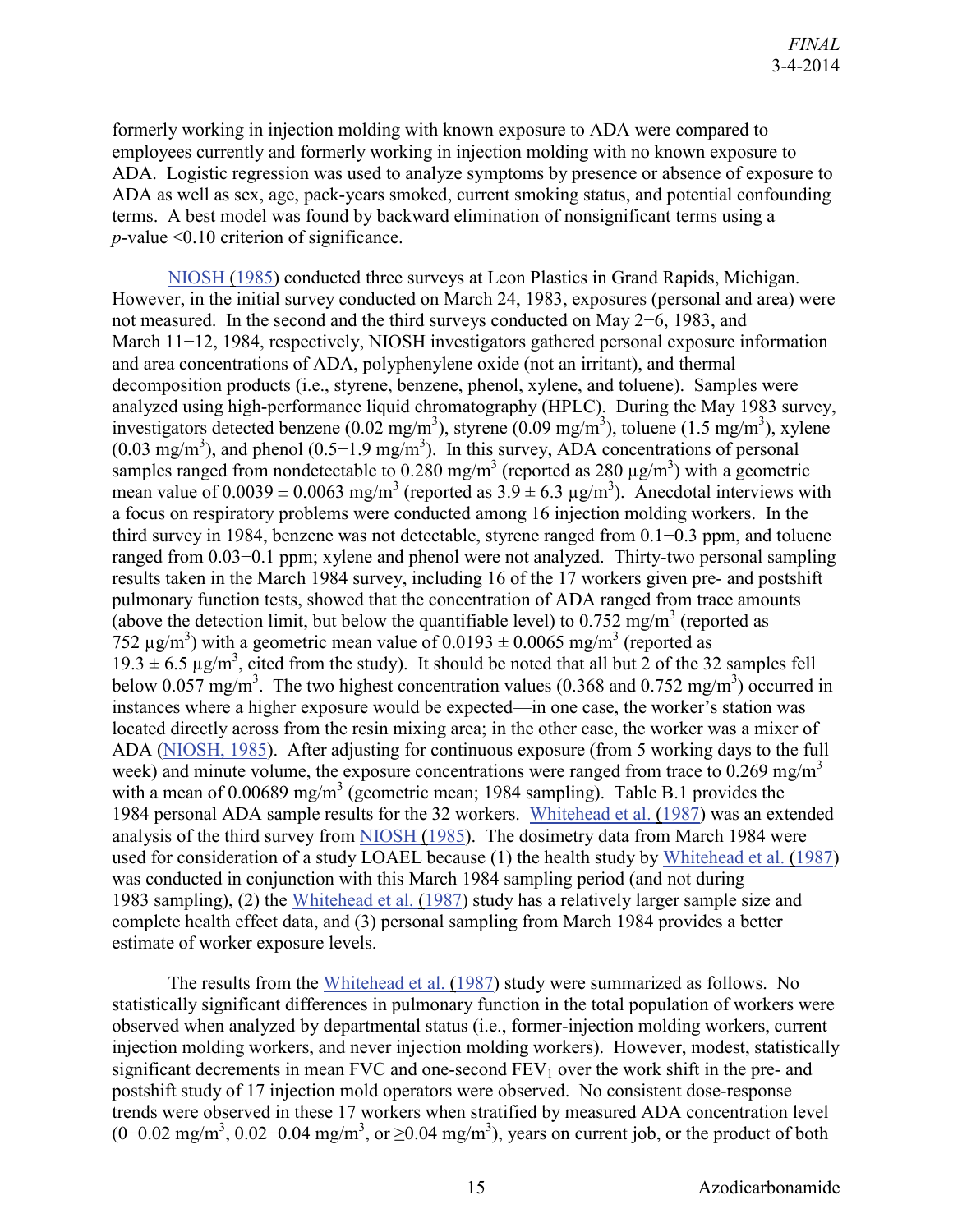measures (concentration  $\times$  years on job). The respiratory symptoms reported in workers currently working in injection molding were significantly more prevalent compared with workers in all other departments. For current injection molding workers, the study authors reported increased incidences of irritation (burning of the eyes, nose, or throat at least once per month; odds ratio [OR]: 1.77, *p* = 0.04), coughing (OR: 1.98, *p* = 0.02), wheezing (OR: 2.75, *p* = 0.004), and headache (OR: 1.82,  $p = 0.04$ ) (no confidence intervals for odds ratios were reported, see Table B.2). The logistic regression analysis of these data yielded even more significant results when results were adjusted for age, sex, pack-years smoked, and smoking status. In this case, the study authors reported increased incidences of coughing (OR: 2.61,  $p = 0.002$ ), wheezing (OR: 3.86,  $p < 0.001$ ), and headache (OR: 2.62,  $p < 0.001$ ). The comparison of symptoms between employees formerly working in injection molding and employees formerly working in other departments also indicated significantly increased incidences of irritation, coughing, shortness of breath, and headache (see Table B.2). Similarly, the comparison between employees currently and formerly working in injection molding with known exposure to ADA and employees currently and formerly working in injection molding with no known exposure to ADA showed significant differences in the exposed employees that included increased incidences of wheezing associated with shortness of breath (based on symptoms established from American Thoracic Society guidelines; OR: 7.8,  $p = 0.01$ ), chronic bronchitis (OR: 3.47,  $p = 0.02$ ), wheezing (based on symptoms reported by workers; OR: 16.32,  $p = 0.0001$ ), and chest tightness (OR: 6.72,  $p = 0.02$ ) (see Table B.3).

The study authors concluded that there was "convincing evidence" that work in injection molding was associated with respiratory symptoms including irritation, coughing, and wheezing; however, the prevalence did not appear to be associated with the amount of time on the current job (an average of 3.1 years in injection mold workers compared with 2.9 years in other departments). The NIOSH report concludes that based on the exposure data and the study, exposure to ADA is "considered the probable cause for the reported symptoms" [\(NIOSH, 1985\)](http://hero.epa.gov/index.cfm?action=search.view&reference_id=786537). One factor obscuring the relationship between ADA and health effects was the presence of other contaminants. However, [Whitehead et al. \(1987\)](http://hero.epa.gov/index.cfm?action=search.view&reference_id=786276) stated that polyphenylene oxide would not be an irritant, and the thermal decomposition products were all measured at relatively low levels  $(< 0.1$  mg/m<sup>3</sup>). Based on the increase in respiratory symptoms in injection molding workers, the geometric mean exposure concentration of  $0.00689$  mg/m<sup>3</sup> is considered a LOAEL. The data preclude establishing a NOAEL.

#### *[Ahrenholz et al. \(1985\)](http://hero.epa.gov/index.cfm?action=search.view&reference_id=786154)*

In a NIOSH Health Hazard Evaluation Report, [Ahrenholz et al. \(1985\)](http://hero.epa.gov/index.cfm?action=search.view&reference_id=786154) conducted an occupational survey of exposure and symptoms in a group of workers (sex not provided) at the Armstrong World Industries Floor plant in Lancaster, Pennsylvania. The plant manufactured resilient flooring and officially began using ADA powder as a raw material in production during 1970. The initial NIOSH survey took place over November 30 and December 1, 1983, with an in-depth, follow-up study completed January 8−11, 1984. In 1984, the study authors collected ADA personal air concentrations using battery-operated sampling pumps for both full-shift and short-term sampling. Exposure measures were collected from three groups: a directly exposed group (working directly with ADA over a short period of time), an indirectly exposed group (working in the vicinity where ADA was used), and an unexposed group (no expected exposure for full-shift). A total of 30 ever-exposed (indirectly or directly) workers were included in the study. Sixteen unexposed workers out of 44 total unexposed interviewees (i.e., full-shift with no expected exposure) were also assessed for exposure and health-related symptoms. The study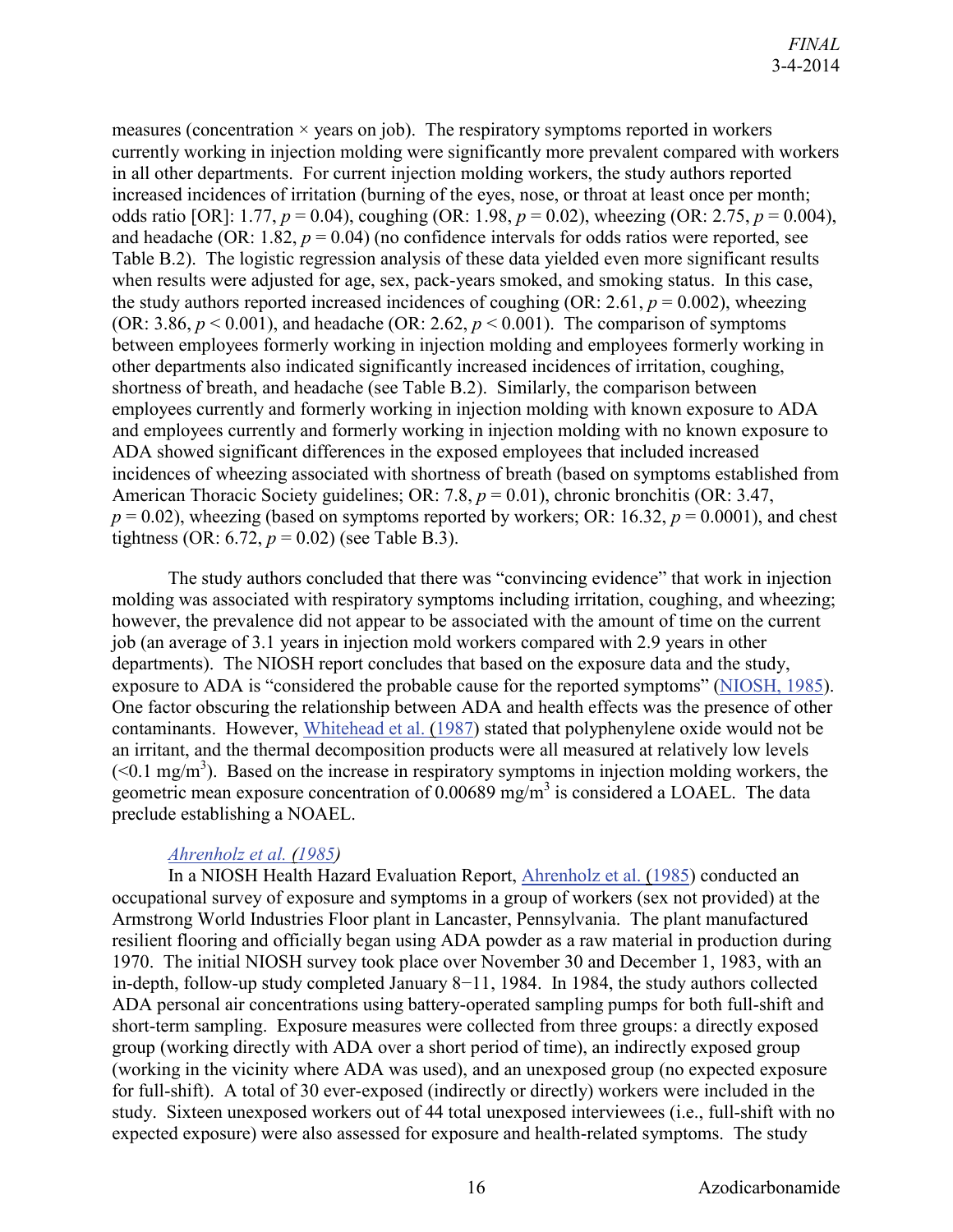authors reported that the average employment duration for ever-exposed and unexposed workers was 6.25 years. Health was assessed using a health interview and lung function tests. In the initial survey, NIOSH investigators conducted brief interviews with employees, reviewed their medical records, and conducted a medical evaluation to assess whether any reported health effects were associated with work in departments using ADA. The medical evaluation consisted of an in-depth questionnaire interview; pre- and postshift auscultation of the chest (listening to the chest with a stethoscope); pre- and postshift pulmonary function tests (i.e., spirometry measures of  $FVC$ ,  $FEV_1$ , and average rate of flow over the middle two quarters of the effort [FEF25−75]); and blood serum sampling to analyze antibodies for ADA. The pulmonary function tests were conducted in 15 of the 30 ever-exposed workers and 11 of the 16 unexposed workers. Interviews were structured questionnaires designed to collect information about occupational history, smoking status, and symptoms associated with upper and lower respiratory disease and hypersensitivity pneumonitis. Investigators considered symptoms to be ADA related if they were temporally related to work and occurred at times when ADA was handled or in areas where dry ADA was present.

Results of ADA monitoring indicated that direct, measured exposure values ranged from 0.15−12 mg/m<sup>3</sup> ( $n = 8$  samples) with a mean exposure level of 3.6 mg/m<sup>3</sup> (Ahrenholz et al., [1985\)](http://hero.epa.gov/index.cfm?action=search.view&reference_id=786154). Indirect exposure values ranged from nondetectable to 0.1 mg/m<sup>3</sup> ( $n = 25$  samples) with a mean of 0.01 mg/m<sup>3</sup> [\(Ahrenholz et al., 1985\)](http://hero.epa.gov/index.cfm?action=search.view&reference_id=786154). Control exposure levels ranged between nondetectable and "trace" with 9 out of 12 samples falling below the detection limit. The mean control exposure level was  $0.001$  mg/m<sup>3</sup> [\(Ahrenholz et al., 1985\)](http://hero.epa.gov/index.cfm?action=search.view&reference_id=786154). After adjusting for continuous exposure (from 5 working days to the full week) and minute volume, direct exposure values were 0.054–4.3 mg/m<sup>3</sup> with a mean of 1.3 mg/m<sup>3</sup>. Indirect adjusted exposures values were nondetectable to 0.036 mg/m<sup>3</sup> with a mean of 0.0036 mg/m<sup>3</sup>. See Table B.4 for individual exposure measurements.

Lower respiratory tract symptoms were reported by 18/30 ever-exposed workers and 1/16 unexposed workers. The study authors reported that these symptoms, including coughing, wheezing, or shortness of breath, were significantly increased in ever-exposed workers (direct and indirect exposures combined) versus unexposed workers. The risk of lower respiratory tract symptoms was significantly increased in ever-exposed workers (risk ratio  $[RR] = 10$ ,  $p < 0.0004$ ). The risk of upper respiratory tract and eye symptoms, including nasal stuffiness, itchy or irritated eyes, and runny nose, was also statistically significantly increased  $(RR = 2.8$ , *p* < 0.0001) in ever-exposed workers compared with unexposed workers (symptoms reported by 26/30 ever-exposed workers and 5/16 unexposed workers). See Table B.5 for symptom prevalence and risk values. No statistically or biologically significant differences in lung function were observed, as measured by  $FEV<sub>1</sub>$  and  $FVC$  tests, between ever-exposed and unexposed workers (15/30 ever-exposed workers and 11/16 unexposed workers). The study authors noted that the increased duration of smoking in the unexposed group (mean duration of smoking: 24 years in unexposed and 16 years in ever-exposed; mean pack-years: 27 years in unexposed and 18 years in ever-exposed) may have contributed to the lack of decreased pulmonary function in ever-exposed compared with unexposed workers. Serum samples did not show positive ADA-specific IgE determinations, and IgG results were not positive in the usual dilution of greater than 1:50. The study authors concluded that it is unclear whether the potential sensitization produced by ADA would be mediated through an immune mechanism. The results suggested that workplace inhalation exposure to ADA may lead to a variety of upper and lower respiratory tract symptoms. Based on significantly increased symptoms in ever-exposed workers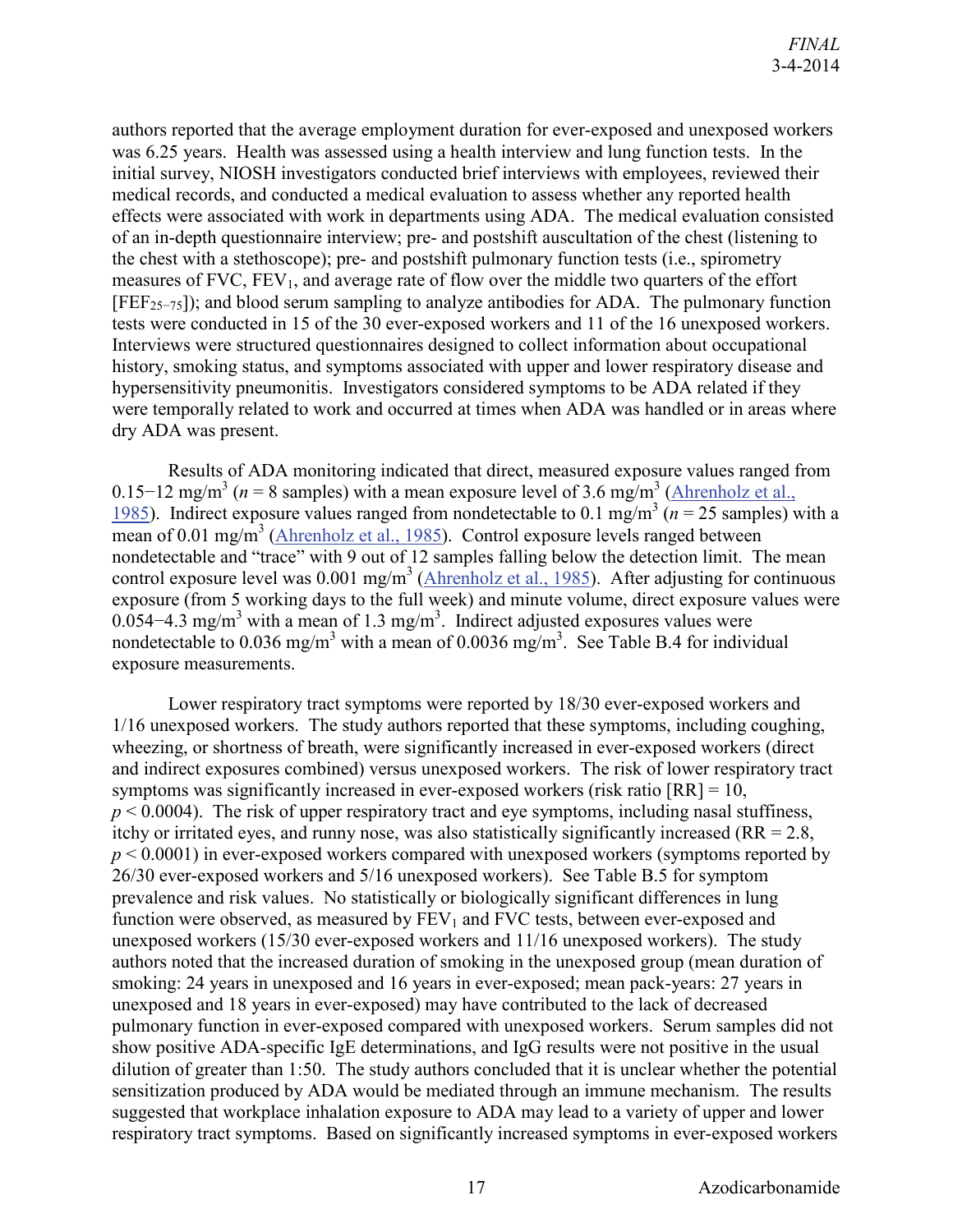(18/30 and 26/30 for lower and upper respiratory tract symptoms, respectively) compared with unexposed workers (1/16 and 5/16 for lower and upper respiratory tract symptoms, respectively), a mean exposure concentration from the ever-exposed workers could be identified as a LOAEL. However, the study authors combined the indirectly and directly exposed workers in a pooled analysis of symptoms in 18 ever-exposed workers compared with 16 unexposed workers, which resulted in a range of exposure concentrations between indirect and direct exposures  $(0.0036-1.3 \text{ mg/m}^3)$ . As a result, there is uncertainty in identifying the true exposure level in the ever-exposed group. Thus, a LOAEL presented as a range of  $0.0036-1.3$  mg/m<sup>3</sup> is established based on significantly increased respiratory tract symptoms; the data preclude establishing a NOAEL.

#### *Chronic-duration Studies*

No chronic-duration inhalation studies were identified.

## <span id="page-21-0"></span>**ANIMAL STUDIES**

#### <span id="page-21-1"></span>**Oral Exposures**

The effects of oral exposure of animals to ADA have been evaluated in three subchronic-duration studies [\(IRDC, 1982a,](http://hero.epa.gov/index.cfm?action=search.view&reference_id=807171) [b;](http://hero.epa.gov/index.cfm?action=search.view&reference_id=807167) [Gafford et al., 1971\)](http://hero.epa.gov/index.cfm?action=search.view&reference_id=786163), four chronic-duration studies which includes initial 2-year and follow-up 1-year studies in both rats and dogs (Oser et al., [1965a, b, c, d\)](http://hero.epa.gov/index.cfm?action=search.view&reference_id=786166), and one reproductive toxicity study [\(Oser et al., 1965e\)](http://hero.epa.gov/index.cfm?action=search.view&reference_id=786166).

#### *Subchronic-duration Studies*

#### *[IRDC \(1982a,](http://hero.epa.gov/index.cfm?action=search.view&reference_id=807171) [b\)](http://hero.epa.gov/index.cfm?action=search.view&reference_id=807167)*

The original report of [IRDC \(1982a,](http://hero.epa.gov/index.cfm?action=search.view&reference_id=807171) [b\)](http://hero.epa.gov/index.cfm?action=search.view&reference_id=807167) was unpublished and unavailable for review. Based on the information obtained from secondary sources by [Cary et al. \(1999\)](http://hero.epa.gov/index.cfm?action=search.view&reference_id=786169), groups of 10 male mice (strain not reported) received 1, 78, 156, 312, 625, or 1,250 mg/kg-day (0.7, 56, 111, 223, 446, or 893 mg/kg-day, adjusted; it is not clear whether the male treatment lacked a control group because no control dose is shown and the original study was not available), and groups of 10 female mice (strain not reported) received 0, 156, 312, 625, 1,250, or 2,500 mg/kg-day (0, 111, 223, 446, 893, or 1,786 mg/kg-day, adjusted) by gavage, 5 days/week for 13 weeks. No mortalities and no histopathological abnormalities were observed. Based on no significant effects in this study, a NOAEL of 893 mg/kg-day was established. In another study by [IRDC \(1982b\)](http://hero.epa.gov/index.cfm?action=search.view&reference_id=807167), groups of 10 male rats (strain not reported) received 1, 100, 500, or 2,500 mg/kg-day (0.7, 71, 357, or 1,786 mg/kg-day, adjusted; it is not clear whether the male treatment lacked a control group because no control dose is shown and the original study was not available) and groups of 10 female rats (strain not reported) received 0, 200, 1,000, or 5,000 mg/kg-day (0, 143, 714, or 3,571 mg/kg-day, adjusted) by gavage, 5 days/week for 13 weeks. Mortality was observed at 1,786 mg/kg-day in males and at 3,571 mg/kg-day in females. A histopathological study found pyelonephritis and crystalline deposits in renal tubules in males at 1,786 mg/kg-day and in females at 3,571 mg/kg-day. Based on the observation of mortality in males, a frank effect level (FEL) of 1,786 mg/kg-day was identified, with a NOAEL of 357 mg/kg-day.

#### *[Gafford et al. \(1971\)](http://hero.epa.gov/index.cfm?action=search.view&reference_id=786163)*

In a published and peer-reviewed study by[\(Gafford et al., 1971\)](http://hero.epa.gov/index.cfm?action=search.view&reference_id=786163), groups of male Sprague-Dawley rats were administered a low iodine diet (Remington, General Biochemicals Inc., Chagrin Falls, OH) with ADA (Aldrich Chemical Company, Inc., Cedar Knolls, NJ; purity not reported) thoroughly blended in to produce diets of 0, 1, 5, or 10% ADA, or 5 or 10% HADA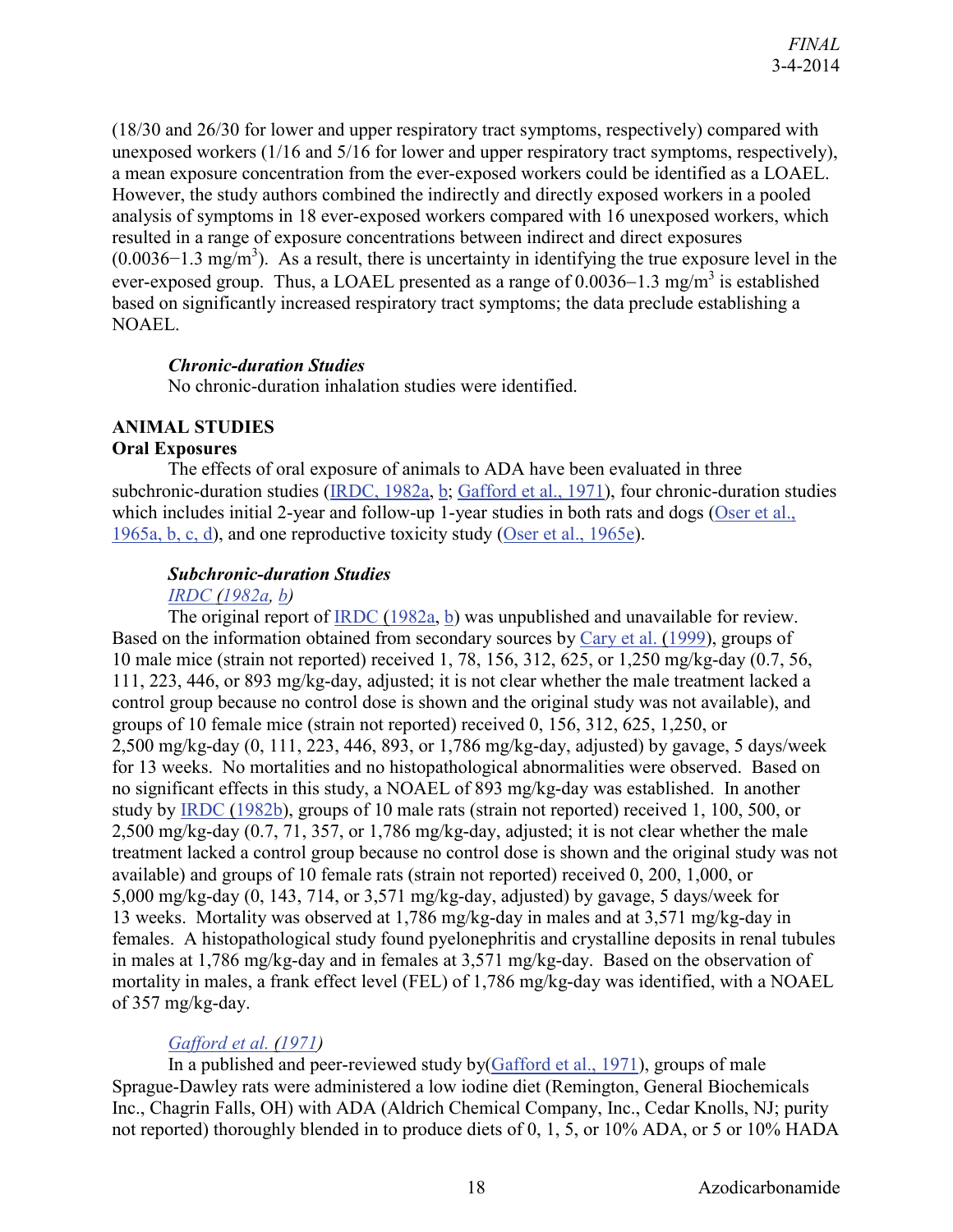(the product when ADA is reduced). Another positive control group received a low iodine diet containing 0.1% methimazole (MMI, a hyperthyroidism drug). The treatment duration varied by experiment but was either 1 week (0, 1, or 10% ADA; 0.1% MMI positive control; 0 or 10% HADA), 10 days (0 or 5% ADA; 0 or 5% HADA), or 4 weeks (0 or 10% ADA). Only the duration of the 4-week treatment qualifies as a candidate study for the derivation of a subchronic reference dose; thus, only the results of this experiment are presented here. The 4-week study included 11 male rats administered a 10% ADA diet and 12 male rats administered a control diet (containing no ADA or MMI). The calculated adjusted daily doses are 0 and 8,600 mg/kg-day based on a subchronic Sprague-Dawley male rat food intake factor of 0.086 kg/kg-day [\(U.S.](http://hero.epa.gov/index.cfm?action=search.view&reference_id=64560)  [EPA, 1988\)](http://hero.epa.gov/index.cfm?action=search.view&reference_id=64560). Animals were administered 0.1 microcurie ( $\mu$ Ci) of <sup>125</sup>I intraperitoneally 1 day prior to the end of the experiment. At the end of the experiment, animals were sacrificed, and thyroids were removed. Mean thyroidal  $^{125}$ I uptake, thyroid weight relative to 100 g body weight, and total body weight were determined. The study authors measured 24-hour thyroidal radioiodine uptake (it is assumed that the unit is percent) by counting thyroids and standards in an automatic well counter. No histopathology evaluations were conducted. No details were provided on the husbandry of the animals or the study's compliance with good laboratory practice (GLP).

Table B.6 presents the results of 4-week dietary exposure to ADA as reported by [Gafford](http://hero.epa.gov/index.cfm?action=search.view&reference_id=786163)  et al.  $(1971)$ . Thyroidal <sup>125</sup>I uptake was significantly decreased in animals receiving 10% ADA in the diet  $(31.59 \pm 8.37\%$  compared with  $42.42 \pm 3.86\%$  in controls;  $p < 0.001$ ). Although this effect was statistically significant, the study authors considered it a weak inhibitory effect that was much smaller and less consistent than the inhibitory effect seen in positive controls given MMI for 1 week. No statistically significant differences in relative thyroid weight (per 100 g body weight) and mean body weight were observed compared to the control group. Because only a single dose was examined in the subchronic-duration experiments, a NOAEL cannot be identified. A LOAEL of 8,600 mg/kg-day is identified based on decreased 24-hour  $^{125}$ I uptake. Although the magnitude of this effect was small in the present study, results suggest that thyroid iodine uptake may be depressed at higher doses of ADA.

#### *Chronic-duration Studies*

#### *[Oser et al. \(1965\)](http://hero.epa.gov/index.cfm?action=search.view&reference_id=786166)*

[Oser et al. \(1965\)](http://hero.epa.gov/index.cfm?action=search.view&reference_id=786166) reports four experiments investigating the chronic oral toxicity of ADA or HADA in both rats and dogs for 1- and 2-year durations. No effects were observed in the initial testing conducted in rats and dogs for up to 2 years. In order to elicit toxicity and determine potential target organs, higher doses were administrated in rats and dogs for 1 year in a follow-up study. In this document, the [Oser et al. \(1965\)](http://hero.epa.gov/index.cfm?action=search.view&reference_id=786166) study is divided into five separate summaries including four chronic-duration studies [\(Oser et al., 1965a, b, c, d\)](http://hero.epa.gov/index.cfm?action=search.view&reference_id=786166) and one reproductive toxicity study[\(Oser et al., 1965e; discussed in the Reproductive Studies section](http://hero.epa.gov/index.cfm?action=search.view&reference_id=786166)  [below\)](http://hero.epa.gov/index.cfm?action=search.view&reference_id=786166). These studies are peer-reviewed, but the study authors did not report whether the studies were performed in compliance with GLP.

## *[Oser et al. \(1965a\)](http://hero.epa.gov/index.cfm?action=search.view&reference_id=786166)*

[Oser et al. \(1965a\)](http://hero.epa.gov/index.cfm?action=search.view&reference_id=786166) conducted a 2-year study in albino rats (FDRL strain; source not reported). This chronic-duration study is within a three-generation reproductive study in which the F0 rats (25/sex/group) were dosed for up to 2 years. No effects were observed in these F0 rats at ADA doses up to 533.1 (males) and 604.7 (females) mg/kg-day. Based on the lack of observed effects in any of the dose groups in this study, a NOAEL of 533.1 mg/kg-day is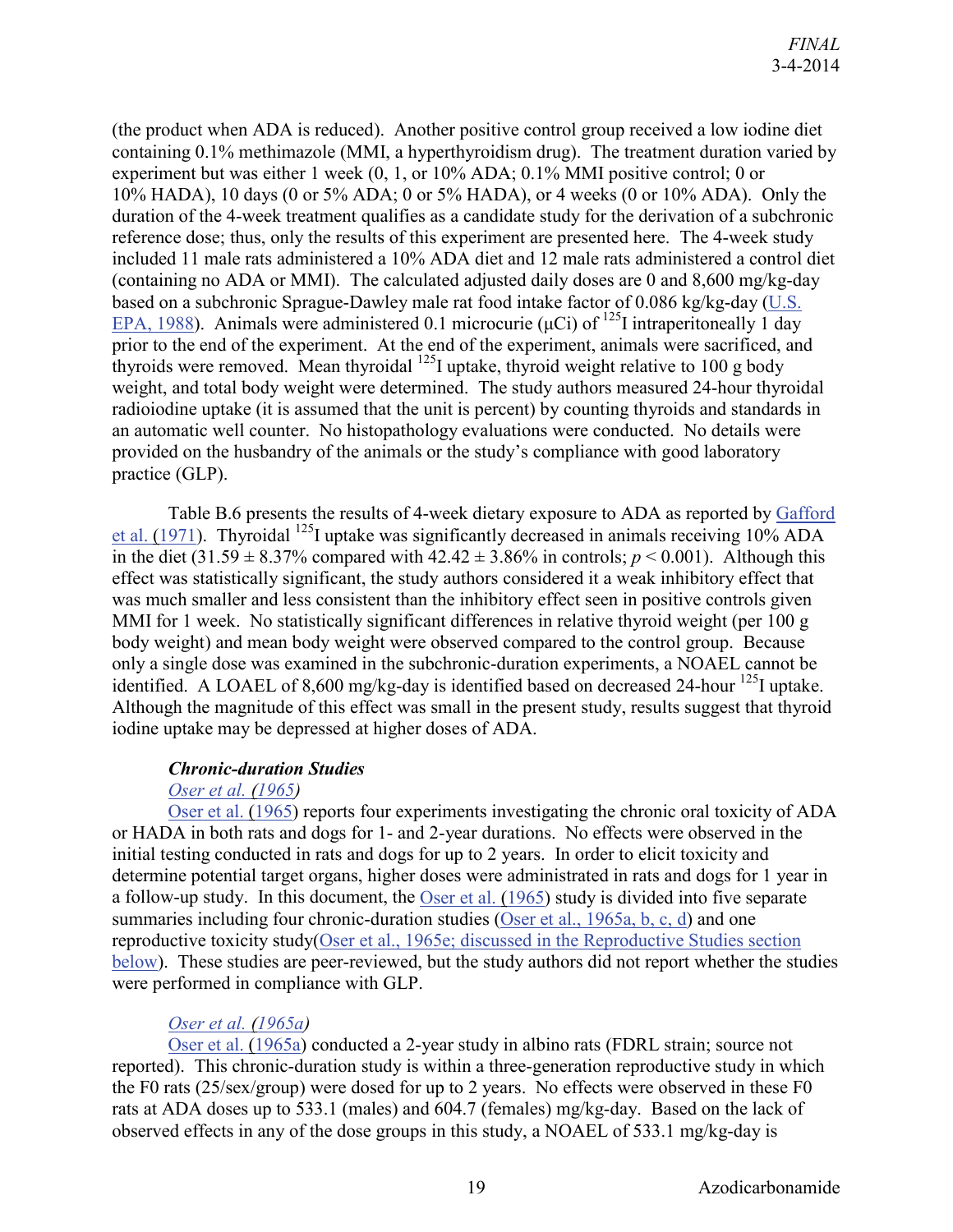identified in males. To keep the study integrity and avoid redundancy, the study details are presented in the Reproductive Studies section in [Oser et al. \(1965e\)](http://hero.epa.gov/index.cfm?action=search.view&reference_id=786166).

#### *[Oser et al. \(1965b\)](http://hero.epa.gov/index.cfm?action=search.view&reference_id=786166)*

In the follow-up study, [Oser et al. \(1965b\)](http://hero.epa.gov/index.cfm?action=search.view&reference_id=786166) administered doses of 0, 5%, or 10% HADA (purity and source not reported) to groups of 10/sex/group (controls) or 25/sex/group (treated) weanling FDRL rats (source not reported) via diet made from flour for 1 year. At study initiation, rats weighed 50−70 g. HADA was supplemented in a basal diet of Purina Laboratory Chow; controls received an unmodified basal diet. All animals received extra vitamin supplements in their food. Because body weight was only reported for 3 separate weeks (Weeks 0, 12, and 52), study-specific data could not be used for dosimetry conversion. Using [U.S. EPA \(1988\)](http://hero.epa.gov/index.cfm?action=search.view&reference_id=64560) body weights and food consumption values, the adjusted ADA daily doses (converted from HADA to ADA) are 0, 3,554, and 7,108 mg/kg-day in males and 0, 4,035, and 8,063 mg/kg-day in females.

Rats were examined daily, and body weights were recorded weekly; however, data were not reported for each week. The efficiency of food utilization was calculated using food intake data. At 12, 26, 44, and 52 weeks, blood was analyzed to determine hemoglobin, hematocrit, total and differential leukocyte counts, glucose, and nonprotein nitrogen levels. Urine was tested for albumin, sugar, and pH. Sediment in the urine was examined microscopically. Rats were necropsied after death or terminal sacrifice at the end of the 1-year study period. At necropsy, animals were examined for gross abnormalities and the liver, kidneys, spleen, heart, and adrenal glands were weighed. Histopathological examinations were conducted for all visible abnormalities as well as salivary, thyroid, and pituitary glands, liver, kidneys, spleen, pancreas, adrenals, lungs, heart, gonads, stomach, large and small intestines, bladder, and lymph nodes. The study authors reported no adverse behavioral effects or clinical signs in treated rats. All animals survived the year with the exception of one male administered 7,108 mg/kg-day. No treatment-related changes in body weight, organ weight, hematology, or histopathology were observed. Based on the lack of observed effects in any of the dose groups in this study, a NOAEL of 7,108 mg/kg-day is identified.

#### *[Oser et al. \(1965c\)](http://hero.epa.gov/index.cfm?action=search.view&reference_id=786166)*

[Oser et al. \(1965c\)](http://hero.epa.gov/index.cfm?action=search.view&reference_id=786166) also conducted a study where mongrel dogs (2/sex/dose group) received diets of bread supplemented with 0, 750, 2,370, or 7,500 ppm of HADA for 2 years. The adjusted ADA daily doses (converted from HADA to ADA) are 0, 15.33, 48.44, and 153.3 mg/kg-day in males and 0, 13.65, 43.14, and 136.5 mg/kg-day in females. Food intake was recorded weekly for 12 weeks. Body weights were recorded weekly for 12 weeks and monthly thereafter. At 3, 6, 12, 18, and 24 weeks, blood was analyzed for hemoglobin, hematocrit, methemoglobin, total and differential leukocyte counts, glucose, and nonprotein nitrogen. At the end of 2 years, each animal was sacrificed for necropsy. Organ weights were recorded, and histopathological examinations were conducted on multiple organs including salivary, thyroid, and pituitary glands, liver, kidneys, spleen, pancreas, adrenals, lungs, heart, gonads, stomach, large and small intestines, bladder, and lymph nodes. Although this 2-year study in mongrel dogs was limited by a small sample size, no observed effects were reported by the study authors. Based on the absence of observed effects in treated dogs, a NOAEL of 136.5 mg/kg-day is identified.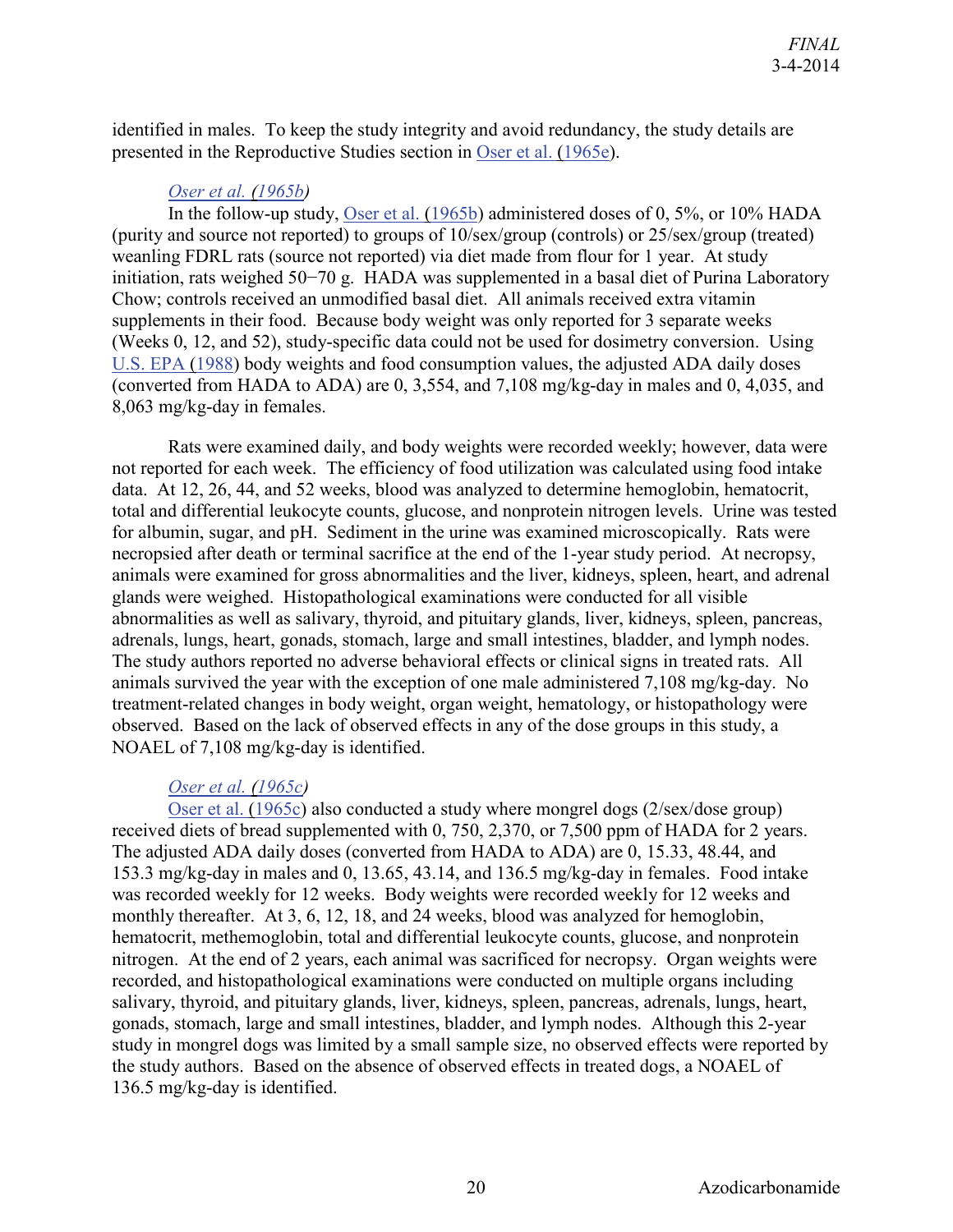#### *[Oser et al. \(1965d\)](http://hero.epa.gov/index.cfm?action=search.view&reference_id=786166)*

In the follow-up study, [Oser et al. \(1965d\)](http://hero.epa.gov/index.cfm?action=search.view&reference_id=786166) administered doses of 5% or 10% HADA to groups of mongrel dogs (2/sex/group) via diet for 1 year. Using [U.S. EPA \(1988\)](http://hero.epa.gov/index.cfm?action=search.view&reference_id=64560) body weights and food consumption values, the adjusted ADA daily doses (converted from HADA to ADA) are 1,022 and 2,044 mg/kg-day in males and 910 and 1,820 mg/kg-day in females. No control groups were reported. Food intake and body weights were recorded weekly for 12 weeks and monthly thereafter. The food intake data were only reported up to the first 12-week period, and body-weight data were only reported for 0, 12, and 24 weeks and at the terminal stage. At 12, 37, and 40 weeks, blood samples were analyzed to determine hemoglobin, hematocrit, methemoglobin, total and differential leukocyte counts, glucose, and nonprotein nitrogen. All dogs that died or became moribund and were sacrificed were examined grossly and histopathologically. Organ weights were recorded and histopathological examinations were conducted as in the 2-year dog study. Renal and bladder calculi recovered from the dogs at autopsy were analyzed chemically for biurea. Initially, the dogs were reluctant to eat the diet, but eventually, the food intake for the first 12-week period in the 5% HADA groups (average of 17.5 kg per dog) was comparable to the intake of the control dogs in the 2-year study [\(Oser et al.,](http://hero.epa.gov/index.cfm?action=search.view&reference_id=786166)  [1965c\)](http://hero.epa.gov/index.cfm?action=search.view&reference_id=786166). In most of the dogs, the body weight was fairly constant for the first half year; then body weight in some dogs precipitously declined or the dogs died. The hemoglobin and hematocrit values were normal. The total leukocyte counts were within normal limits, but the counts from dogs that died before terminal sacrifice was not included. In the dogs receiving 5 or 10% HADA, the polymorphonuclear:lymphocyte ratio increased in the latter part of their lives. Blood sugar levels were normal, but blood nonprotein nitrogen levels increased terminally in most of the dogs. Weights of the liver, kidneys, spleen, heart, and adrenals were normal within 20−44 weeks. After 44 weeks, the study authors did not provide organ weight information. The most significant gross finding in both the 5 and 10% HADA treatment groups was the presence of massive, multiple, renal calculi which, in about half the cases, were accompanied by bladder calculi. Analyses of calculi specimens indicated the principal constituent (comprising approximately 80−100%) was HADA. The principal microscopic findings were secondary to the local irritation of the stones (i.e., chronic pyelonephritis). Of organs and tissues that were examined, no significant pathological changes were observed in the liver, adrenals, spleen, bladder, pituitary, brain, and lung (pathology evaluations for other organs were not reported). The authors concluded that the presence of chronic pyelonephritis and chronic pyelitis seen in most of the dogs is a consequence of the deposition of the massive urinary and bladder calculi in the dogs. Because this 1-year study lacked a control group and resulted in frank effects (mortality) at high ADA doses (up to 2,044 mg/kg-day), the data preclude establishing a NOAEL or a LOAEL.

#### *Developmental Studies*

No oral developmental toxicity studies were identified.

#### *Reproductive Studies*

#### *[Oser et al. \(1965e\)](http://hero.epa.gov/index.cfm?action=search.view&reference_id=786166)*

**A reproductive toxicity study by [Oser et al. \(1965e\)](http://hero.epa.gov/index.cfm?action=search.view&reference_id=786166) was selected as the principal study for the derivation of the subchronic and chronic p-RfDs.** In a published, peer-reviewed, three-generation study, [Oser et al. \(1965e\)](http://hero.epa.gov/index.cfm?action=search.view&reference_id=786166) examined the reproductive and developmental effects of ADA (purity and source not reported) or HADA (purity and source not reported) fed to rats in their diet. Twenty-five female and 25 male weanling albino rats (FDRL strain; source not reported) weighing 50−70 g received a diet made using flour containing 0- or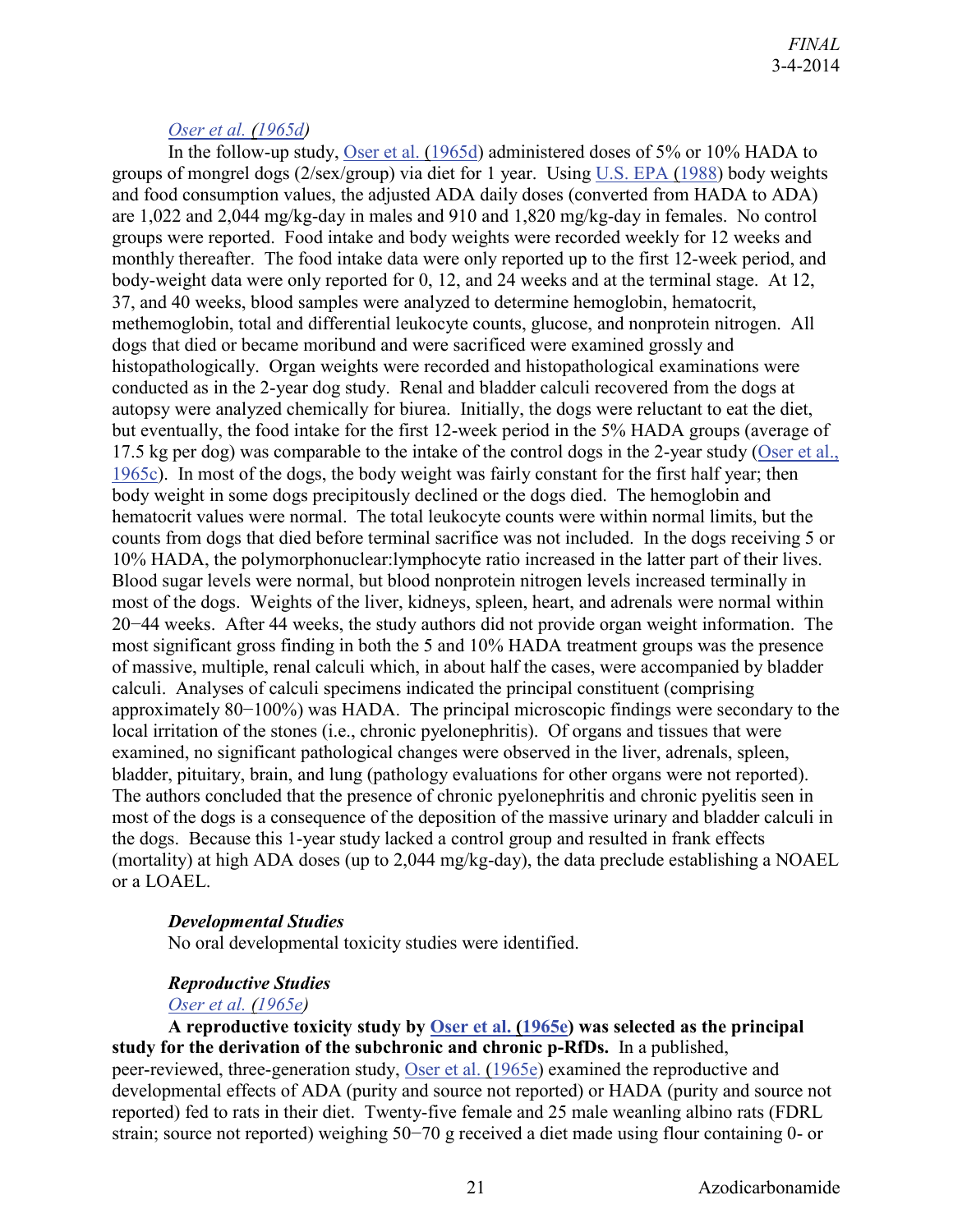100-ppm ADA, ad libitum. Using body weights and food consumption from [U.S. EPA \(1988\)](http://hero.epa.gov/index.cfm?action=search.view&reference_id=64560), the adjusted daily doses for the groups dosed with the parent compound (ADA) are 0 and 7 mg/kg-day for males and 0 and 8.20 mg/kg-day for females.

Additional groups of 25 female and 25 male weanling albino rats were fed diets of untreated bread supplemented with 0, 750, 2,370, or 7,500 ppm of HADA. Body weight and food consumption data available in the study report were limited and insufficient to use for dosimetry calculations. However, using food intake and body weights for a chronic exposure duration from [U.S. EPA \(1988\)](http://hero.epa.gov/index.cfm?action=search.view&reference_id=64560)and adjusting for the difference in molecular weight between ADA and HADA, doses are calculated as 0, 53.3, 168.5, and 533.1 mg/kg-day for males and 0, 60.5, 191.1, and 604.7 mg/kg-day for females.

All animals were housed individually, but environmental parameters (e.g., temperature, humidity, and lighting) were not described. Mating procedures were not described; therefore, it is unclear if sibling matings were avoided. F0 rats from both ADA and HADA treatment groups received their respective diets for 2 years, during which time they delivered two litters, designated F1a and F1b. Male and female rats (10/sex) from the second F1b litters were mated to produce two litters of F2offspring (F2a and F2b). Male and female rats of the F2b generation (10/sex) were also mated to produce F3 offspring (F3a and F3b) although the specific number of animals mated was not reported. Rats were examined daily, and body weights were recorded weekly; however, body-weight data were only reported for Weeks 0, 12, 52, and 104. For each generation of rats, the efficiency of food utilization was calculated using food intake data recorded during the first 12 weeks of the study. At 6 and 12 weeks (for rats from all generations) and at 6 months (for rats from the F0, F1, and F2 generations), blood was analyzed to determine hemoglobin, hematocrit, total and differential leukocyte counts, glucose, and nonprotein nitrogen levels. Urine was tested for albumin, sugar, and pH. Sediment in the urine was examined microscopically. All rats were necropsied after death or terminal sacrifice at the end of the 2-year study period. At this time, F0 rats had completed 2 years on the test diets, whereas F1 and F2 rats had completed 28 or more weeks, and F3 rats had completed 14 weeks.

At necropsy, all rats from each generation were examined for gross abnormalities, and the liver, kidneys, spleen, heart, and adrenal glands were weighed. Histopathological examinations were conducted in all rats for all visible abnormalities as well as the salivary, thyroid, pituitary glands, the liver, kidneys, spleen, pancreas, adrenals, lungs, heart, gonads, stomach, large and small intestines, bladder, and lymph nodes. Reproduction and lactational parameters examined in F0, F1, and F2 rats included the average number of pups per litter at birth and weaning, the average weight of pups at 21 days, the fertility index, the gestation index, the viability index, and the lactation index. Although the study authors included statements regarding statistical difference in their conclusions, the statistical tests used to analyze the data were not reported.

Compared with controls, no differences in survival, growth, food consumption, hematology, or pathology (in F0, F1, F2, and F3 rats) and reproduction and lactation (in F0, F1, and F2 rats) were observed in animals administered either the ADA or HADA diets. See Table B.7 for a summary of reproduction and lactation outcomes. Although there appear to be no consistent dose-related trends or generational trends, it should be noted that a number of the indices may have been affected in a biologically significant manner (e.g., fertility index [pregnancies  $\div$  matings  $\times$  100] in the F0 generation at the highest dose, which was only 70%,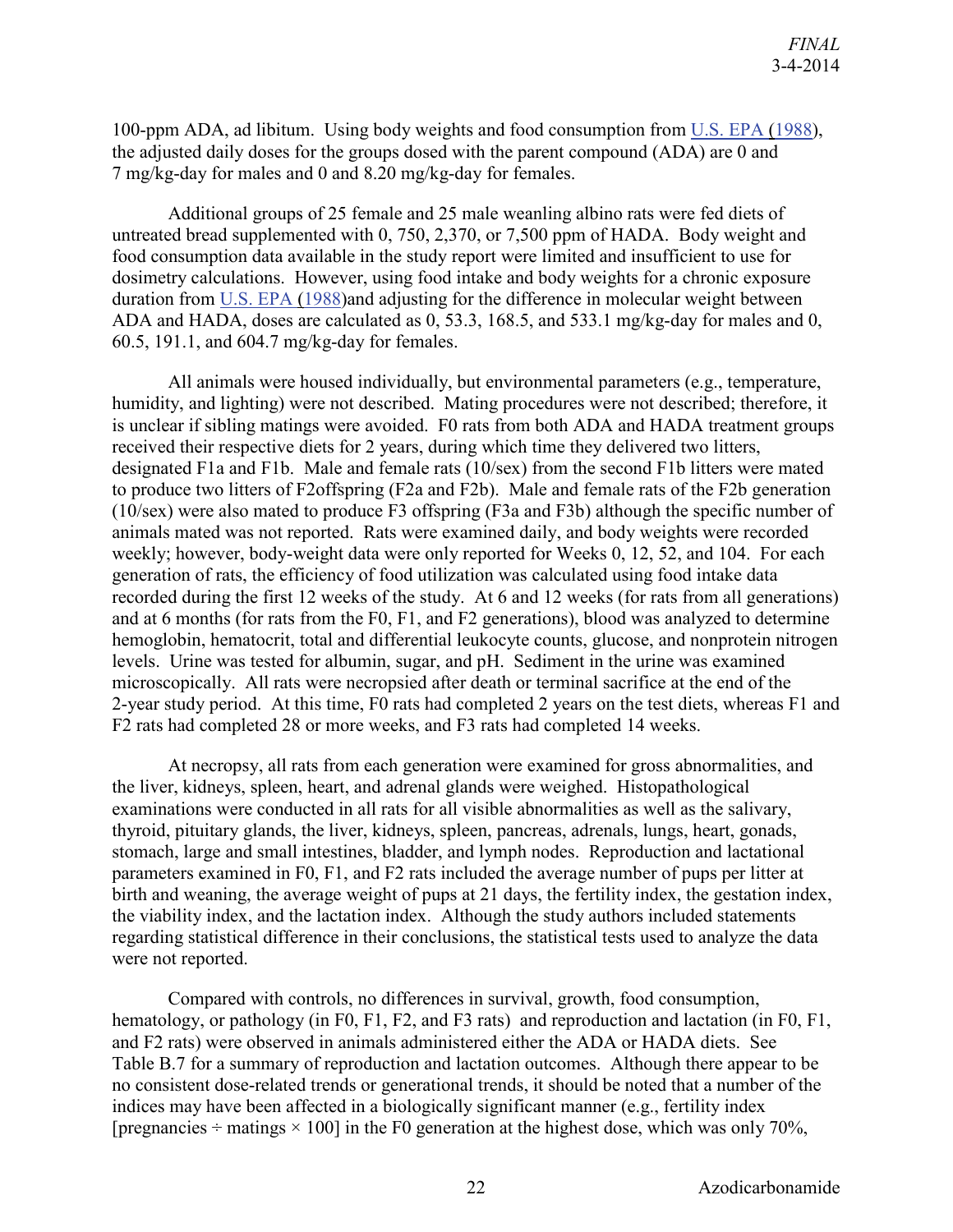one-third lower than the index for the control dams). A number of the control groups had low indices, including fertility in the F0 generation (57% in controls) and viability in several groups (68% in F0 controls, 62% in F1 controls, and 60% in F2 controls). The study authors stated that the low fertility indices in F0 rats (control and treatment groups) were possibly due to an environmental factor (i.e., moving of the laboratory). This study is also limited because it did not examine all reproductive end points required in the Organisation for Economic Co-Operation and Development (OECD) Guideline 416 or OPPTS 870.3800. Parental animals were weanlings at dose initiation rather than the suggested 5 to 9 weeks old. Body weights were not reported for gestation and lactation Days 0, 7, 14, and 20 or 21. The average weight of pups was only reported at 21 days. Individual data were not available for pups or adult animals. The study authors did not monitor female estrous cycles or male sperm parameters (sperm motility and sperm morphology; total number of homogenization-resistant testicular spermatids and cauda epididymal sperm). The study authors reported that the "gonads" (strictly defined as the ovaries and testes) were weighed and examined; it is unclear whether the study authors also included the uterus, epididymides (total and cauda), prostate, and seminal vesicles with coagulating glands and their fluids. The number of resorptions and stillbirths were not reported. The study authors provided no information on gross anomalies, age of vaginal opening and preputial separation, or anogenital distance in pups, but stated that "all other parameters of reproduction and lactation, including the number of pups born and weaned, as well as their growth and development, were comparable among test and control groups". Despite the missing data, this reproductive study is still considered acceptable. The study involved the treatment of a sufficient number of animals (25/sex/group, yielding 50 matings in the F0 and 20 in the F1 and F2 generations) for up to 2 years. Based on the reproductive and lactation data provided, it appears that doses of up to 604.7 mg/kg-day ADA did not affect reproduction in FDRL rats. While male gonad weight was unaffected, no other male parameters were directly measured by the study authors. Because the female parameters are more comprehensive and closely related to pups, they are used for identification of the reproductive NOAEL. In females, gonad weight, fertility index (pregnancies/matings), gestation index, and lactation index were evaluated and unaffected by treatment. Therefore, a reproductive NOAEL of 604.7 mg/kg-day is identified based on the lack of effects in females at this dose (the highest tested). In addition, this dose of ADA did not cause significant changes in hematology, histopathology, and organ/body weights in treated animals. Based on the absence of effects in treated rats of either sex, a NOAEL of 533.1 mg/kg-day is identified for systemic effects.

#### <span id="page-26-0"></span>**Inhalation Exposures**

The effects of inhalation exposure of animals to ADA have been evaluated in three subchronic-duration experiments within two studies [\(Medinsky et al., 1990;](http://hero.epa.gov/index.cfm?action=search.view&reference_id=786271) [Gerlach et al.,](http://hero.epa.gov/index.cfm?action=search.view&reference_id=786270)  [1989\)](http://hero.epa.gov/index.cfm?action=search.view&reference_id=786270).

#### *[Medinsky et al. \(1990\)](http://hero.epa.gov/index.cfm?action=search.view&reference_id=786271)*

In a published, peer-reviewed subchronic-duration study, [Medinsky et al. \(1990\)](http://hero.epa.gov/index.cfm?action=search.view&reference_id=786271) examined the toxic effects of ADA aerosol (98% purity) on F344 rats. Four-week-old F344 rats were exposed by inhalation, 6 hours/day, 5 days per week for a total 13 weeks. In the basic study group, 10 female and 10 male per concentration group were exposed to 0, 50, 100, or 204 mg/m<sup>3</sup> ADA aerosol with corresponding mass median aerodynamic diameters (MMADs) of 0, 2.33, 2.45, and 2.37 µm, respectively. Concentrations were adjusted for continuous exposure and converted to a human equivalent concentration (HEC) using a regional deposited dose ratio (RDDR) for particles; the HECs are 0, 29.7, 60.6, or 121 mg/m<sup>3</sup> in males and 0, 30.6, 62.7, or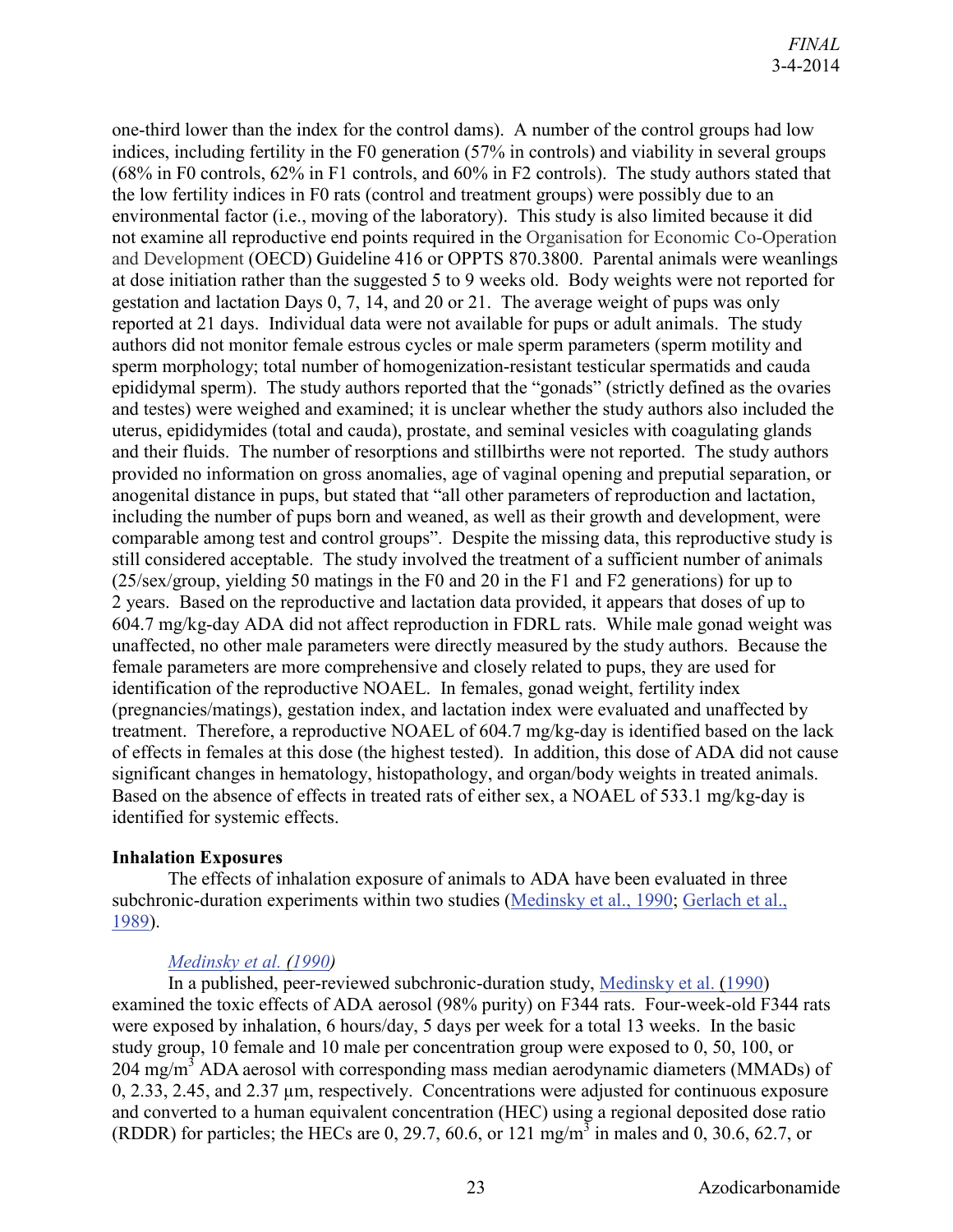125 mg/m<sup>3</sup> in females (based on the extrarespiratory RDDR). Mortality/morbidity was observed twice daily. Histopathology, hematology, body weight, organ weight, sperm morphology, and vaginal cytology were also evaluated. No mortality or clinical signs related to ADA exposure were observed. Lung weights of male and female rats were increased (111% of control) only at the 50-mg/m<sup>3</sup> exposure level. In addition, males and females exposed to 50 mg/m<sup>3</sup> ADA had enlarged bronchial and mediastinal lymph nodes at gross necropsy. Histopathological examination of these nodes suggested moderate-to-severe lymphoid hyperplasia. Both male and female rats in the 50-mg/m<sup>3</sup> exposure group showed lung lesions that consisted of perivascular cuffing with lymphocytes and a multifocal type II cell hyperplasia that was associated with a moderate number of mixed inflammatory cells. The study authors suggested a possible immune reaction to an antigen in the lung. However, no exposure-related lesions were observed microscopically in rats exposed to 100 or 204 mg/m<sup>3</sup> ADA; therefore, the pulmonary effects observed at 50 mg/m<sup>3</sup> may not be related to exposure. The study authors reported no exposure-related alterations in blood parameters and no significant changes in the amounts of examined urinary enzymes. Further, neither effects in right caudal weight, right epididymal weight, right testicular weight, sperm motility, sperm account per gram caudal tissue, or incidence of abnormal sperm nor apparent effects on estrual cyclicity or on estrous cycle length were observed.

In second study group, 10 female and 10 male F344 rats were exposed to the same levels of ADA as the basic study group mentioned above. Acetylcholinesterase activity in whole blood and T3 and T4 levels in serum were determined at the end of this 13-week study. While no significant difference in acetylcholinesterase activities was observed compared to controls, T3 and T4 levels were significantly increased approximately 50% and 40%, respectively, relative to controls at the highest exposure level in male rats. Therefore, a NOAEL of 100 mg/m<sup>3</sup> (HEC = 60.6 mg/m<sup>3</sup>) and a LOAEL of 204 mg/m<sup>3</sup> (HEC = 121 mg/m<sup>3</sup>) were identified from the [Medinsky et al. \(1990\)](http://hero.epa.gov/index.cfm?action=search.view&reference_id=786271) study based on significantly increased T3 and T4 levels in the highest male exposure group.

[Medinsky et al. \(1990\)](http://hero.epa.gov/index.cfm?action=search.view&reference_id=786271) also conducted a 13-week inhalation study in  $B6C3F<sub>1</sub>$  mice. The experimental design (including number of animals, study duration, target concentrations, and endpoints [including T3 and T4 measurements] examined) was the same as the 13-week F344 rat study describe above. The mean terminal body weights in male mice were statistically significantly depressed by 7% and 9% relative to controls at the 100-mg/m<sup>3</sup> (HEC = 99.4 mg/m<sup>3</sup>) and 204-mg/m<sup>3</sup> (HEC = 202 mg/m<sup>3</sup>) exposure levels, respectively. For female mice, the terminal body weights were statistically significantly decreased by 6% at the highest concentration  $(204 \text{ mg/m}^3)$ ; HEC = 196 mg/m<sup>3</sup>). However, all these changes were less than 10% compared to the control; therefore, the decreased body weight is not considered a biologically significant effect. No additional effects were observed. Therefore, a NOAEL of 204 mg/m<sup>3</sup> (HEC = 196 mg/m<sup>3</sup>; highest concentration tested) is identified (based on the extrarespiratory RDDR). The data preclude establishing a LOAEL.

#### *[Gerlach et al. \(1989\)](http://hero.epa.gov/index.cfm?action=search.view&reference_id=786270)*

In a peer-reviewed study by [Gerlach et al. \(1989\)](http://hero.epa.gov/index.cfm?action=search.view&reference_id=786270), groups of male Hartley strain guinea pigs were exposed by inhalation to aerosolized ADA at  $0$ , 51, or 200 mg/m<sup>3</sup>, 6 hours/day, 5 days/week for 4 consecutive weeks. The HECs are 0, 14.4, and 52.8 mg/m<sup>3</sup> (based on the extrarespiratory RDDR). One group (10 animals per concentration) was tested for specific airway sensitization to ADA before and 3 days after the 4-week ADA exposure. The other group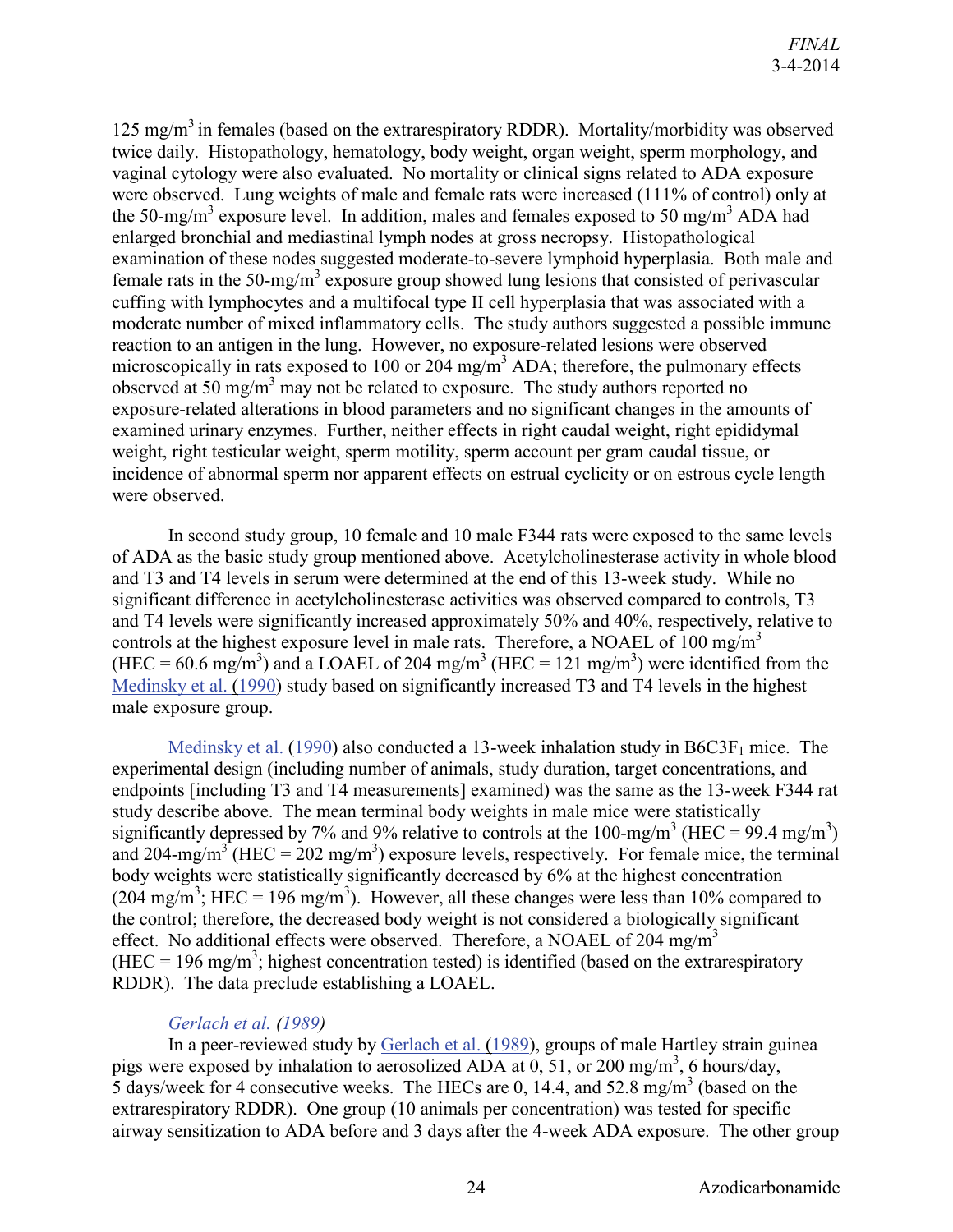was tested for nonspecific airway sensitization by inhalation challenge with aerosolized histamine before and after the 4-week ADA exposure. Body, lung, liver, kidney, and thymus weights were recorded after sacrifice. A skin test for immunological response was also conducted. Histopathological examination was performed in the nasal cavity, larynx, trachea, lungs, tracheobronchial and popliteal lymph nodes, and skin test site. No significant effects were reported. Due to a lack of effects at concentrations up to 200 mg/m<sup>3</sup> (HEC = 52.8 mg/m<sup>3</sup>), a NOAEL of 200 mg/m<sup>3</sup> (HEC = 52.8 mg/m<sup>3</sup>) was identified (based on the extrarespiratory RDDR) for this study.

#### <span id="page-28-0"></span>**OTHER DATA**

Several studies examining the mutagenic and genotoxic potential of ADA were identified. Data on the mutagenicity of ADA are mixed. In vitro studies have found that ADA is mutagenic with and without metabolic activation in bacteria [\(Mortelmans et al., 1986;](http://hero.epa.gov/index.cfm?action=search.view&reference_id=7315) [Pharmakon Research International, 1984a\)](http://hero.epa.gov/index.cfm?action=search.view&reference_id=999182). However, in vitro assays in mammalian cell systems, including gene mutation assays in Chinese hamster ovary cells and mouse lymphoma cells, were negative [\(Pharmakon Research International, 1984b\)](http://hero.epa.gov/index.cfm?action=search.view&reference_id=999194). In addition, a sex-linked recessive lethal assay [\(Yoon et al., 1985\)](http://hero.epa.gov/index.cfm?action=search.view&reference_id=194373) was negative for mutagenicity. [Pharmakon Research](http://hero.epa.gov/index.cfm?action=search.view&reference_id=999204)  [International \(1984c\)](http://hero.epa.gov/index.cfm?action=search.view&reference_id=999204) and [\(Hachiya, 1987\)](http://hero.epa.gov/index.cfm?action=search.view&reference_id=1576915) also completed intraperitoneal (i.p.) in vivo bone marrow micronucleus assays in mice (0 or 150 mg/kg-day) which were negative for genotoxicity. Another in vitro liver unscheduled DNA synthesis assay indicated that ADA is not genotoxic [\(Pharmakon Research International, 1984d\)](http://hero.epa.gov/index.cfm?action=search.view&reference_id=999197).

#### <span id="page-28-1"></span>**Carcinogenicity**

No carcinogenicity studies were identified.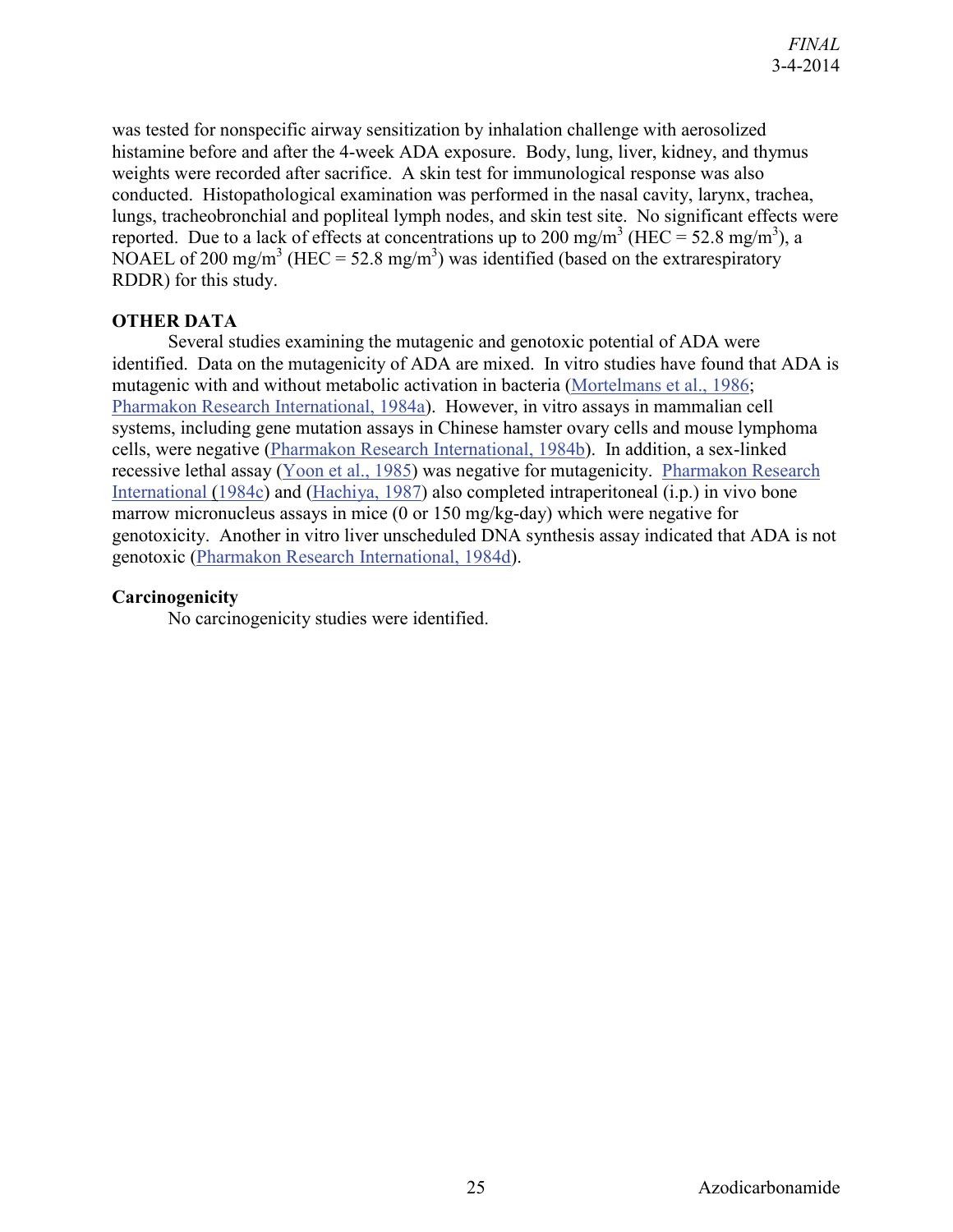#### **DERIVATION OF PROVISIONAL VALUES**

Tables 4 and 5 present summaries of noncancer and cancer reference values, respectively. IRIS information are indicated in the tables, if available.

<span id="page-29-0"></span>

| Table 4. Summary of Noncancer Reference Values for ADA (CASRN 123-77-3) |                       |                                                                                         |                      |                      |                 |        |                                           |  |  |
|-------------------------------------------------------------------------|-----------------------|-----------------------------------------------------------------------------------------|----------------------|----------------------|-----------------|--------|-------------------------------------------|--|--|
| <b>Toxicity Type (units)</b>                                            | <b>Species/Sex</b>    | <b>Critical Effect</b>                                                                  | p-Reference<br>Value | POD<br><b>Method</b> | $POD_{HED/HEC}$ | $UF_C$ | <b>Principal Study</b>                    |  |  |
| Subchronic p-RfD<br>$(mg/kg-d)$                                         | $Rat/M+F$             | No observed reproductive effects                                                        | $1 \times 10^0$      | <b>NOAEL</b>         | 147.5           | 100    | Oser et al. (1965e)<br>reproductive study |  |  |
| Chronic p-RfD<br>$(mg/kg-d)$                                            | $Rat/M+F$             | No observed reproductive effects                                                        | $1 \times 10^{0}$    | <b>NOAEL</b>         | 147.5           | 100    | Oser et al. (1965e)<br>reproductive study |  |  |
| Subchronic p-RfC<br>(mg/m <sup>3</sup> )                                | Human/not<br>provided | Respiratory effects, supported by<br>decrements in lung function ( $FEV1$ )<br>and FVC) | $7 \times 10^{-6}$   | <b>LOAEL</b>         | 0.00689         | 1,000  | Whitehead et al. (1987)                   |  |  |
| Chronic p-RfC<br>(mg/m <sup>3</sup> )                                   | Human/not<br>provided | Respiratory effects, supported by<br>decrements in lung function $(FEV1)$<br>and FVC)   | $7 \times 10^{-6}$   | LOAEL                | 0.00689         | 1,000  | Whitehead et al. (1987)                   |  |  |

| Table 5. Summary of Cancer Values for ADA (CASRN 123-77-3) |                                                                                   |  |  |  |  |  |
|------------------------------------------------------------|-----------------------------------------------------------------------------------|--|--|--|--|--|
| <b>Toxicity Type</b>                                       | <b>Species/Sex</b><br><b>Principal Study</b><br>Tumor Type<br><b>Cancer Value</b> |  |  |  |  |  |
| $p$ -OSF                                                   | <b>NDr</b>                                                                        |  |  |  |  |  |
| $p$ -IUR                                                   | <b>NDr</b>                                                                        |  |  |  |  |  |

 $DU =$  data unsuitable;  $DUB =$  data unamenable to BMDS;  $NA =$  not applicable;  $NV =$  not available;  $ND =$  no data;  $NDr =$  not determined;  $NI =$  not identified; NP = not provided; NR = not reported; NR/Dr = not reported but determined from data; NS = not selected.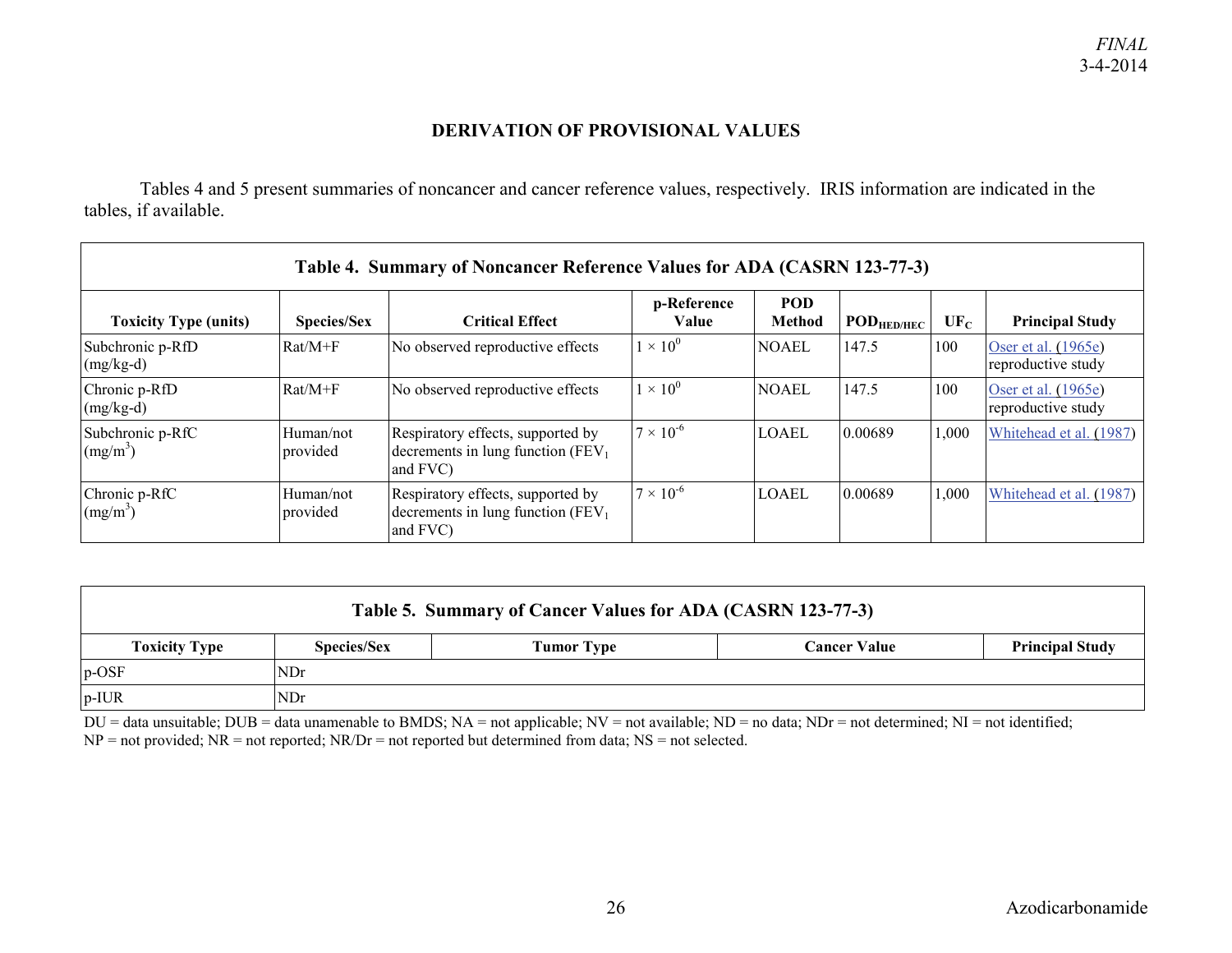#### <span id="page-30-0"></span>**DERIVATION OF ORAL REFERENCE DOSES**

#### <span id="page-30-1"></span>**Derivation of Subchronic Provisional RfD (Subchronic p-RfD)**

**The principal study selected for derivation of the chronic p-RfD is the reproductive study by [Oser et al. \(1965e\)](http://hero.epa.gov/index.cfm?action=search.view&reference_id=786166).** The database for ADA oral toxicity includes three subchronic– duration toxicity studies [\(IRDC, 1982a,](http://hero.epa.gov/index.cfm?action=search.view&reference_id=807171) [b;](http://hero.epa.gov/index.cfm?action=search.view&reference_id=807167) [Gafford et al., 1971\)](http://hero.epa.gov/index.cfm?action=search.view&reference_id=786163), four chronic-duration toxicity studies [\(Oser et al., 1965a, b, c, d\)](http://hero.epa.gov/index.cfm?action=search.view&reference_id=786166), and one reproductive toxicity study [\(Oser et al., 1965e\)](http://hero.epa.gov/index.cfm?action=search.view&reference_id=786166). Among the subchronic-duration studies, the IRDC study [\(1982a\)](http://hero.epa.gov/index.cfm?action=search.view&reference_id=807171) in mice identified a NOAEL of 893 mg/kg-day based on no observed effects. The IRDC study [\(1982b\)](http://hero.epa.gov/index.cfm?action=search.view&reference_id=807167) in rats reported an FEL and renal effects at the highest dose of 1,786 mg/kg-day. The two IRDC studies [\(1982a,](http://hero.epa.gov/index.cfm?action=search.view&reference_id=807171) [b\)](http://hero.epa.gov/index.cfm?action=search.view&reference_id=807167), however, were not considered principal study candidates because the original report was unpublished and unavailable for review, and information could only be obtained from secondary sources. The subchronic-duration rat study by [Gafford et al. \(1971\)](http://hero.epa.gov/index.cfm?action=search.view&reference_id=786163) had a LOAEL of 8,600 mg/kg-day based on decreased thyroid <sup>125</sup>I uptake. The 2-year dog chronic-duration study had a NOAEL of 136.5 mg/kg-day based on no observed effects [\(Oser et al., 1965c\)](http://hero.epa.gov/index.cfm?action=search.view&reference_id=786166). However, the 1-year and 2-year dog chronic-duration studies [\(Oser et al., 1965c, d\)](http://hero.epa.gov/index.cfm?action=search.view&reference_id=786166) are limited because both studies were conducted with a very small sample size (2/sex/group) and the 1-year study lacked a control group [\(Oser et al., 1965d\)](http://hero.epa.gov/index.cfm?action=search.view&reference_id=786166). Although the subchronic-duration study by [Gafford](http://hero.epa.gov/index.cfm?action=search.view&reference_id=786163)  [et al. \(1971\)](http://hero.epa.gov/index.cfm?action=search.view&reference_id=786163) showed potential thyroid effects as suggested by the decreased iodine uptake in rat thyroid at a dose of 8,600 mg/kg-day, and the [IRDC \(1982b\)](http://hero.epa.gov/index.cfm?action=search.view&reference_id=807167) study showed an FEL and kidney effects in rats at the highest dose of 1,786 mg/kg-day, these observations were limited due to limited endpoints examined [\(no histopathology evaluation in Gafford et al., 1971\)](http://hero.epa.gov/index.cfm?action=search.view&reference_id=786163) or lack of toxicity information [\(original study was not available for review for IRDC, 1982b\)](http://hero.epa.gov/index.cfm?action=search.view&reference_id=807167). Compared to the subchronic-duration studies, the 1- and 2-year rat chronic-duration studies [\(Oser et al.,](http://hero.epa.gov/index.cfm?action=search.view&reference_id=786166)  [1965a, b\)](http://hero.epa.gov/index.cfm?action=search.view&reference_id=786166) had large sample sizes, longer treatment durations, and evaluated a comprehensive set of endpoints. These studies are therefore considered more reliable. The 1- and 2-year rat chronic-duration studies had NOAELs of 7,108 mg/kg-day [\(Oser et al., 1965b\)](http://hero.epa.gov/index.cfm?action=search.view&reference_id=786166) and 533.1 mg/kg-day [\(Oser et al., 1965a\)](http://hero.epa.gov/index.cfm?action=search.view&reference_id=786166), respectively, based on no observed effects at the highest dose tested, suggesting that the NOAEL of 7,108 mg/kg-day is protective for systemic toxicity. A NOAEL of 604.7 mg/kg-day was established based on no observed effects in the rat reproductive study by [Oser et al. \(1965e\)](http://hero.epa.gov/index.cfm?action=search.view&reference_id=786166). This study included the examination of parental animals and three generations of offspring. While the NOAEL of 7,108 mg/kg-day from the 1-year rat study [\(Oser](http://hero.epa.gov/index.cfm?action=search.view&reference_id=786166)  [et al., 1965b\)](http://hero.epa.gov/index.cfm?action=search.view&reference_id=786166) is protective for systemic toxicity, the lower reproductive NOAEL of 604.7 mg/kg-day from the rat reproductive toxicity study [\(Oser et al., 1965e\)](http://hero.epa.gov/index.cfm?action=search.view&reference_id=786166) is selected for derivation of both subchronic and chronic p-RfDs because (1) there are no data indicating whether reproductive toxicity would be observed at doses between the reproductive NOAEL of 604.7 mg/kg-day and the systemic NOAEL of 7,108 mg/kg-day, and (2) the reproductive NOAEL is more sensitive than the systemic NOAEL, thus, it is protective for all potential reproductive and systemic toxicity.

An example calculation of the adjusted dosimetry for ADA from [Oser et al. \(1965\)](http://hero.epa.gov/index.cfm?action=search.view&reference_id=786166) is as follows:

> $Dose_{ADJ}$  =  $Dose \times Food Consumption$  per Day  $\times (1 \div Body Weight Animal) \times$ (Days Dosed  $\div$  Total Days)

*Where:*

Food Consumption  $= 0.0262 \text{ kg/day}$ Body Weight Animal  $= 0.3194$  kg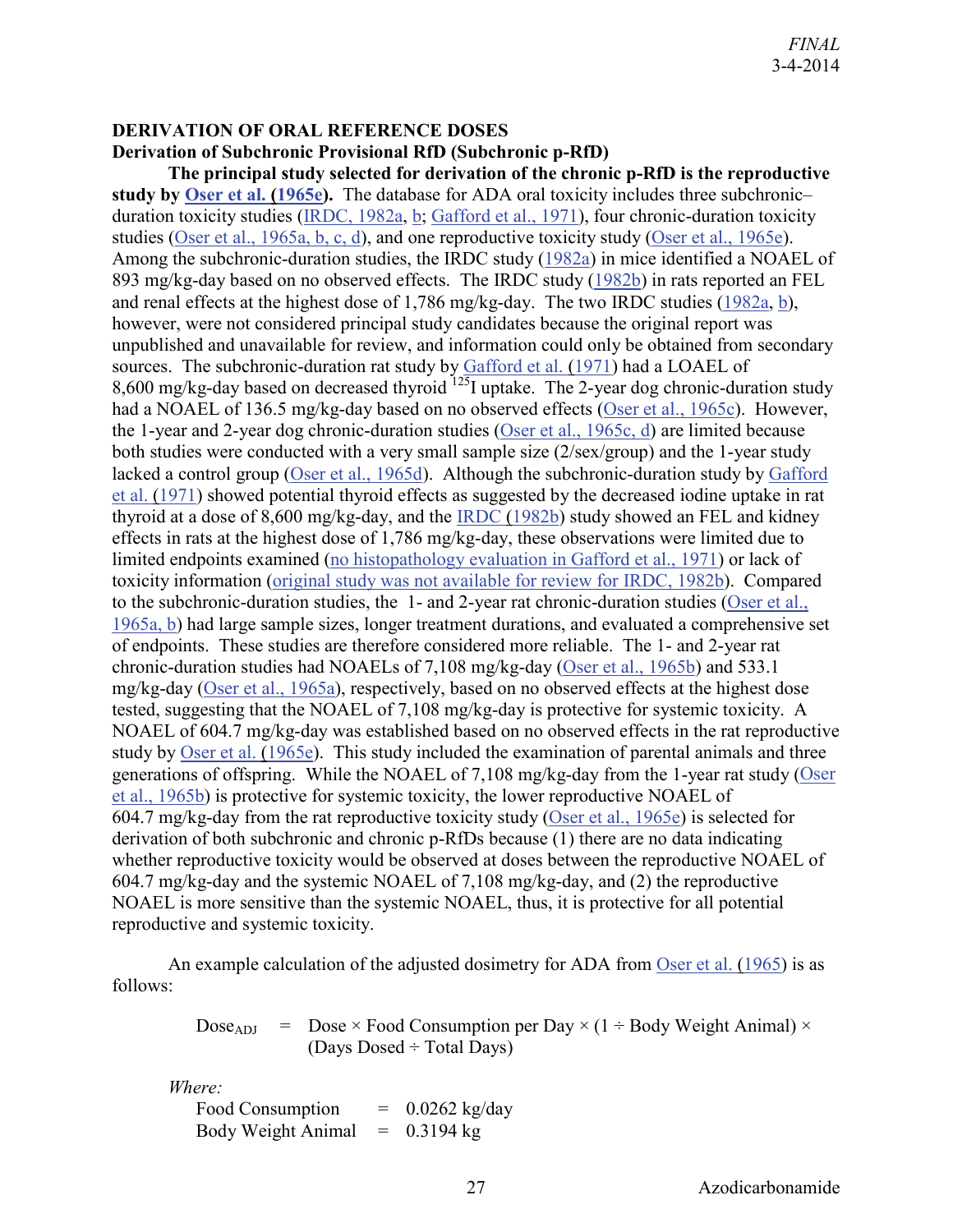$\text{Dose}_{ADI}$  = 7,500 ppm (HADA)  $\times$  0.0262 kg/day  $\times$  (1 ÷ 0.3194 kg)  $\times$  $(730 \div 730)$  $= 196.5 \times 3.1309 \text{ kg}^{-1} \times 1$  $= 615.2$  mg/kg-day (HADA)

Note: Food consumption and body weight are default values from average of five strains of female rats (Fischer, Long-Evans, Osborne-Mendel, Sprague-Dawley, and Wistar; data from Tables 3-5 and Tables 1-6 [\(U.S. EPA, 1988\)](http://hero.epa.gov/index.cfm?action=search.view&reference_id=64560).

Conversion from HADA to ADA

*Where:*

Molecular wt.  $ADA = 116.08$  g/mol Molecular wt.  $HADA = 118.09$  g/mol  $Dose_{ADI} = 615.2 \times 116.08 \div 118.09$  $=$  604.7 mg/kg-day (ADA)

In *Recommended Use of Body Weight3/4 as the Default Method in Derivation of the Oral Reference Dose* [\(U.S. EPA, 2011b\)](http://hero.epa.gov/index.cfm?action=search.view&reference_id=752972), the Agency endorses a hierarchy of approaches to derive human equivalent oral exposures from data from laboratory animal species, with the preferred approach being physiologically based toxicokinetic modeling. Other approaches may include using some chemical-specific information, without a complete physiologically based toxicokinetic model. In lieu of chemical-specific models or data to inform the derivation of human equivalent oral exposures, EPA endorses body-weight scaling to the 3/4 power  $(i.e., BW<sup>3/4</sup>)$  as a default to extrapolate toxicologically equivalent doses of orally administered agents from all laboratory animals to humans for the purpose of deriving an RfD under certain exposure conditions. More specifically, the use of  $BW^{3/4}$  scaling for deriving an RfD is recommended when the observed effects are associated with the parent compound or a stable metabolite, but not for portal-of-entry effects or developmental end points.

A validated human PBPK model for ADA is not available for use in extrapolating doses from animals to humans. The selected NOAEL from the rat reproductive study was associated with the parent compound or a stable metabolite. Furthermore, the NOAEL is not based on portal-of-entry or developmental effects. Therefore, scaling by  $BW^{3/4}$  is relevant for deriving human equivalent doses (HEDs) for these effects.

Following [U.S. EPA \(2011b\)](http://hero.epa.gov/index.cfm?action=search.view&reference_id=752972) guidance, the POD for the rat reproductive study is converted to an HED through an application of a dosimetric adjustment factor  $(DAF<sup>1</sup>)$  $(DAF<sup>1</sup>)$  $(DAF<sup>1</sup>)$  derived as follows:

$$
DAF = (BW_a^{1/4} \div BW_b^{1/4})
$$

 $\overline{a}$ 

<span id="page-31-0"></span><sup>&</sup>lt;sup>1</sup>As described in detail in *Recommended Use of Body Weight<sup>3/4</sup> as the Default Method in Derivation of the Oral Reference Dose* [\(U.S. EPA, 2011b\)](http://hero.epa.gov/index.cfm?action=search.view&reference_id=752972), rate-related processes scale across species in a manner related to both the direct  $(BW^{1/1})$  and allometric scaling  $(BW^{3/4})$  aspects such that  $BW^{3/4} \div BW^{1/1} = BW^{-1/4}$ , converted to a  $\text{DAF} = \text{BW}_{a}^{1/4} \div \text{BW}_{h}^{1/4}.$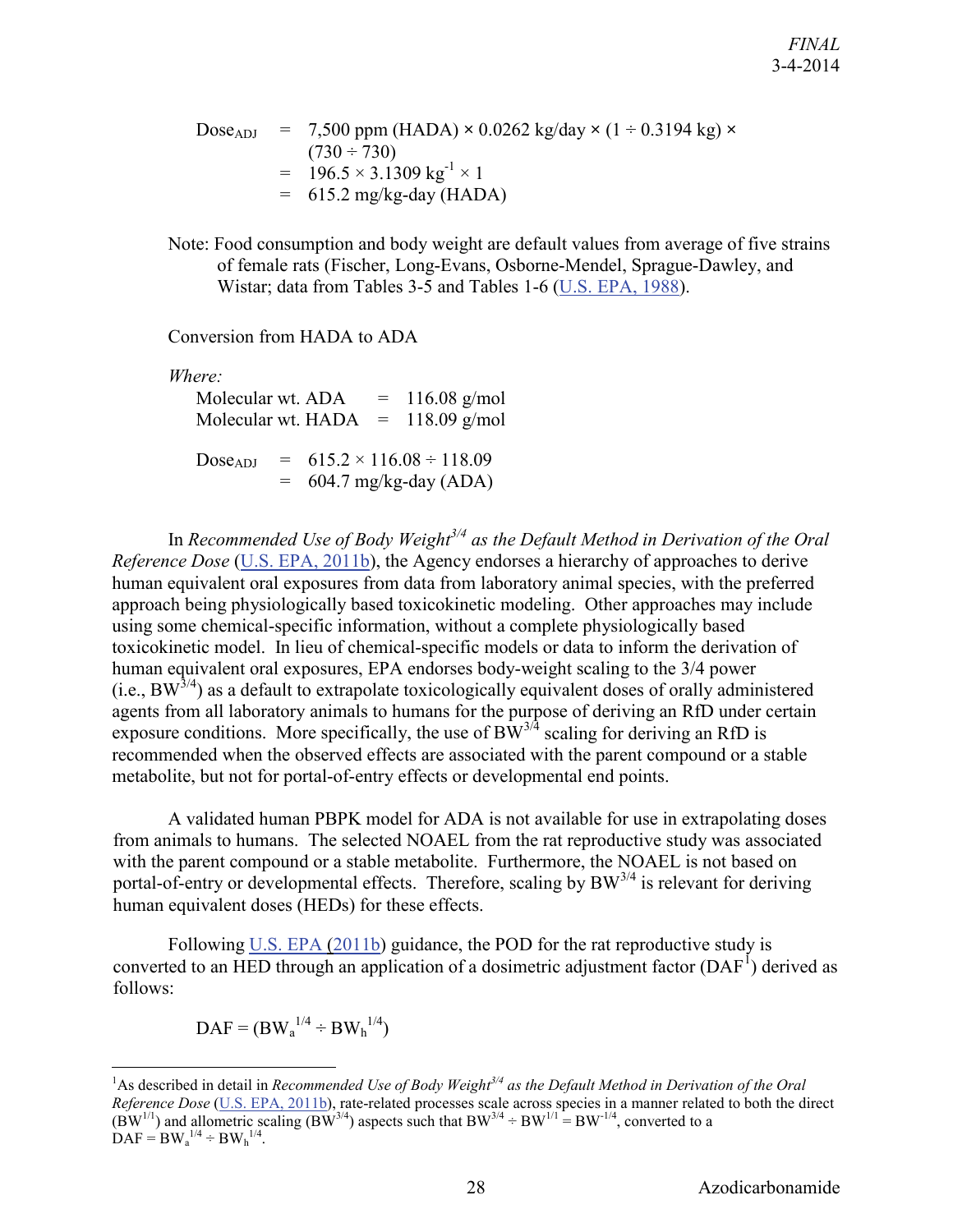*Where:* 

DAF = dosimetric adjustment factor  $BW_a =$  animal body weight

 $BW<sub>h</sub>$  = human body weight

Using a BW<sub>a</sub> of 0.25 kg for rats and a BW<sub>h</sub> of 70 kg for humans [\(U.S. EPA, 1988\)](http://hero.epa.gov/index.cfm?action=search.view&reference_id=64560), the resulting DAF is 0.244. Applying this DAF to the NOAEL identified in the rat reproductive study yields a POD<sub>HED</sub> as follows:

| <b>POD</b> HED    | $= \text{NOAEL}_{ADJ}$ (mg/kg-day) $\times$ DAF   |
|-------------------|---------------------------------------------------|
|                   | $= \text{NOAEL}_{ADJ}$ (mg/kg-day) $\times$ 0.244 |
|                   | $= 604.7$ (mg/kg-day) $\times 0.244$              |
|                   | $= 147.5$ mg/kg-day                               |
|                   |                                                   |
| Subehronie n. DfD | $=$ DOD <sub>rep</sub> $\pm$ HE <sub>a</sub>      |

**Subchronic p-RfD** =  $\text{POD}_{\text{HED}} \div \text{UF}_{\text{C}}$  $= 147.5 \text{ mg/kg-day} \div 100$  $= 1 \times 10^0$  mg/kg-day

Table 6 summarizes the uncertainty factors (UFs) for the subchronic p-RfD for ADA.

| Table 6. UFs for the Subchronic p-RfD for ADA |       |                                                                                                                                                                                                                                                                                                                                                                                                                                                                            |  |  |  |  |
|-----------------------------------------------|-------|----------------------------------------------------------------------------------------------------------------------------------------------------------------------------------------------------------------------------------------------------------------------------------------------------------------------------------------------------------------------------------------------------------------------------------------------------------------------------|--|--|--|--|
| UF                                            | Value | <b>Justification</b>                                                                                                                                                                                                                                                                                                                                                                                                                                                       |  |  |  |  |
| $UF_A$                                        | 3     | A UF <sub>A</sub> of 3 (10 <sup>0.5</sup> ) has been applied to account for uncertainty in characterizing the<br>toxicodynamic differences between rats and humans following oral ADA exposure. The<br>toxicokinetic uncertainty has been accounted for by calculation of a HED through application<br>of a DAF as outlined in the EPA's Recommended Use of Body Weight <sup>3/4</sup> as the Default<br>Method in Derivation of the Oral Reference Dose U.S. EPA (2011b). |  |  |  |  |
| $UF_D$                                        | 3     | A UF <sub>D</sub> of 3 has been applied because there is one acceptable multi-generation reproductive<br>toxicity study in rats (Oser et al., $1965e$ ) in addition to subchronic- and chronic-duration<br>studies. However, there is no acceptable developmental toxicity study via the oral route.                                                                                                                                                                       |  |  |  |  |
| $UF_H$                                        | 10    | A UF $_H$ of 10 has been applied for inter-individual variability to account for human-to-human<br>variability in susceptibility in the absence of quantitative information to assess the<br>toxicokinetics and toxicodynamics of ADA in humans.                                                                                                                                                                                                                           |  |  |  |  |
| $UF_L$                                        |       | A UF <sub>L</sub> of 1 has been applied for LOAEL-to-NOAEL extrapolation because the POD is a<br>NOAEL.                                                                                                                                                                                                                                                                                                                                                                    |  |  |  |  |
| $UF_S$                                        |       | A UF <sub>s</sub> of 1 has been applied because lack of reproductive toxicity was used as the<br>POD/critical effect and is more sensitive than effects observed in the available subchronic-<br>and chronic-duration studies.                                                                                                                                                                                                                                             |  |  |  |  |
| $UF_C$                                        | 100   | $UF_C = UF_A \times UF_D \times UF_H \times UF_L \times UF_S$                                                                                                                                                                                                                                                                                                                                                                                                              |  |  |  |  |

The confidence in the subchronic p-RfD for ADA is medium as explained in Table 7 below.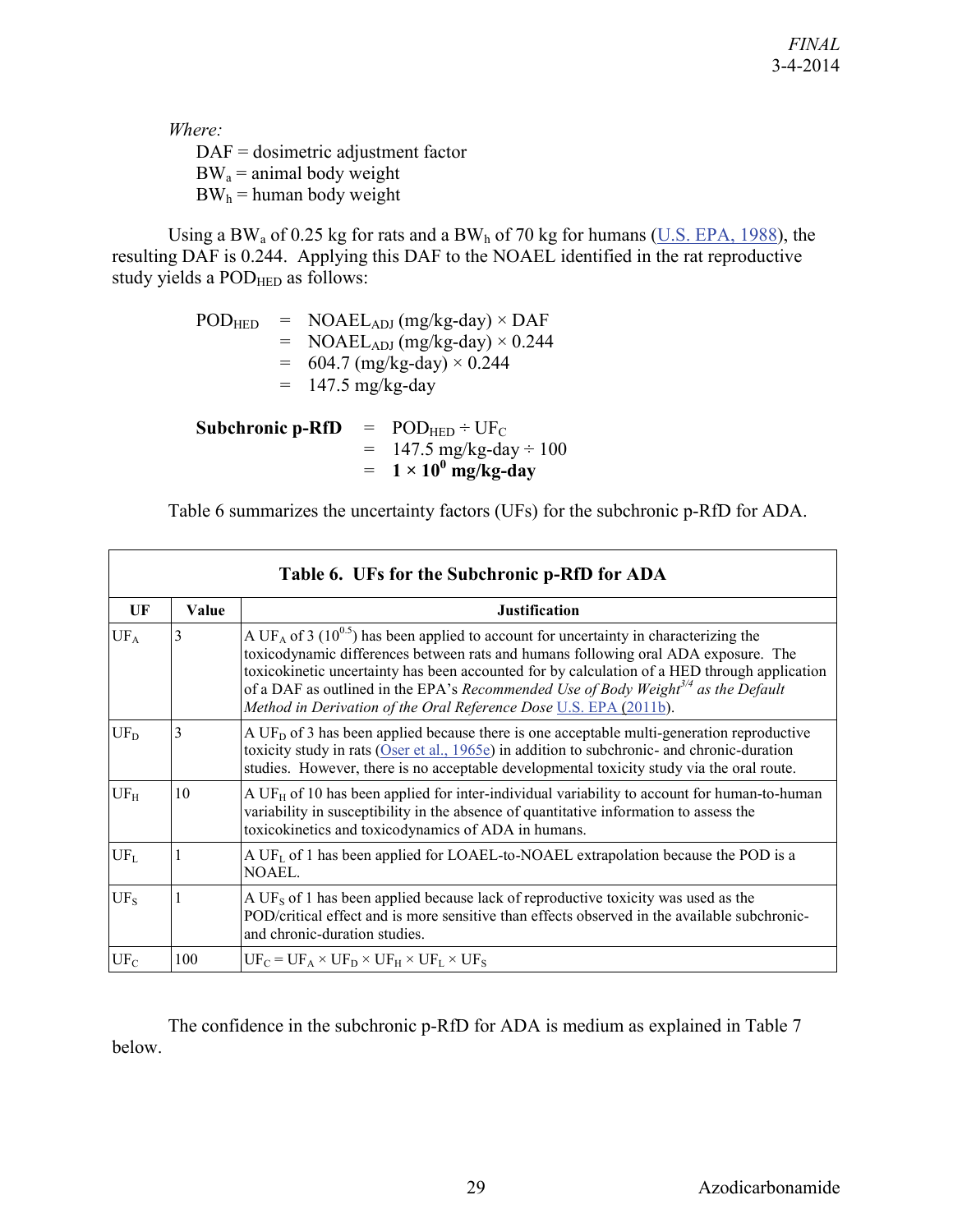| <b>Table 7. Configure Descriptors for Subcirrome p-KID for ADA</b> |                                 |                                                                                                                                                                                                                                                                                                                                                                                                                                                                                                                           |  |  |
|--------------------------------------------------------------------|---------------------------------|---------------------------------------------------------------------------------------------------------------------------------------------------------------------------------------------------------------------------------------------------------------------------------------------------------------------------------------------------------------------------------------------------------------------------------------------------------------------------------------------------------------------------|--|--|
| <b>Confidence Categories</b>                                       | <b>Designation</b> <sup>a</sup> | <b>Discussion</b>                                                                                                                                                                                                                                                                                                                                                                                                                                                                                                         |  |  |
| Confidence in study                                                | M                               | The study does not meet OECD Guideline 416 and<br>OPPTS 870.3800 guidelines. For example, average weight of<br>pups was only reported at 21 days, and the study authors did not<br>monitor female estrous cycles or male sperm parameters (sperm<br>motility and sperm morphology; total number of<br>homogenization-resistant testicular spermatids and cauda<br>epididymal sperm); however, it is a three-generation study with a<br>suitable number of test animals and a variety of systemic<br>parameters evaluated. |  |  |
| Confidence in database                                             | M                               | The database lacks a developmental toxicity study.                                                                                                                                                                                                                                                                                                                                                                                                                                                                        |  |  |
| Confidence in subchronic<br>$p-RfD^b$                              | M                               | The overall confidence in the subchronic p-RfD is medium.                                                                                                                                                                                                                                                                                                                                                                                                                                                                 |  |  |

#### **Table 7. Confidence Descriptors for Subchronic p-RfD for ADA**

 ${}^{a}L = low$ ; M = medium; H = high.

<sup>b</sup>The overall confidence cannot be greater than the lowest entry in the table.

#### <span id="page-33-0"></span>**Derivation of Chronic Provisional RfD (Chronic p-RfD)**

**The principal study selected for derivation of the chronic p-RfD is the reproductive study by [Oser et al. \(1965e\)](http://hero.epa.gov/index.cfm?action=search.view&reference_id=786166).** The database includes four chronic-duration studies in rats and dogs [\(Oser et al., 1965a, b, c, d\)](http://hero.epa.gov/index.cfm?action=search.view&reference_id=786166). Two of the studies in rats are comprehensive studies and have NOAELs based on no observed effects at doses up to 533.1 mg/kg-day [\(Oser et al., 1965a\)](http://hero.epa.gov/index.cfm?action=search.view&reference_id=786166) and 7,108 mg/kg-day [\(Oser et al., 1965b\)](http://hero.epa.gov/index.cfm?action=search.view&reference_id=786166). The 1- and 2-year dog chronic-duration studies by [Oser et](http://hero.epa.gov/index.cfm?action=search.view&reference_id=786166)  [al. \(1965c, d\)](http://hero.epa.gov/index.cfm?action=search.view&reference_id=786166) are limited due to small sample size (2/sex/group) and lack of a control group in the 1-year study. While the NOAEL of 7,108 is protective for systemic effects after chronic exposure, the NOAEL of 604.7 mg/kg-day based on no observed reproductive effects from the reproductive toxicity study [\(Oser et al., 1965e\)](http://hero.epa.gov/index.cfm?action=search.view&reference_id=786166) is selected because it is more sensitive and is protective for any potential chronic and reproductive toxicity. Therefore, the same POD of 147.5 mg/kg-day (a NOAEL) used for deriving the subchronic p-RfD is used to derive the chronic p-RfD.

> **Chronic p-RfD** =  $\text{POD}_{\text{HED}} \div \text{UF}_{\text{C}}$  $= 147.5$  mg/kg-day  $\div 100$  $= 1 \times 10^{0}$  mg/kg-day

Table 8 summarizes the UFs for the chronic p-RfD for ADA.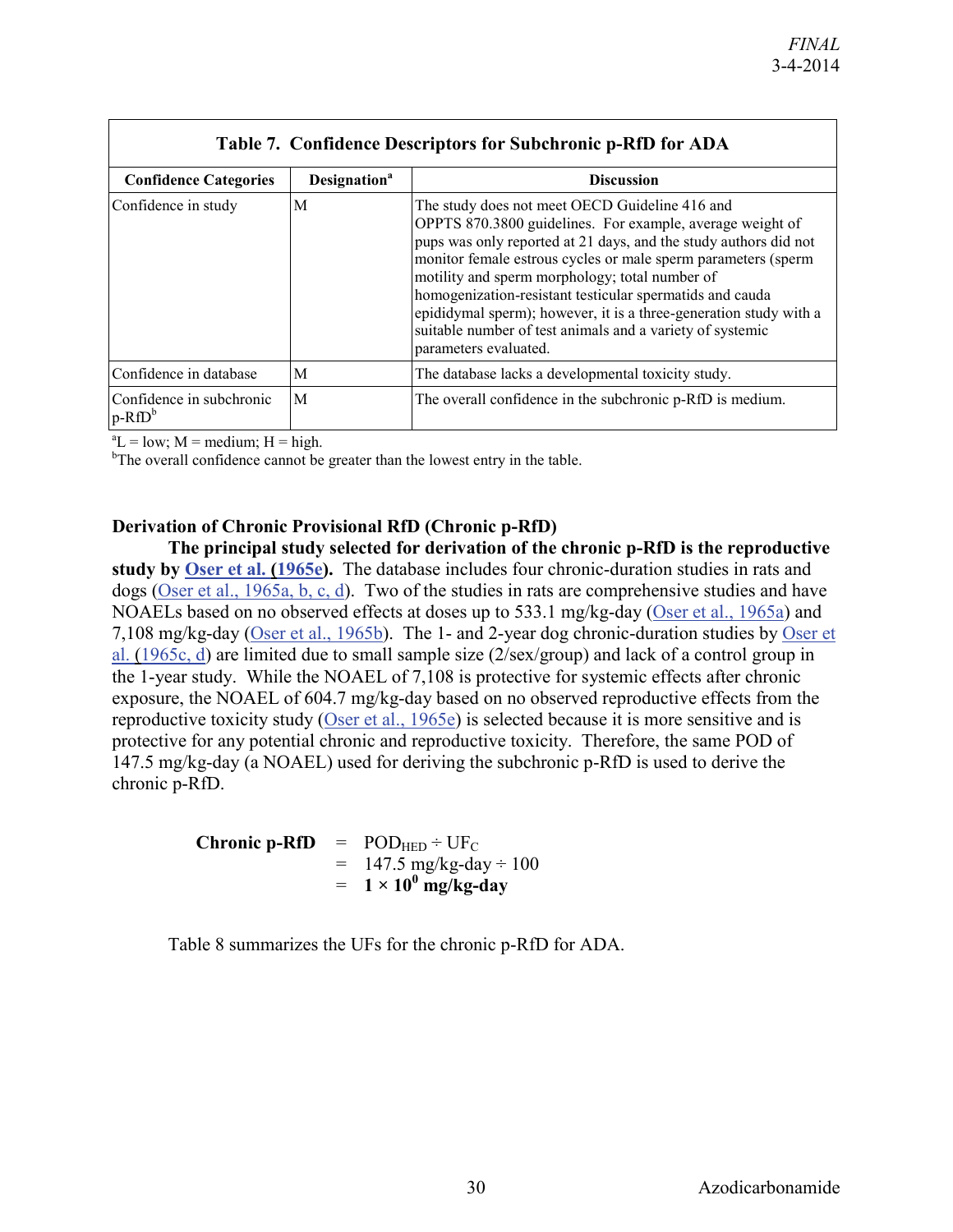| Table 8. UFs for the Chronic p-RfD for ADA |       |                                                                                                                                                                                                                                                                                                                                                                                                                                                                            |  |  |  |
|--------------------------------------------|-------|----------------------------------------------------------------------------------------------------------------------------------------------------------------------------------------------------------------------------------------------------------------------------------------------------------------------------------------------------------------------------------------------------------------------------------------------------------------------------|--|--|--|
| UF                                         | Value | <b>Justification</b>                                                                                                                                                                                                                                                                                                                                                                                                                                                       |  |  |  |
| $UF_A$                                     | 3     | A UF <sub>A</sub> of 3 (10 <sup>0.5</sup> ) has been applied to account for uncertainty in characterizing the<br>toxicodynamic differences between rats and humans following oral ADA exposure.<br>The toxicokinetic uncertainty has been accounted for by calculation of a HED through<br>application of a DAF as outlined in the EPA's Recommended Use of Body Weight <sup>3/4</sup> as<br>the Default Method in Derivation of the Oral Reference Dose U.S. EPA (2011b). |  |  |  |
| $UF_D$                                     | 3     | A UF <sub>D</sub> of 3 has been applied because there is one acceptable multi-generation<br>reproductive toxicity study in rats $(Oser et al., 1965e)$ in addition to two<br>comprehensive chronic-duration studies. However, there is no acceptable<br>developmental toxicity study via the oral route.                                                                                                                                                                   |  |  |  |
| $UF_H$                                     | 10    | A UF $_H$ of 10 has been applied for inter-individual variability to account for human-to-<br>human variability in susceptibility in the absence of quantitative information to assess<br>the toxicokinetics and toxicodynamics of ADA in humans.                                                                                                                                                                                                                          |  |  |  |
| $UF_L$                                     |       | A UF <sub>L</sub> of 1 has been applied for LOAEL-to-NOAEL extrapolation because the POD is<br>a NOAEL.                                                                                                                                                                                                                                                                                                                                                                    |  |  |  |
| $UF_S$                                     |       | A UF <sub>s</sub> of 1 has been applied because lack of reproductive toxicity was used as the<br>POD/critical effect and is more sensitive than effects observed in the available<br>subchronic- and chronic-duration studies.                                                                                                                                                                                                                                             |  |  |  |
| $UF_C$                                     | 100   | $UF_C = UF_A \times UF_D \times UF_H \times UF_L \times UF_S$                                                                                                                                                                                                                                                                                                                                                                                                              |  |  |  |

The confidence in the chronic p-RfD for ADA is medium as explained in Table 9 below.

| Table 9. Confidence Descriptors for Chronic p-RfD for ADA |                                 |                                                                                                                                                                                                                                                                                                                                                                                                                                                                                                                           |  |  |
|-----------------------------------------------------------|---------------------------------|---------------------------------------------------------------------------------------------------------------------------------------------------------------------------------------------------------------------------------------------------------------------------------------------------------------------------------------------------------------------------------------------------------------------------------------------------------------------------------------------------------------------------|--|--|
| <b>Confidence Categories</b>                              | <b>Designation</b> <sup>a</sup> | <b>Discussion</b>                                                                                                                                                                                                                                                                                                                                                                                                                                                                                                         |  |  |
| Confidence in study                                       | M                               | The study does not meet OECD Guideline 416 and<br>OPPTS 870.3800 guidelines. For example, average weight of<br>pups was only reported at 21 days, and the study authors did not<br>monitor female estrous cycles or male sperm parameters (sperm<br>motility and sperm morphology; total number of<br>homogenization-resistant testicular spermatids and cauda<br>epididymal sperm); however, it is a three-generation study with a<br>suitable number of test animals and a variety of systemic<br>parameters evaluated. |  |  |
| Confidence in database                                    | M                               | The database lacks a developmental toxicity study.                                                                                                                                                                                                                                                                                                                                                                                                                                                                        |  |  |
| Confidence in chronic<br>$p-RfD^b$                        | M                               | The overall confidence in the chronic p-RfD is medium.                                                                                                                                                                                                                                                                                                                                                                                                                                                                    |  |  |

 ${}^aL$  = low; M = medium; H = high.<br><sup>b</sup>The overall confidence cannot be greater than the lowest entry in the table.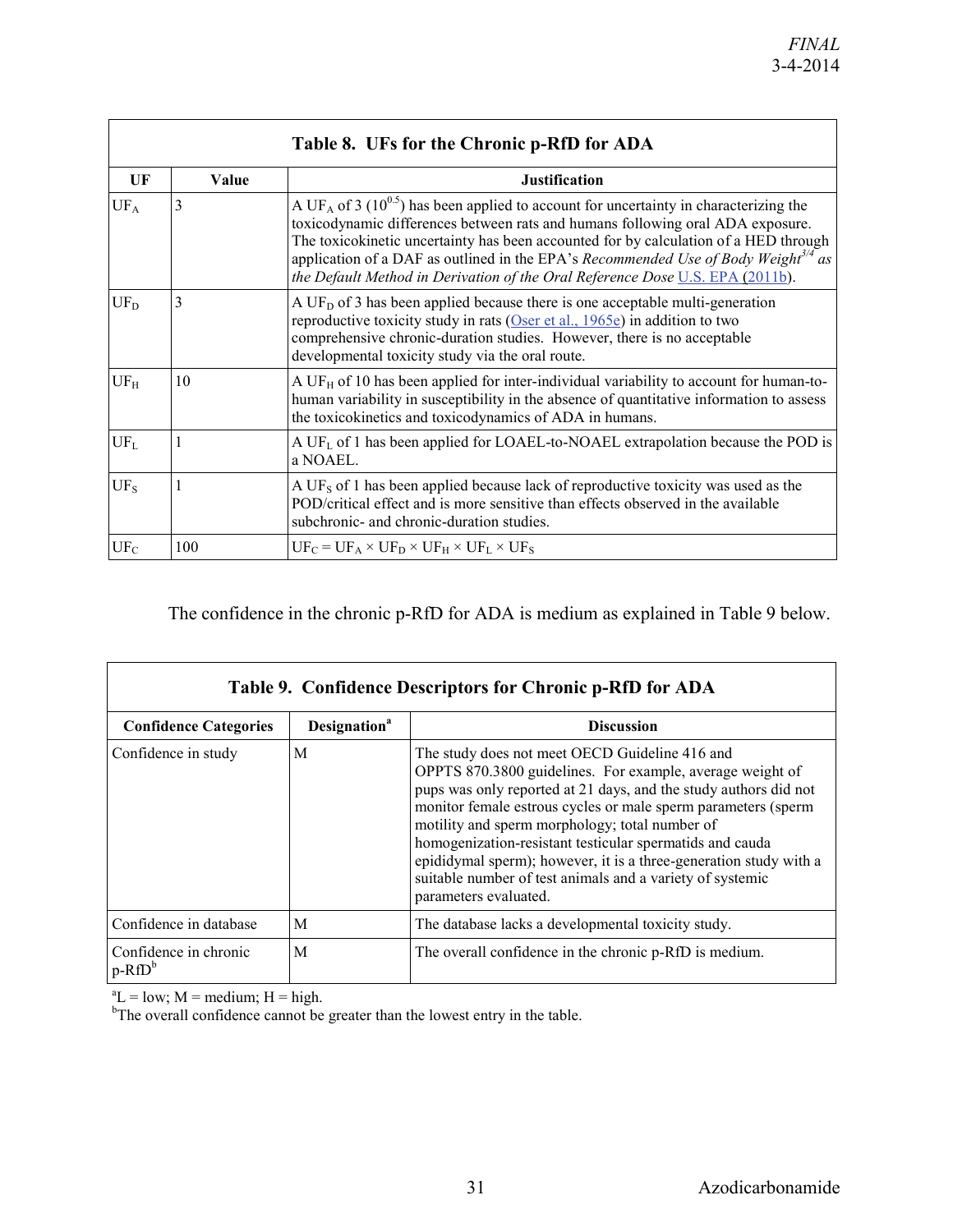#### <span id="page-35-1"></span><span id="page-35-0"></span>**DERIVATION OF INHALATION REFERENCE CONCENTRATIONS Derivation of Subchronic Provisional RfC (Subchronic p-RfC)**

**[Whitehead et al. \(1987\)](http://hero.epa.gov/index.cfm?action=search.view&reference_id=786276) is chosen as the principal study for the derivation of the subchronic p-RfC.** The effects of inhalation exposure of humans to ADA were evaluated in seven long-term-duration studies and case reports [\(Kim et al., 2004;](http://hero.epa.gov/index.cfm?action=search.view&reference_id=786164) [Normand et al., 1989;](http://hero.epa.gov/index.cfm?action=search.view&reference_id=786273) [Whitehead et al., 1987;](http://hero.epa.gov/index.cfm?action=search.view&reference_id=786276) [Ahrenholz et al., 1985;](http://hero.epa.gov/index.cfm?action=search.view&reference_id=786154) [Malo et al., 1985;](http://hero.epa.gov/index.cfm?action=search.view&reference_id=786275) [Slovak, 1981;](http://hero.epa.gov/index.cfm?action=search.view&reference_id=786274) [Ferris et al.,](http://hero.epa.gov/index.cfm?action=search.view&reference_id=786266)  [1977\)](http://hero.epa.gov/index.cfm?action=search.view&reference_id=786266). [Kim et al. \(2004\)](http://hero.epa.gov/index.cfm?action=search.view&reference_id=786164), [Normand et al. \(1989\)](http://hero.epa.gov/index.cfm?action=search.view&reference_id=786273), and [Malo et al. \(1985\)](http://hero.epa.gov/index.cfm?action=search.view&reference_id=786275) are case studies (1−4 cases). The case study reports are of limited use because the subjects were self-reported, and the reports had no control (unexposed subjects) and dosimetry data. While [Ferris et al.](http://hero.epa.gov/index.cfm?action=search.view&reference_id=786266)  [\(1977\)](http://hero.epa.gov/index.cfm?action=search.view&reference_id=786266) and [Slovak \(1981\)](http://hero.epa.gov/index.cfm?action=search.view&reference_id=786274) provided dosimetry data, the subjects were exposed to much a higher concentration of ADA (0.25–0.75 mg/m<sup>3</sup> and 0.7–1.8 mg/m<sup>3</sup>, respectively) than the Whitehead et al.  $(1987)$  study  $(0.00689 \text{ mg/m}^3)$ . The Ahrenholz et al.  $(1985)$  study design is problematic. For instance, in this study, the exposed subjects were actually from two different groups: one group with direct exposure (handling ADA directly), and the other group with indirect exposure (working in the same room but not handling ADA). As a result, the ADA exposure concentrations collected from indirectly exposed workers actually are much lower than the direct exposure (0.0036 mg/m<sup>3</sup> vs. 1.3 mg/m<sup>3</sup>). The study authors combined indirectly and directly exposed workers in a pooled analysis of symptoms compared with unexposed workers, which resulted in uncertainty in identifying a true exposure level in the exposed worker group.

In the [Whitehead et al. \(1987\)](http://hero.epa.gov/index.cfm?action=search.view&reference_id=786276) study, a LOAEL was identified as 0.00689 mg/m<sup>3</sup> (adjusted) based on respiratory effects including irritation, cough, wheezing (associated with shortness of breath), and chronic bronchitis, supported by decrements in  $FEV<sub>1</sub>$  and  $FVC$  in ADA-exposed injection molding workers. In the group of 17 workers given pre- and postshift pulmonary function tests, statistically significant, but modest decrements in mean  $FEV<sub>1</sub>$  and  $FVC$ values were reported although no consistent dose-response trend was present among exposure levels or years worked in injection molding.

Although the LOAEL of 0.00689 mg/m<sup>3</sup> from the [Whitehead et al. \(1987\)](http://hero.epa.gov/index.cfm?action=search.view&reference_id=786276) study is not the lowest and most sensitive value in the human database, of all the available human studies, it is the only study considered as a candidate principal study because the study design was the most rigorous with (1) a relatively large sample size (total of 227 subjects), (2) comparison of exposed groups to unexposed controls, (3) complete exposure and health effect data, (4) reporting and measurement of other chemical exposures in the workplace, and (5) consideration and adjustment for possible confounders.

Limited subchronic-duration animal inhalation data [\(Medinsky et al., 1990;](http://hero.epa.gov/index.cfm?action=search.view&reference_id=786271) [Gerlach et](http://hero.epa.gov/index.cfm?action=search.view&reference_id=786270)  [al., 1989\)](http://hero.epa.gov/index.cfm?action=search.view&reference_id=786270) were available for ADA, but these studies were not selected as the principal study for derivation of the subchronic p-RfC because their identified NOAEL values (52.8 [guinea pig], 60.6 [rat], and 196 mg/m<sup>3</sup> [mouse]) were well above the LOAEL identified in the Whitehead et al.  $(1987)$  human study  $(0.00689 \text{ mg/m}^3)$ . Furthermore, adequate human data are considered the most relevant for determining the health effects of a substance to humans and should be used to establish reference values when available. Thus, the LOAEL of  $0.00689 \text{ mg/m}^3$  from the [Whitehead et al. \(1987\)](http://hero.epa.gov/index.cfm?action=search.view&reference_id=786276) study is identified as the POD for derivation of the subchronic p-RfC.

An example calculation of the adjusted concentration for ADA is as follows:

Conc<sub>ADJ</sub> = Conc × (VEho ÷ VEh) × (work days per week ÷ 7 days)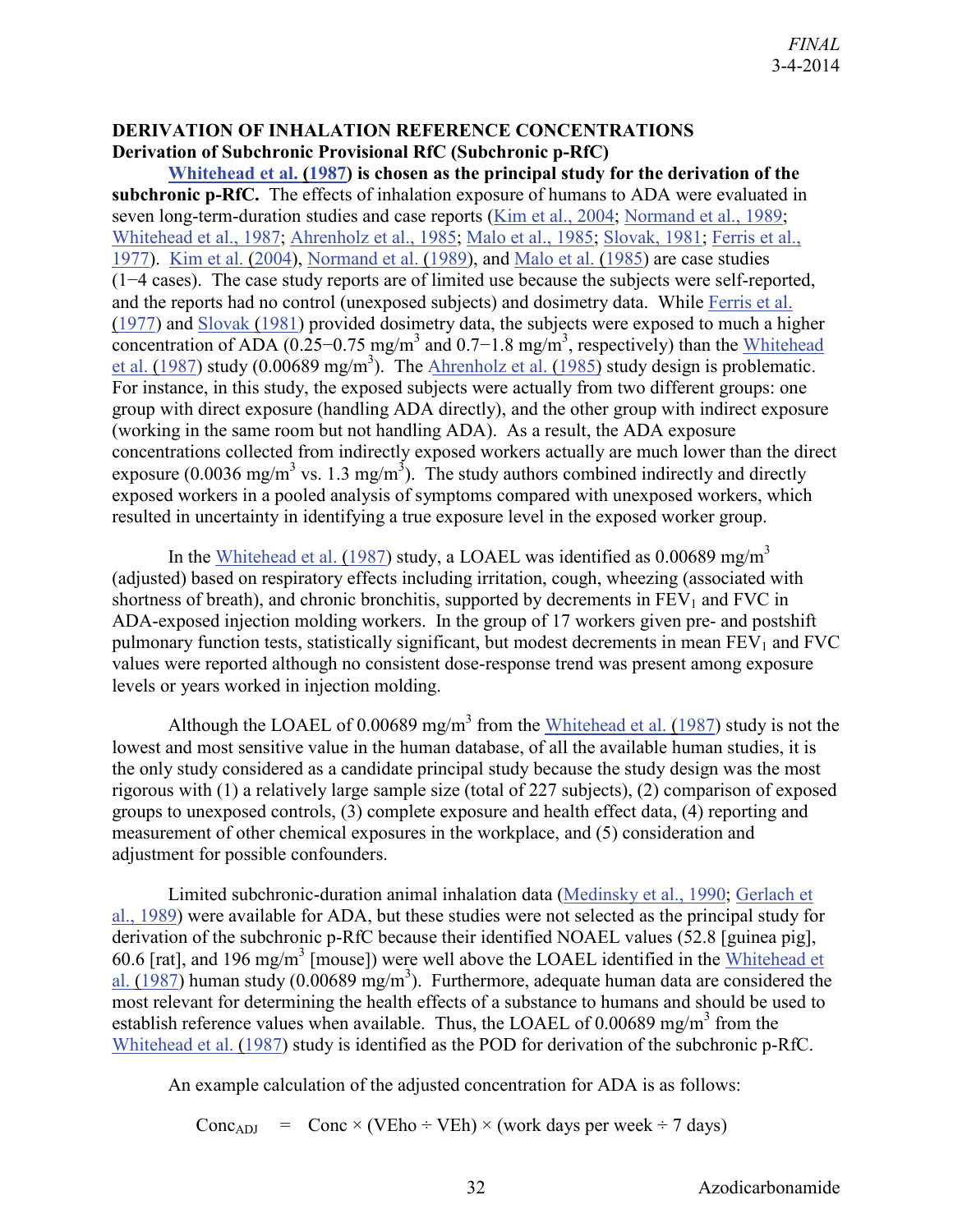#### *Where [\(U.S. EPA, 1994b\)](http://hero.epa.gov/index.cfm?action=search.view&reference_id=6488):*

VEho (human occupational default minute volume) =  $10 \text{ m}^3/8$  hour VEh (human ambient minute volume)  $= 20 \text{ m}^3/24 \text{ hour}$ 

Conc<sub>ADJ</sub> =  $0.0193$  mg/m<sup>3</sup>  $\times$  (10 ÷ 20)  $\times$  (5 ÷ 7)  $= 0.00689$  mg/m<sup>3</sup>. Based on the LOAEL of 0.00689 mg/m<sup>3</sup> from the [Whitehead et al. \(1987\)](http://hero.epa.gov/index.cfm?action=search.view&reference_id=786276) study as the POD, the subchronic p-RfC is derived as follows:

**Subchronic p-RfC**  $=$   $POD \div UFc$  $=$  0.00689 mg/m<sup>3</sup>  $\div$  1,000  $= 7 \times 10^{-6} \text{ mg/m}^3$ 

Table 10 summarizes the UFs for the subchronic p-RfC for ADA.

| Table 10. UFs for the Subchronic p-RfC for ADA |       |                                                                                                                                                                                                                                                   |  |  |  |
|------------------------------------------------|-------|---------------------------------------------------------------------------------------------------------------------------------------------------------------------------------------------------------------------------------------------------|--|--|--|
| UF                                             | Value | <b>Justification</b>                                                                                                                                                                                                                              |  |  |  |
| $UF_A$                                         |       | A UF <sub>A</sub> of 1 has been applied because a human study is selected as the principal study.                                                                                                                                                 |  |  |  |
| $UF_D$                                         | 10    | A UF <sub>D</sub> of 10 has been applied because there are no acceptable two-generation<br>reproductive toxicity or developmental toxicity studies via the inhalation route.                                                                      |  |  |  |
| UF <sub>H</sub>                                | 10    | A UF $_H$ of 10 has been applied for inter-individual variability to account for human-to-<br>human variability in susceptibility in the absence of quantitative information to assess<br>the toxicokinetics and toxicodynamics of ADA in humans. |  |  |  |
| $UF_L$                                         | 10    | A UF <sub>L</sub> of 10 has been applied for LOAEL-to-NOAEL extrapolation because the POD is<br>a LOAEL.                                                                                                                                          |  |  |  |
| UF <sub>s</sub>                                |       | A UF <sub>s</sub> of 1 has been applied because a subchronic-duration study was selected as the<br>principal study.                                                                                                                               |  |  |  |
| $UF_C$                                         | 1,000 | $UF_C = UF_A \times UF_D \times UF_H \times UF_L \times UF_S$                                                                                                                                                                                     |  |  |  |

The confidence in the subchronic p-RfC for ADA is medium as explained in Table 11 below.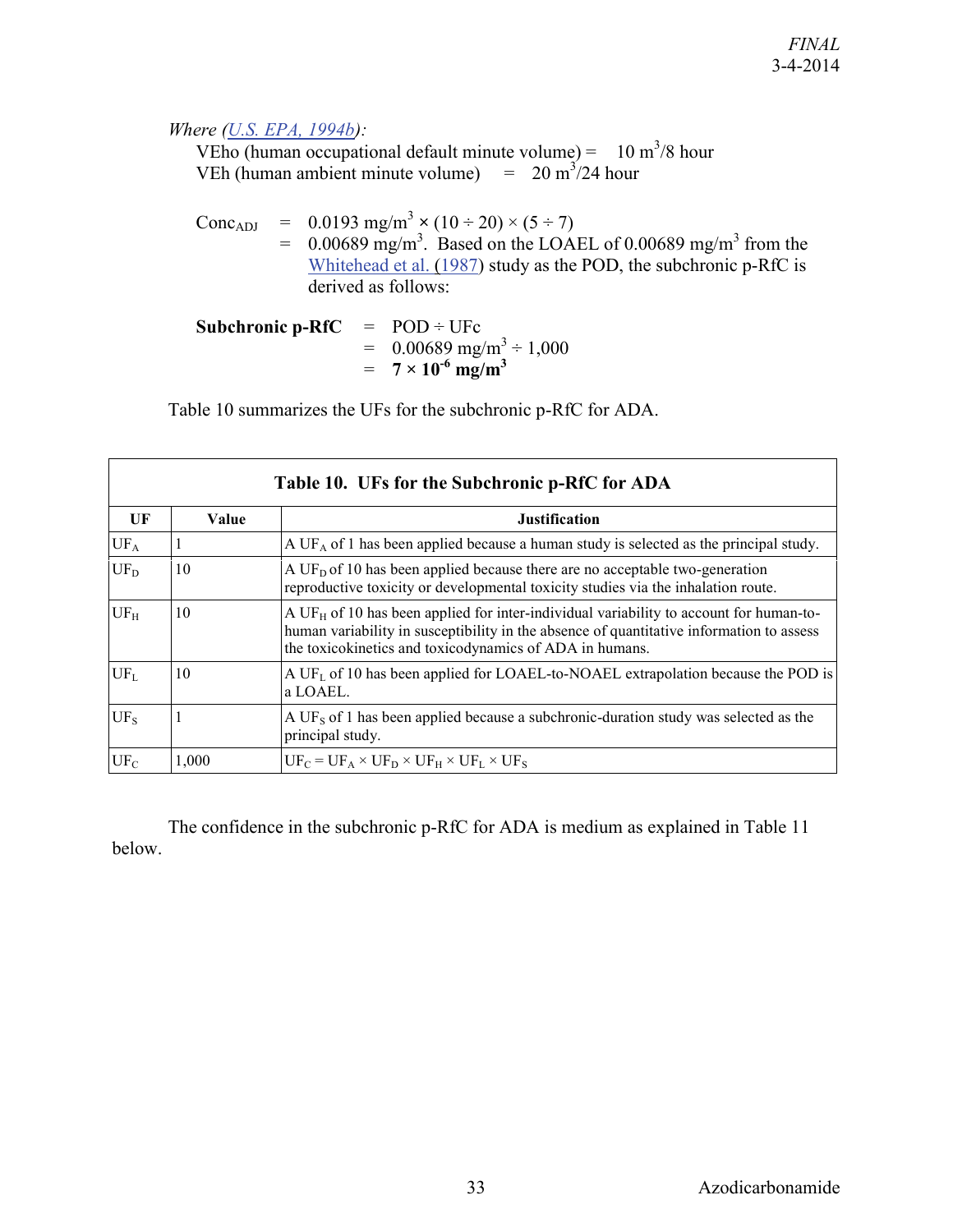| <b>Table 11. Confidence Descriptors for the Subchronic p-RIC for ADA</b> |   |                                                                                                                                                                                                                                                                                                                                                                                                                                                                                                                                                               |  |  |
|--------------------------------------------------------------------------|---|---------------------------------------------------------------------------------------------------------------------------------------------------------------------------------------------------------------------------------------------------------------------------------------------------------------------------------------------------------------------------------------------------------------------------------------------------------------------------------------------------------------------------------------------------------------|--|--|
| <b>Confidence Categories   Designation<sup>a</sup></b>                   |   | <b>Discussion</b>                                                                                                                                                                                                                                                                                                                                                                                                                                                                                                                                             |  |  |
| Confidence in study                                                      | M | Confidence in the principal study is medium. Whitehead et al. (1987) is a<br>peer-reviewed, occupational study with individual exposure data. The<br>critical respiratory effects were also reported in several other<br>peer-reviewed studies (Kim et al., 2004; Normand et al., 1989; Ahrenholz<br>et al., 1985; Slovak, 1981). However, it is unclear if respiratory effects<br>occurred in workers exposed below the mean personal sampling value of<br>$0.00689$ mg/m <sup>3</sup> (adjusted), which was identified as the LOAEL and used<br>as the POD. |  |  |
| Confidence in database                                                   | M | The database contains three long-term human occupational studies that<br>suffer from some methodological weaknesses but provide convincing data<br>in support of the critical respiratory effects; four other human case studies<br>provide supporting evidence. However, no developmental and<br>reproductive toxicity studies are available.                                                                                                                                                                                                                |  |  |
| Confidence in<br>subchronic p-RfC <sup>b</sup>                           | M | The overall confidence in the subchronic p-RfC is medium.                                                                                                                                                                                                                                                                                                                                                                                                                                                                                                     |  |  |

**Table 11. Confidence Descriptors for the Subchronic p-RfC for ADA**

 ${}^{a}L = low$ ; M = medium; H = high.

<sup>b</sup>The overall confidence cannot be greater than the lowest entry in the table.

#### <span id="page-37-0"></span>**Derivation of Chronic Provisional RfC (Chronic p-RfC)**

**[Whitehead et al. \(1987\)](http://hero.epa.gov/index.cfm?action=search.view&reference_id=786276) is chosen as the principal study for the derivation of the chronic p-RfC.** The human database is discussed in the Derivation of Subchronic Provisional RfC section; please refer to this section for an explanation of principal study selection. The LOAEL (and POD) for the critical effects was identified as  $0.00689$  mg/m<sup>3</sup> after adjusting for continuous exposure. Although the principal study, [Whitehead et al. \(1987\)](http://hero.epa.gov/index.cfm?action=search.view&reference_id=786276), does not meet the guideline definition of chronic exposure duration for humans put forth in U.S. EPA guidance [\(U.S. EPA, 2002\)](http://hero.epa.gov/index.cfm?action=search.view&reference_id=88824), there is no need to extrapolate from subchronic to chronic exposure duration with respect to effects induced by a respiratory sensitizer. Once sensitized, longer exposure-duration does not make any difference compared to a short-duration exposure. This also helps explain why the effect is not dose dependent but still biologically significant. As a result, the chronic p-RfC has a  $UF<sub>S</sub>$  of 1 (see Table 12). When combined with the other uncertainty factors, the UF<sub>C</sub> is 1,000.

Based on the LOAEL of 0.00689 mg/m<sup>3</sup> from the [Whitehead et al. \(1987\)](http://hero.epa.gov/index.cfm?action=search.view&reference_id=786276) study as the POD, the subchronic p-RfC is derived as follows:

> **Chronic p-RfC** =  $POD \div UF_C$  $= 0.00689 \div 1.000$  $= 7 \times 10^{-6}$  mg/m<sup>3</sup>

Table 12 summarizes the UFs for the chronic p-RfC for ADA. The confidence in the subchronic p-RfC for ADA is medium as explained in Table 13 below.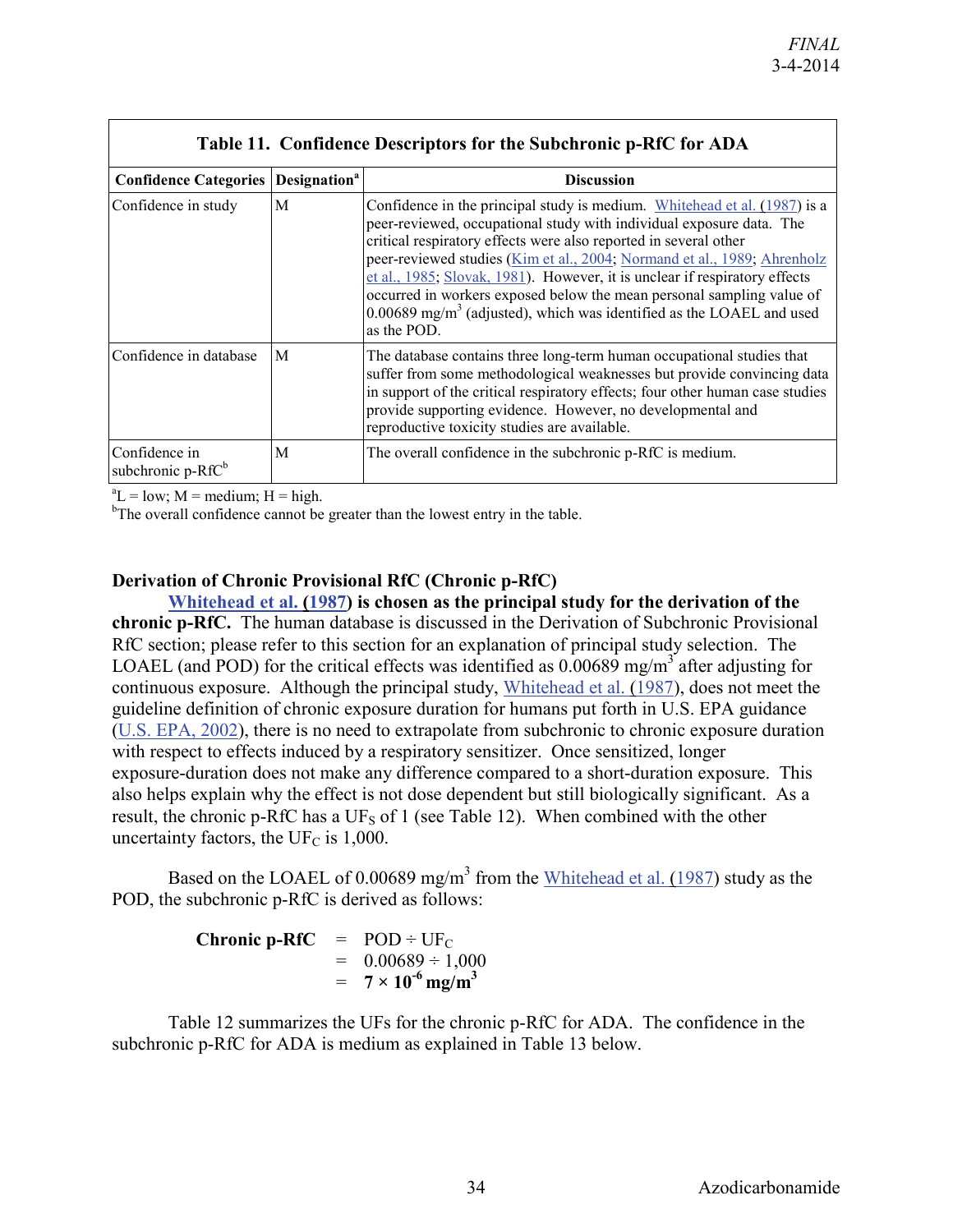| Table 12. UFs for Screening Chronic p-RfC for ADA |       |                                                                                                                                                                                                                                                           |  |  |  |  |
|---------------------------------------------------|-------|-----------------------------------------------------------------------------------------------------------------------------------------------------------------------------------------------------------------------------------------------------------|--|--|--|--|
| UF                                                | Value | <b>Justification</b>                                                                                                                                                                                                                                      |  |  |  |  |
| UF <sub>A</sub>                                   |       | A UF <sub>A</sub> of 1 has been applied because a human study is selected as the principal study.                                                                                                                                                         |  |  |  |  |
| $UF_D$                                            | 10    | A UF <sub>D</sub> of 10 has been applied because there are no acceptable two-generation<br>reproductive toxicity or developmental toxicity studies via the inhalation route.                                                                              |  |  |  |  |
| $UF_H$                                            | 10    | A UF <sub>H</sub> of 10 has been applied for inter-individual variability to account for human-to-<br>human variability in susceptibility in the absence of quantitative information to assess<br>the toxicokinetics and toxicodynamics of ADA in humans. |  |  |  |  |
| $UF_L$                                            | 10    | A UF <sub>L</sub> of 10 has been applied for LOAEL-to-NOAEL extrapolation because the POD<br>is a LOAEL.                                                                                                                                                  |  |  |  |  |
| $UF_S$                                            |       | A UF <sub>s</sub> of 1 has been applied for using data from a subchronic-duration human study<br>because with respect to respiratory sensitization, there is no need to extrapolate from<br>subchronic- to chronic-duration exposure.                     |  |  |  |  |
| $UF_C$                                            | 1.000 | $UF_C = UF_A \times UF_D \times UF_H \times UF_L \times UF_S$                                                                                                                                                                                             |  |  |  |  |

| Table 13. Confidence Descriptors for the Chronic p-RfC for ADA |                                 |                                                                                                                                                                                                                                                                                                                                                                                                                                                                                                                                                                  |  |  |
|----------------------------------------------------------------|---------------------------------|------------------------------------------------------------------------------------------------------------------------------------------------------------------------------------------------------------------------------------------------------------------------------------------------------------------------------------------------------------------------------------------------------------------------------------------------------------------------------------------------------------------------------------------------------------------|--|--|
| <b>Confidence Categories</b>                                   | <b>Designation</b> <sup>a</sup> | <b>Discussion</b>                                                                                                                                                                                                                                                                                                                                                                                                                                                                                                                                                |  |  |
| Confidence in study                                            | M                               | Confidence in the key study is medium. Whitehead et al. (1987) is a<br>peer-reviewed, occupational study with individual exposure data.<br>The critical effects of respiratory effects were also reported in<br>several other peer-reviewed studies (Kim et al., 2004; Normand et<br>al., 1989; Ahrenholz et al., 1985; Slovak, 1981). However, it is<br>unclear if respiratory effects occurred in workers exposed below the<br>mean personal sampling value of 0.00689 mg/m <sup>3</sup> (adjusted), which<br>was identified as the LOAEL and used as the POD. |  |  |
| Confidence in database                                         | M                               | The database contains three long-term human occupational studies<br>that suffer from some methodological weaknesses but provide<br>convincing data in support of the critical effects; four other human<br>case studies provide supporting evidence. However, no<br>developmental and reproductive studies are available.                                                                                                                                                                                                                                        |  |  |
| Confidence in chronic<br>$p-RfC^b$                             | M                               | The overall confidence in the subchronic p-RfC is medium.                                                                                                                                                                                                                                                                                                                                                                                                                                                                                                        |  |  |

 ${}^aL$  = low; M = medium; H = high.<br><sup>b</sup>The overall confidence cannot be greater than the lowest entry in the table.

## <span id="page-38-0"></span>**CANCER WEIGHT-OF-EVIDENCE (WOE) DESCRIPTOR**

A cancer WOE descriptor for ADA cannot be identified (see Table 14).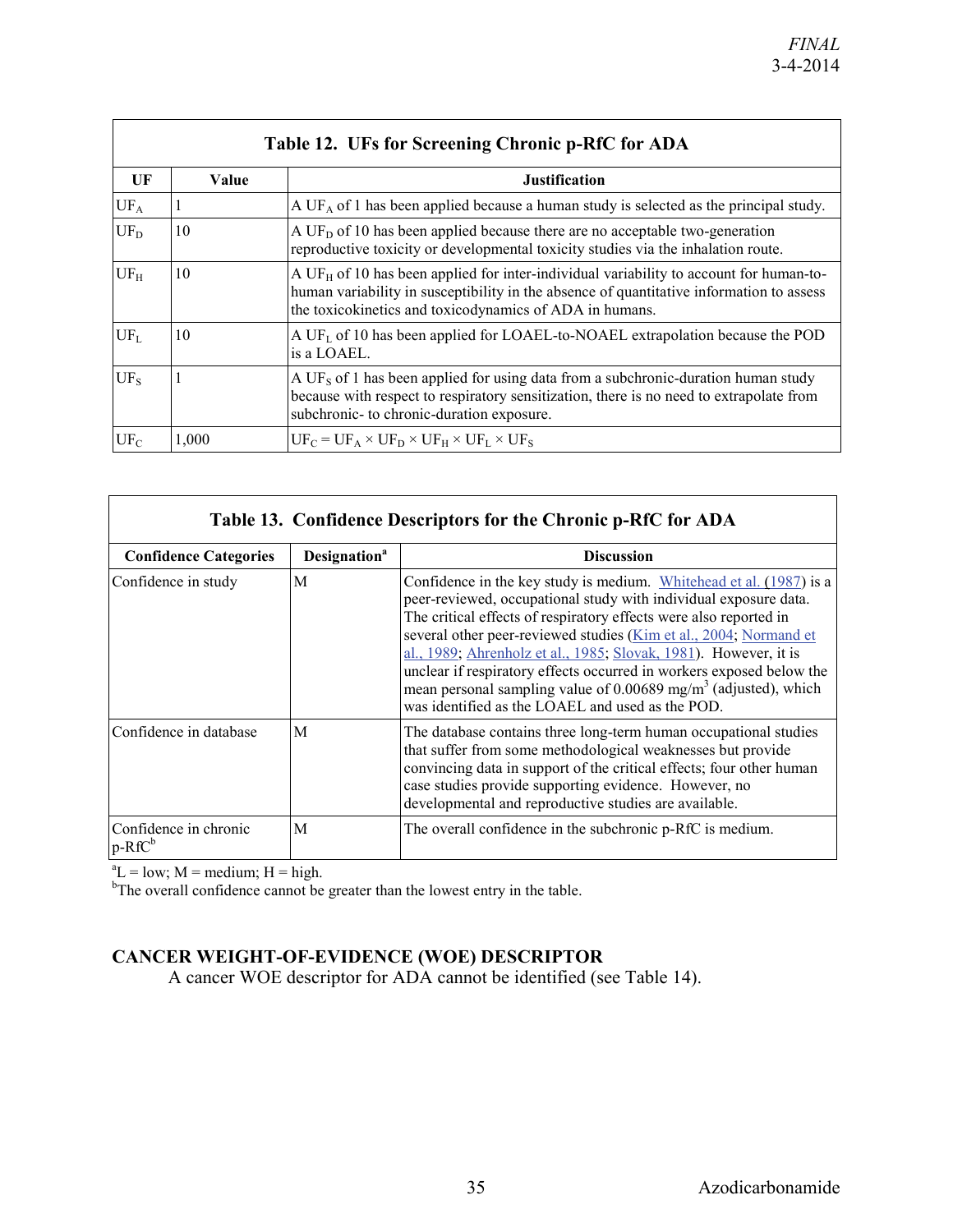| <b>Table 14. Cancer WOE Descriptor for ADA</b>                             |                    |                                                       |                                                                                                     |  |  |
|----------------------------------------------------------------------------|--------------------|-------------------------------------------------------|-----------------------------------------------------------------------------------------------------|--|--|
| <b>Possible WOE</b><br><b>Descriptor</b>                                   | <b>Designation</b> | Route of Entry (Oral,<br><b>Inhalation</b> , or Both) | <b>Comments</b>                                                                                     |  |  |
| "Carcinogenic to<br>Humans"                                                | <b>NS</b>          | <b>NA</b>                                             | No human carcinogenicity data are available.                                                        |  |  |
| "Likely to Be<br>Carcinogenic to<br>Humans"                                | <b>NS</b>          | <b>NA</b>                                             | No animal carcinogenicity data are available.                                                       |  |  |
| "Suggestive Evidence of NS<br>Carcinogenic<br>Potential"                   |                    | <b>NA</b>                                             | No animal carcinogenicity data are available.                                                       |  |  |
| "Inadequate"<br><b>Information to Assess</b><br>Carcinogenic<br>Potential" | <b>Selected</b>    | <b>Both</b>                                           | This descriptor is selected due to the lack<br>of any information on the carcinogenicity<br>of ADA. |  |  |
| "Not Likely to Be<br>Carcinogenic to<br>Humans"                            | <b>NS</b>          | <b>NA</b>                                             | There are no data to indicate that ADA is not<br>carcinogenic.                                      |  |  |

NA = not applicable; NS = not selected.

## <span id="page-39-0"></span>**DERIVATION OF PROVISIONAL CANCER POTENCY VALUES**

The lack of data on the carcinogenicity of ADA precludes the derivation of quantitative estimates for either oral (p-OSF) or inhalation (p-IUR) exposure.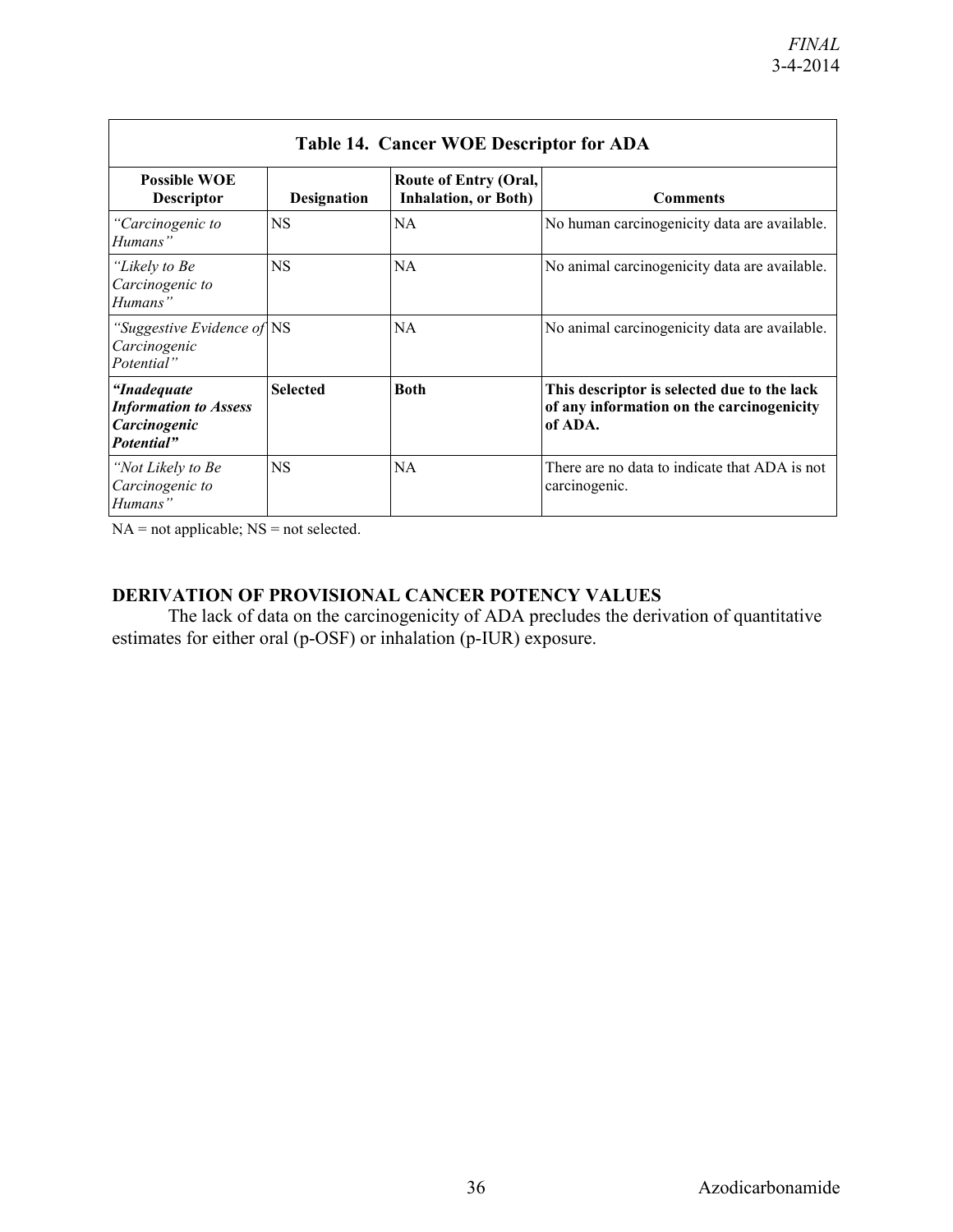## **APPENDIX A. PROVISIONAL SCREENING VALUES**

<span id="page-40-0"></span>No screening values are presented.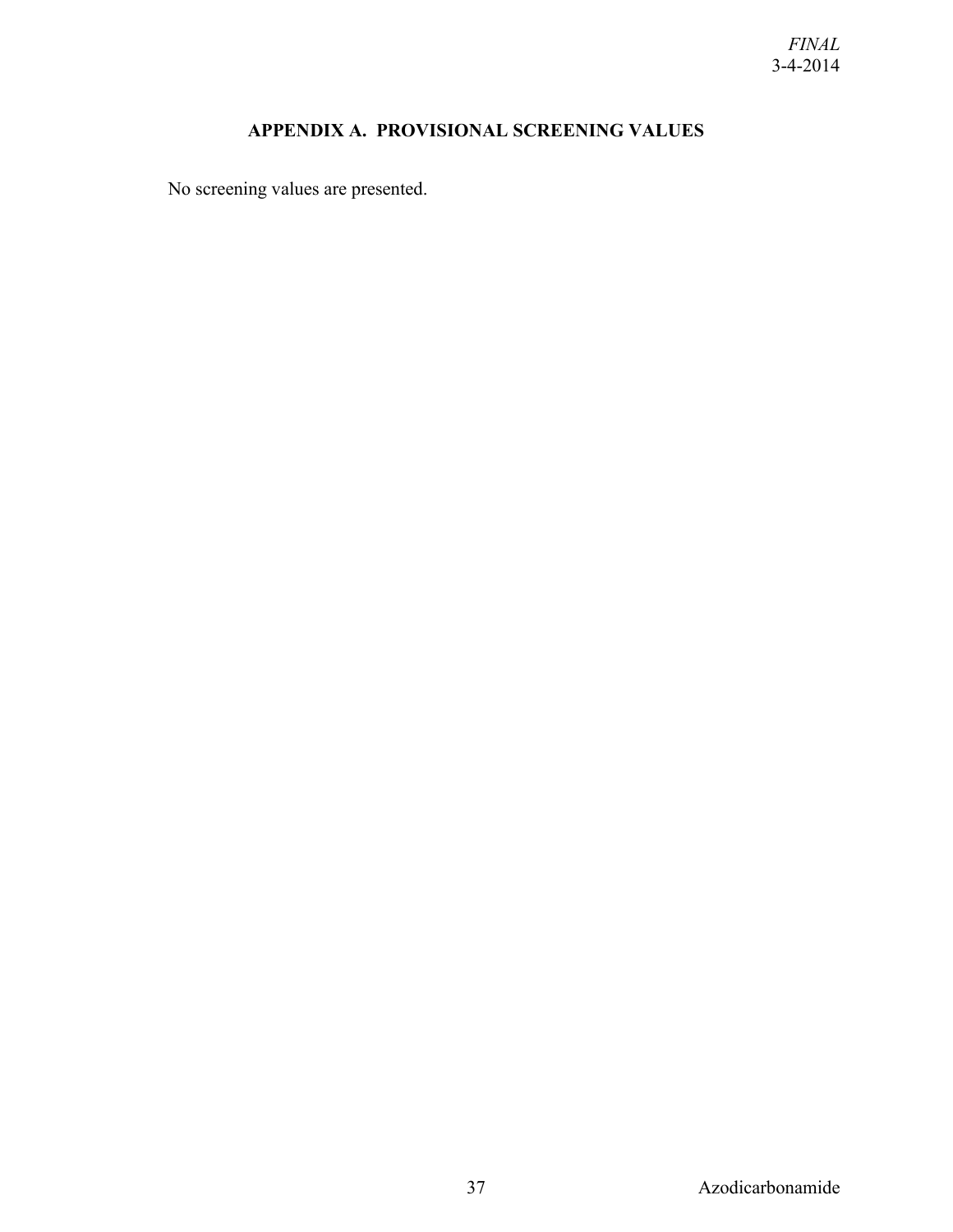## **APPENDIX B. DATA TABLES**

<span id="page-41-0"></span>

| Table B.1. Measured ADA Exposure by Occupation in the Leon Plastics Plant in Grand<br>Rapids, Michigan <sup>a</sup> |                                          |        |               |  |  |
|---------------------------------------------------------------------------------------------------------------------|------------------------------------------|--------|---------------|--|--|
|                                                                                                                     | <b>Sample Description</b>                |        |               |  |  |
| <b>Job Title</b>                                                                                                    | <b>Workshift Hours</b><br>Duration (min) |        |               |  |  |
| Injection mold operator                                                                                             | $11 - 7$                                 | 451    | Trace         |  |  |
| Injection mold operator                                                                                             | $11 - 7$                                 | 447    | 14            |  |  |
| Injection mold operator                                                                                             | $11 - 7$                                 | 415    | 10            |  |  |
| Injection mold operator                                                                                             | $11 - 7$                                 | 428    | 13            |  |  |
| Injection mold operator                                                                                             | $11 - 7$                                 | 449    | 10            |  |  |
| Injection mold operator                                                                                             | $11 - 7$                                 | 424    | 11            |  |  |
| Injection mold operator                                                                                             | $11 - 7$                                 | 420    | 6             |  |  |
| Injection mold operator                                                                                             | $11 - 7$                                 | 448    | $\,8\,$       |  |  |
| Injection mold operator                                                                                             | $11 - 7$                                 | 445    | 6             |  |  |
| Material handler                                                                                                    | $11 - 7$                                 | 468    | 12            |  |  |
| Injection mold operator                                                                                             | $7 - 3$                                  | 444    | 26            |  |  |
| Injection mold operator                                                                                             | $7 - 3$                                  | 442    | 22            |  |  |
| Injection mold operator                                                                                             | $7 - 3$                                  | 442    | 24            |  |  |
| Injection mold operator                                                                                             | $7 - 3$                                  | 412    | 34            |  |  |
| Injection mold operator                                                                                             | $7 - 3$                                  | 392    | 27            |  |  |
| Injection mold operator                                                                                             | $7 - 3$                                  | 422    | 36            |  |  |
| Injection mold operator                                                                                             | $7 - 3$                                  | 22     | 48            |  |  |
| Injection mold operator                                                                                             | $7 - 3$                                  | 24     | 57            |  |  |
| Injection mold operator                                                                                             | $7 - 3$                                  | 34     | $368^{\rm b}$ |  |  |
| Material handler                                                                                                    | $7 - 3$                                  | 27     | $752^{\circ}$ |  |  |
| Injection mold operator                                                                                             | $7 - 3$                                  | 36     | 33            |  |  |
| Injection mold operator                                                                                             | $3 - 11$                                 | 48     | 12            |  |  |
| Injection mold operator                                                                                             | $3 - 11$                                 | 427    | 27            |  |  |
| Injection mold operator                                                                                             | $3 - 11$                                 | 455    | 30            |  |  |
| Injection mold operator                                                                                             | $3 - 11$                                 | $85^d$ | 47            |  |  |
| Injection mold operator                                                                                             | $3 - 11$                                 | 455    | 45            |  |  |
| Injection mold operator                                                                                             | $3 - 11$                                 | 452    | 48            |  |  |
| Injection mold operator                                                                                             | $3 - 11$                                 | 434    | 43            |  |  |
| Injection mold operator                                                                                             | $3 - 11$                                 | 437    | 9             |  |  |
| Injection mold operator                                                                                             | $3 - 11$                                 | 452    | $8\,$         |  |  |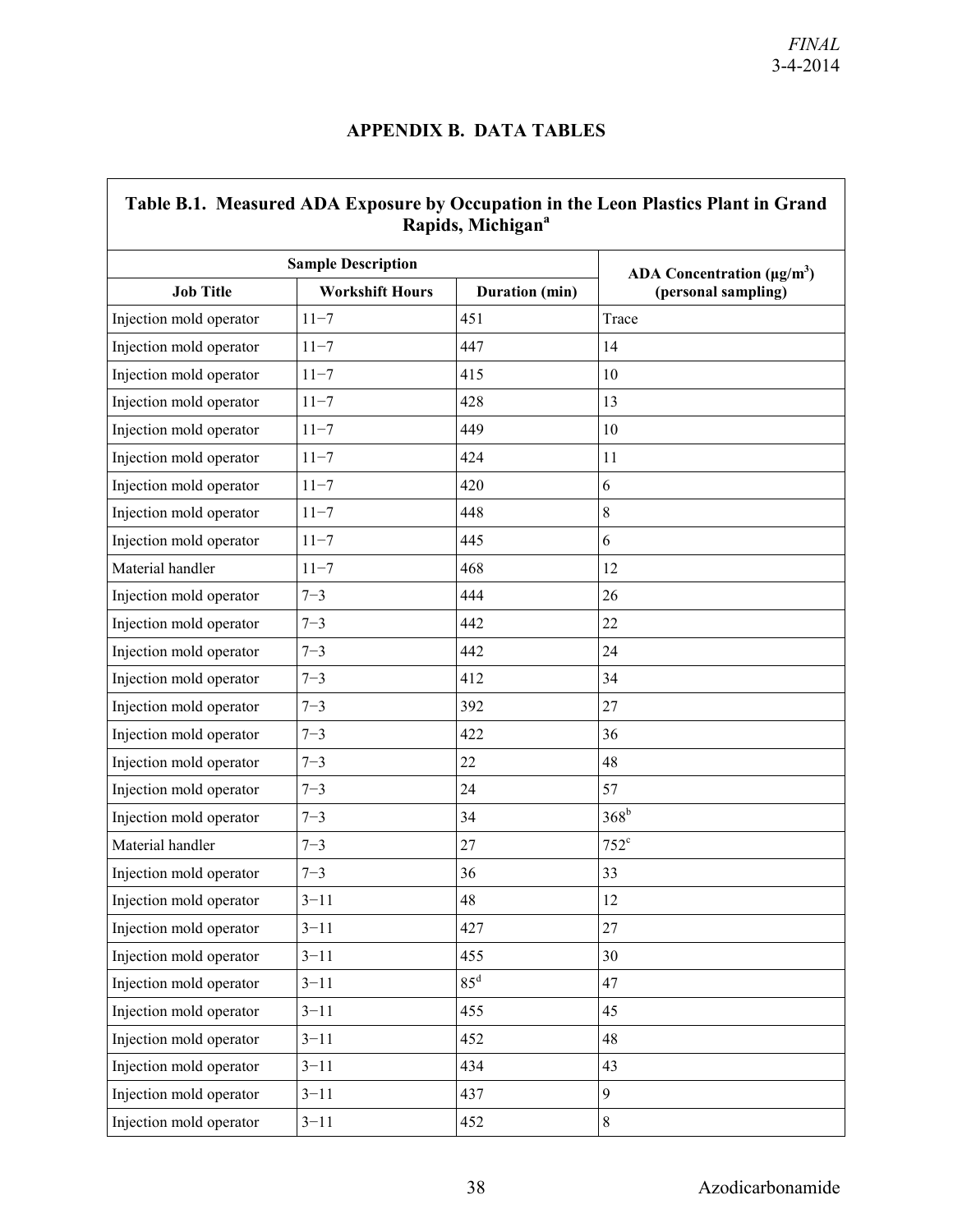# Table B.1. Measured ADA Exposure by Occupation in the Leon Plastics Plant in Grand **Rapids, Michigan<sup>a</sup>**

| <b>Sample Description</b> | ADA Concentration $(\mu g/m^3)$ |                |                     |
|---------------------------|---------------------------------|----------------|---------------------|
| Job Title                 | <b>Workshift Hours</b>          | Duration (min) | (personal sampling) |
| Injection mold operator   | $3 - 11$                        | 447            | 24                  |
| Material handler          | $3 - 11$                        | 436            |                     |

<sup>a</sup>NIOSH (1985).

bWork station was located across from the resin mixing area.

Worker mixed ADA with resins.

<sup>d</sup>Sample was terminated early due to the employee's refusal to continue wearing sampling pump.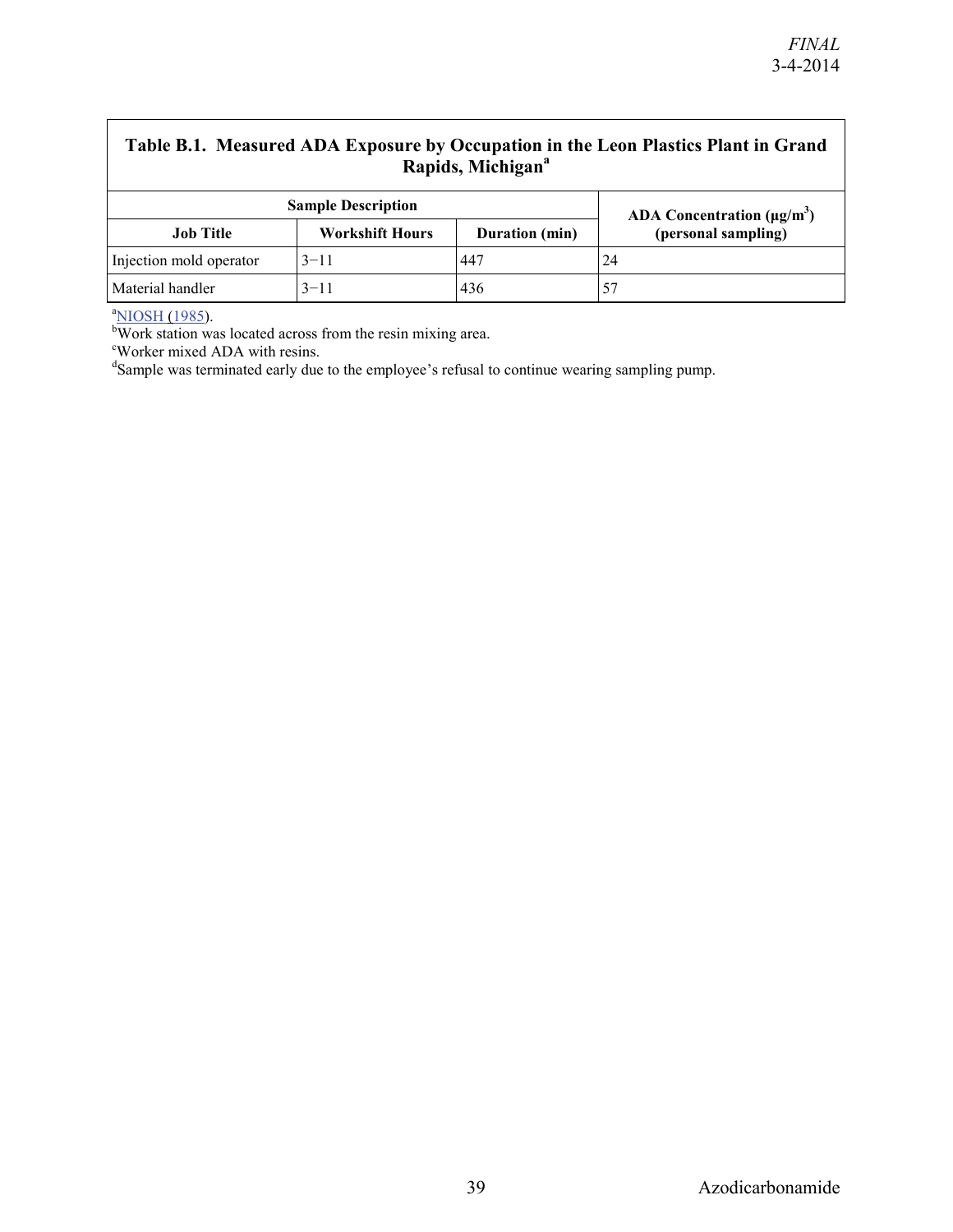| Table B.2. Symptoms Reported After Occupational Exposure to ADA in |  |
|--------------------------------------------------------------------|--|
| <b>Current Departments Versus Former Departments</b> <sup>a</sup>  |  |

| <b>Symptom</b>                      | % of Current Other<br>Department<br><b>Workers Reporting</b><br><b>Symptom</b><br>$(n = 93)$ | % of Current<br><b>Injection Mold</b><br><b>Workers Reporting</b><br>Symptom<br>$(n = 110)$ | <b>Odds Ratio (p-value)</b><br><b>Reported for Current</b><br>Department | <b>Odds Ratio (p-value)</b><br><b>Reported for Former</b><br>Departments <sup>b</sup> |  |  |
|-------------------------------------|----------------------------------------------------------------------------------------------|---------------------------------------------------------------------------------------------|--------------------------------------------------------------------------|---------------------------------------------------------------------------------------|--|--|
| Irritation <sup>c</sup>             | 34.4                                                                                         | 48.2                                                                                        | 1.77(0.04)                                                               | $5.25 \left( \leq 0.0001 \right)$                                                     |  |  |
| Cough                               | 31.2                                                                                         | 47.3                                                                                        | 1.98(0.02)                                                               | 2.83(0.03)                                                                            |  |  |
| Wheezing <sup>d</sup>               | 14.0                                                                                         | 30.9                                                                                        | 2.75(0.004)                                                              | 2.96(0.06)                                                                            |  |  |
| Shortness of<br>breath <sup>e</sup> | 20.4                                                                                         | 20.0                                                                                        | 0.97(0.99)                                                               | 2.87(0.03)                                                                            |  |  |
| Chest tightness <sup>f</sup>        | 15.1                                                                                         | 16.4                                                                                        | 1.11(0.80)                                                               | 1.45(0.55)                                                                            |  |  |
| Headache                            | 35.5                                                                                         | 50.0                                                                                        | 1.82(0.04)                                                               | 2.88(0.02)                                                                            |  |  |
| Skin rash                           | 18.3                                                                                         | 23.6                                                                                        | 1.38(0.35)                                                               | 1.34(0.59)                                                                            |  |  |

<sup>a</sup>Whitehead et al. (1987).

<sup>b</sup>Excludes current department.

Question asked "Did you have irritation or burning of the eyes, nose, or throat at least once per month while

working in (department name)?"<br><sup>d</sup>Questions asked about "wheezing or whistling sound in your chest apart from colds."<br>"Questions asked about "shortness of breath, difficulty catching your breath, or a smothering feeling."

fQuestions asked about "chest tightness or a sensation of a band around the chest."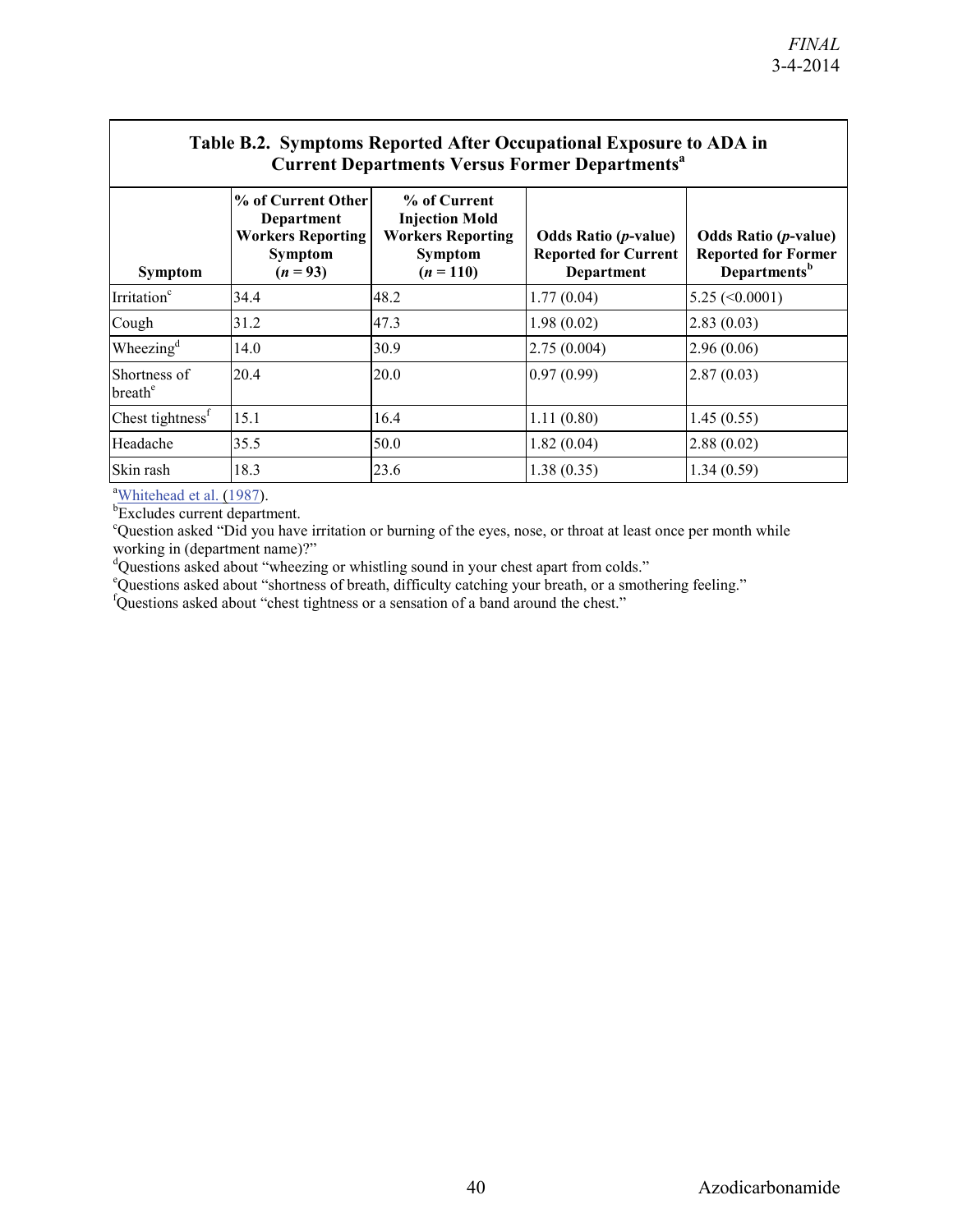| Table B.3. Symptoms Reported by Presence or Absence of Potentially Significant Exposure<br>to ADA in Injection Molding <sup>a,b</sup> |                                                      |                                     |                             |  |  |
|---------------------------------------------------------------------------------------------------------------------------------------|------------------------------------------------------|-------------------------------------|-----------------------------|--|--|
| Symptom                                                                                                                               | % Reporting, Unexposed<br>$(n = 34)$                 | % Reporting, Exposed<br>$(n = 136)$ | <b>Odds Ratio (p-value)</b> |  |  |
|                                                                                                                                       | ATS symptoms <sup>c</sup>                            |                                     |                             |  |  |
| Wheezing associated with:                                                                                                             |                                                      |                                     |                             |  |  |
| Shortness of breath 2.9                                                                                                               |                                                      | 19.1                                | 7.80(0.01)                  |  |  |
| Wheeze most days 11.8                                                                                                                 |                                                      | 19.1                                | 1.77(0.27)                  |  |  |
| Chronic bronchitis <sup>d</sup> 11.8                                                                                                  |                                                      | 31.6                                | 3.47(0.02)                  |  |  |
| Grade $2+$ dypsnea <sup>e</sup> 5.9                                                                                                   |                                                      | 12.5                                | 2.29(0.27)                  |  |  |
|                                                                                                                                       | Symptoms reported while working in injection molding |                                     |                             |  |  |
| Irritation                                                                                                                            | 38.2                                                 | 47.8                                | 1.48(0.21)                  |  |  |
| Cough                                                                                                                                 | 32.4                                                 | 41.9                                | 1.51(0.31)                  |  |  |
| Wheezing                                                                                                                              | 2.9                                                  | 33.1                                | 16.32(0.0001)               |  |  |
| Shortness of breath                                                                                                                   | 17.6                                                 | 20.6                                | 1.21(0.70)                  |  |  |
| Chest tightness                                                                                                                       | 2.9                                                  | 16.9                                | 6.72(0.02)                  |  |  |
| Headache                                                                                                                              | 35.3                                                 | 43.4                                | 1.40(0.25)                  |  |  |
| Skin rash                                                                                                                             | 17.6                                                 | 19.9                                | 1.16(0.49)                  |  |  |

# **Table B.3. Symptoms Reported by Presence or Absence of Potentially Significant Exposure**

<sup>a</sup>Whitehead et al. (1987).<br><sup>b</sup> Potentially significant exposure to ADA" defined as persons who worked in injection molding for 1 day or longer during the period from January 1, 1980, through 4 mo before the interview date.

 $\text{ATS}$  = American Thoracic Society; standard set of questions.

 $C$ ough or phlegm on most days for 3 mo of yr for 2 or more yr.

<sup>e</sup> Answered "yes" to "have to walk slower than other people of your age on level ground because of shortness of breath."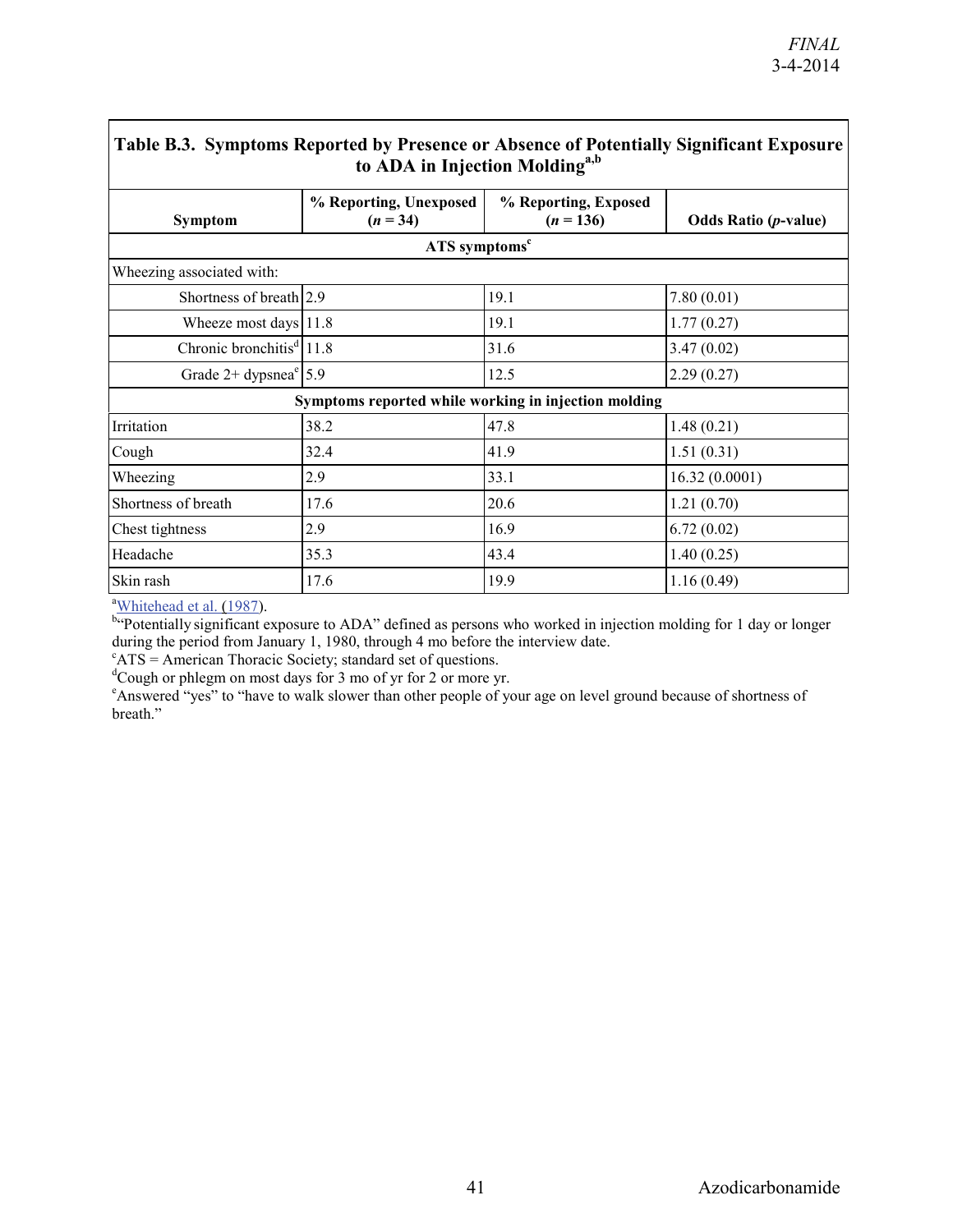| . <b>. .</b><br>Floor Plant in Lancaster, Pennsylvania <sup>a,b</sup> |                |                                              |                              |  |  |
|-----------------------------------------------------------------------|----------------|----------------------------------------------|------------------------------|--|--|
| <b>Sample Description</b>                                             |                | ADA Concentration $(mg/m3)$                  |                              |  |  |
| <b>Job Title</b>                                                      | Duration (min) | <b>Indirect Exposure</b> <sup>c</sup>        | Direct Exposure <sup>c</sup> |  |  |
|                                                                       |                | <b>Exposed workers (individual measures)</b> |                              |  |  |
| Leader                                                                | 346            | 0.01                                         | ND                           |  |  |
| Helper                                                                | 344            | 0.02                                         | ND                           |  |  |
| Grinder                                                               | 32             | $\rm ND$                                     | 3.8                          |  |  |
|                                                                       | 308            | 0.03                                         | $\rm ND$                     |  |  |
| Leader                                                                | 396            | BD                                           | $\rm ND$                     |  |  |
| Helper                                                                | 419            | Trace                                        | ND                           |  |  |
| Grinder                                                               | 56             | ND                                           | 12                           |  |  |
|                                                                       | 354            | BD                                           | ND                           |  |  |
| Grinder                                                               | 406            | Trace                                        | $\rm ND$                     |  |  |
| Grinder                                                               | 305            | ${\rm BD}$                                   | $\rm ND$                     |  |  |
| Helper                                                                | 311            | BD                                           | $\rm ND$                     |  |  |
| Leader                                                                | 304            | 0.02                                         | $\rm ND$                     |  |  |
| Grinder                                                               | 53             | $\rm ND$                                     | 0.15                         |  |  |
|                                                                       | 257            | 0.02                                         | ND                           |  |  |
| Leader                                                                | 354            | 0.01                                         | ND                           |  |  |
| Helper                                                                | 27             | $\rm ND$                                     | 4.8                          |  |  |
|                                                                       | 391            | 0.02                                         | ND                           |  |  |
| Leader                                                                | 397            | 0.01                                         | ND                           |  |  |
| Helper                                                                | 401            | 0.04                                         | $\rm ND$                     |  |  |
|                                                                       | 31             | $\rm ND$                                     | 4.8                          |  |  |
|                                                                       | 373            | 0.10                                         | ND                           |  |  |
| Leader                                                                | 388            | Trace                                        | ND                           |  |  |
| Helper                                                                | 385            | Trace                                        | $\rm ND$                     |  |  |
|                                                                       | 11             | ND                                           | 0.59                         |  |  |
|                                                                       | 353            | Trace                                        | $\rm ND$                     |  |  |
| Leader                                                                | 418            | BD                                           | $\rm ND$                     |  |  |
| Helper                                                                | 415            | ${\rm BD}$                                   | $\rm ND$                     |  |  |
|                                                                       | $\tau$         | $\rm ND$                                     | 0.63                         |  |  |
|                                                                       | 409            | Trace                                        | $\rm ND$                     |  |  |
| Leader                                                                | 426            | Trace                                        | $\rm ND$                     |  |  |
| Helper                                                                | 414            | ${\rm BD}$                                   | $\rm ND$                     |  |  |
|                                                                       | 21             | $\rm ND$                                     | 1.6                          |  |  |
|                                                                       | 330            | 0.03                                         | $\rm ND$                     |  |  |

# **Table B.4. Measured ADA Exposure by Occupation in an Armstrong World Industries**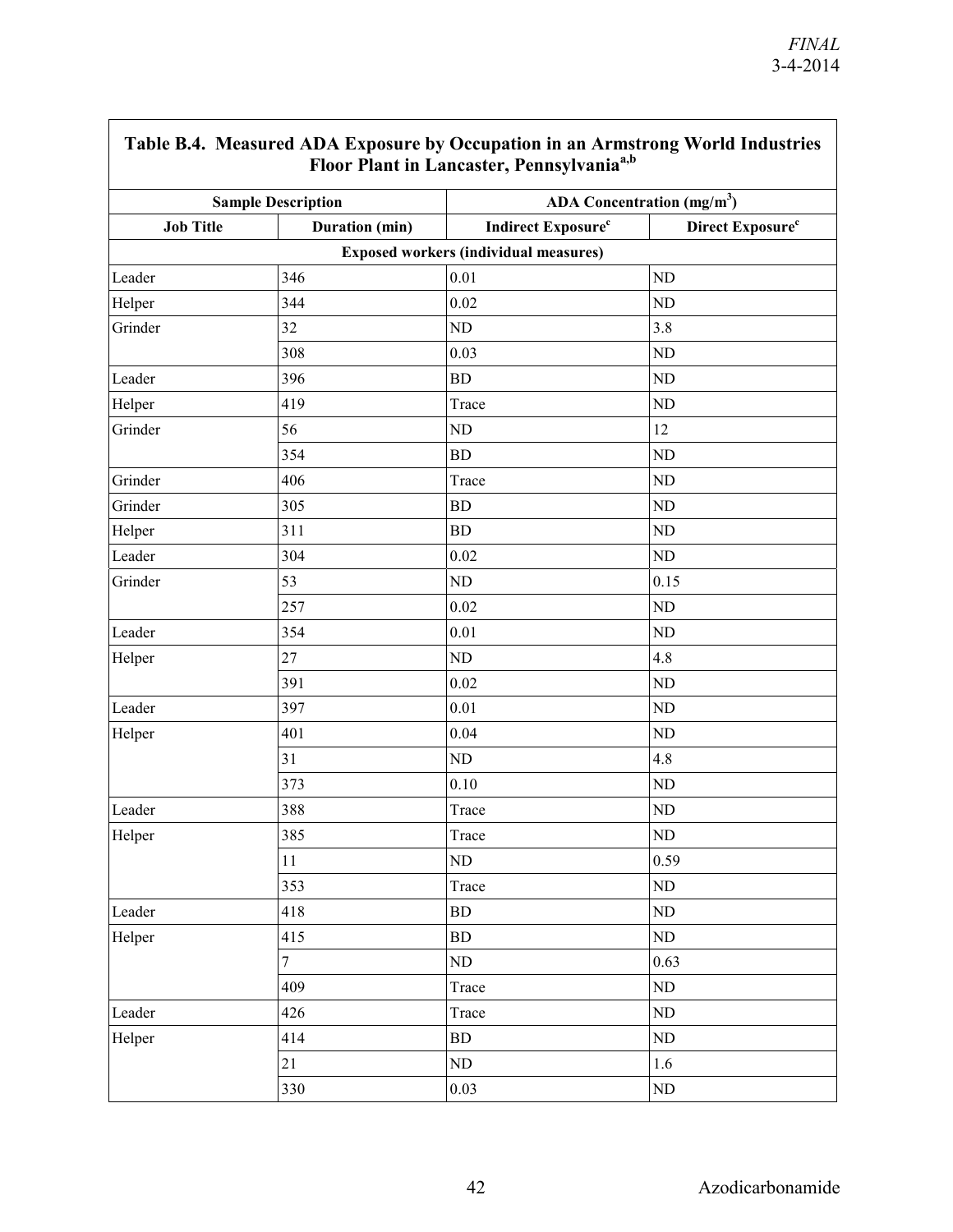| Table B.4. Measured ADA Exposure by Occupation in an Armstrong World Industries<br>Floor Plant in Lancaster, Pennsylvania <sup>a,b</sup> |                                                                        |                                       |                              |  |  |  |
|------------------------------------------------------------------------------------------------------------------------------------------|------------------------------------------------------------------------|---------------------------------------|------------------------------|--|--|--|
|                                                                                                                                          | <b>Sample Description</b>                                              |                                       | ADA Concentration $(mg/m3)$  |  |  |  |
| <b>Job Title</b>                                                                                                                         | Duration (min)                                                         | <b>Indirect Exposure</b> <sup>c</sup> | Direct Exposure <sup>c</sup> |  |  |  |
|                                                                                                                                          | Unexposed workers (coating and fusion department; individual measures) |                                       |                              |  |  |  |
| Coater operator                                                                                                                          | 423                                                                    | BD                                    | ND                           |  |  |  |
| Roll-up operator                                                                                                                         | 430                                                                    | Trace                                 | ND                           |  |  |  |
| Unroll operator                                                                                                                          | 415                                                                    | Trace                                 | ND                           |  |  |  |
| Roll-up operator                                                                                                                         | 421                                                                    | BD                                    | ND                           |  |  |  |
| Line Operator                                                                                                                            | 380                                                                    | Trace                                 | ND                           |  |  |  |
| Laborer                                                                                                                                  | 368                                                                    | BD                                    | ND                           |  |  |  |
| Roll-up operator                                                                                                                         | 363                                                                    | <b>BD</b>                             | ND                           |  |  |  |
| Leader                                                                                                                                   | 369                                                                    | BD                                    | ND                           |  |  |  |
| Coater operator                                                                                                                          | 414                                                                    | BD                                    | ND                           |  |  |  |
| Coater operator                                                                                                                          | 403                                                                    | BD                                    | ND                           |  |  |  |
| Unroll operator                                                                                                                          | 401                                                                    | BD                                    | ND                           |  |  |  |
| Roll-up operator                                                                                                                         | 397                                                                    | <b>BD</b>                             | ND                           |  |  |  |

## **Table B.4. Measured ADA Exposure by Occupation in an Armstrong**   $\mathbf{W}$  III  $\mathbf{I}$

<sup>a</sup> Ahrenholz et al. (1985).<br><sup>b</sup> Two workers who had combined indirect and direct exposure are not included in this table.

c Direct exposure: short-term exposure while handling the compound; indirect exposure: full-shift worker, working in the vicinity where ADA was used.

 $BD =$  below detection level;  $ND =$  no data.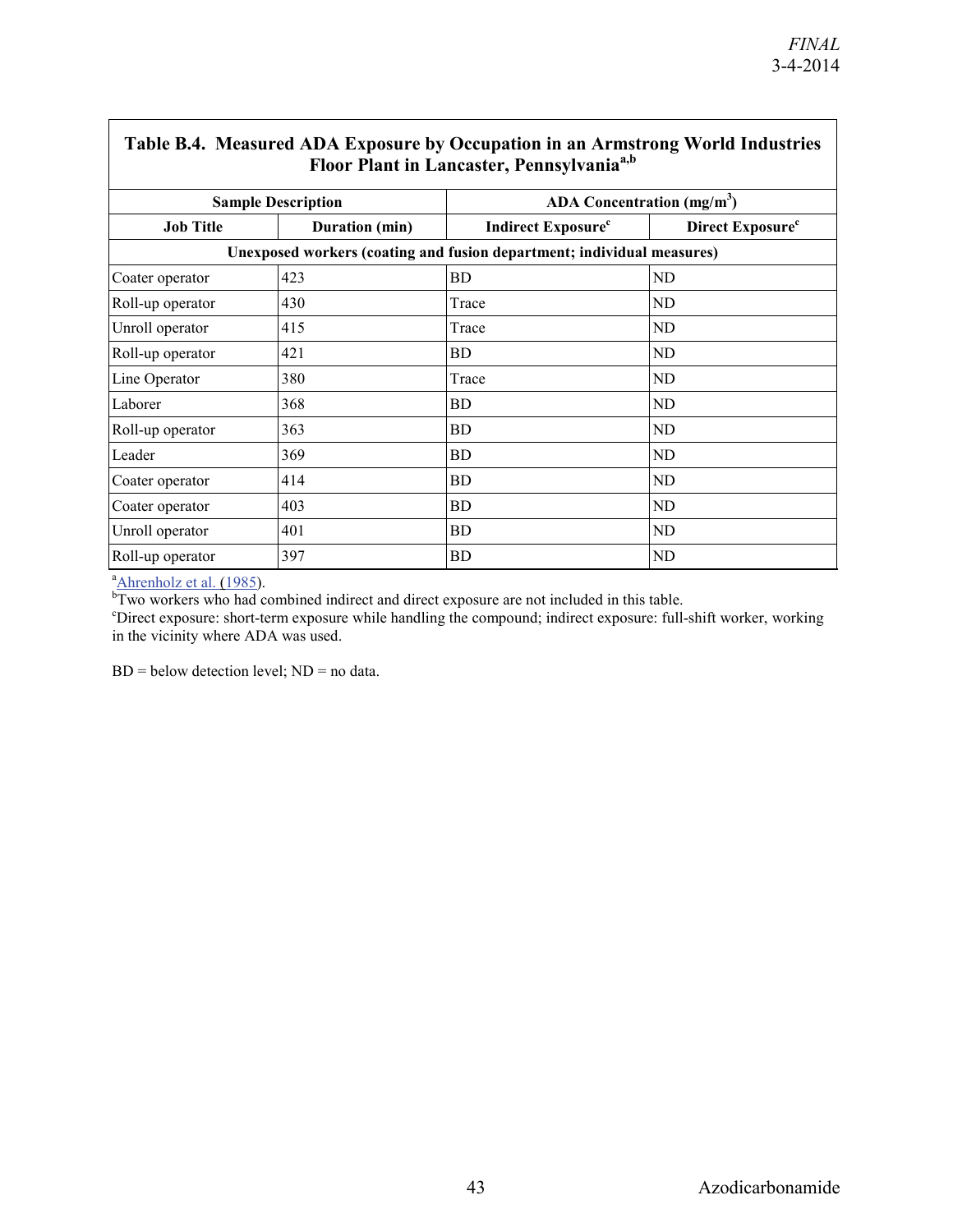| <b>Table B.S. Symptom Observations and Risk Calculations</b><br><b>After Occupational Exposure to ADA<sup>a</sup></b> |                           |                      |  |  |
|-----------------------------------------------------------------------------------------------------------------------|---------------------------|----------------------|--|--|
|                                                                                                                       | <b>Exposure Group</b>     |                      |  |  |
| <b>Observations</b>                                                                                                   | Ever Exposed <sup>b</sup> | <b>Never Exposed</b> |  |  |
| Number of participants examined                                                                                       | 30                        | 16                   |  |  |
| Number $(\%)$ of participants with lower respiratory tract symptoms                                                   | 18(60)                    | 1(6)                 |  |  |
| Risk ratio for lower respiratory tract symptoms                                                                       | $10*$                     |                      |  |  |
| Number $(\%)$ of participants with upper respiratory tract/eye symptoms                                               | 26(87)                    | 5(31)                |  |  |
| Risk ratio for upper respiratory tract/eye symptoms                                                                   | $2.8**$                   |                      |  |  |

## **Table B.5. Symptom Observations and Risk Calculations**

<sup>a</sup>Ahrenholz et al. (1985).

<sup>b</sup>The ever-exposed group included workers both directly and indirectly exposed to ADA.

 $*_{p} = 0.0004$ .  $*$ *\*p* = 0.0001.

# **Table B.6. 125I Uptake, Relative Thyroid Weight, Body Weight, and Protein-Bound Iodine a of Male Sprague-Dawley Rats After Dietary Exposure to ADA for 4 Weeks**

|                                                      | <b>Exposure Group,</b><br>% Diet (Adjusted Daily Dose, ADD, mg/kg-d) <sup>b</sup> |                             |  |
|------------------------------------------------------|-----------------------------------------------------------------------------------|-----------------------------|--|
| Parameter <sup>c</sup>                               | 0(0)                                                                              | 10(8,600)                   |  |
| Sample size                                          | 12                                                                                |                             |  |
| $^{125}$ I Uptake <sup>d</sup>                       | $42.42 \pm 3.86$                                                                  | $31.59 \pm 8.37 (74\%)$ *** |  |
| Relative thyroid weight (g per 100 g body weight)    | $14.8 \pm 2.3$                                                                    | $13.6 \pm 1.9$ (92%)        |  |
| Mean total body weight on last day of experiment (g) | $214 \pm 17$                                                                      | $200 \pm 17 (93\%)$         |  |

<sup>a</sup>Gafford et al. (1971).

<sup>b</sup>Calculated by reviewers using the average body weight provided in the study.<br><sup>e</sup>Velues expressed as mean  $\pm$  SD (% of control); % was calculated.

<sup>c</sup>Values expressed as mean  $\pm$  SD (% of control); % was calculated.<br><sup>d</sup>24-hr thyroidal <sup>125</sup>I uptake (%)  $\pm$  SD.

\*\*\*Statistically significant relative to controls, *p* < 0.001.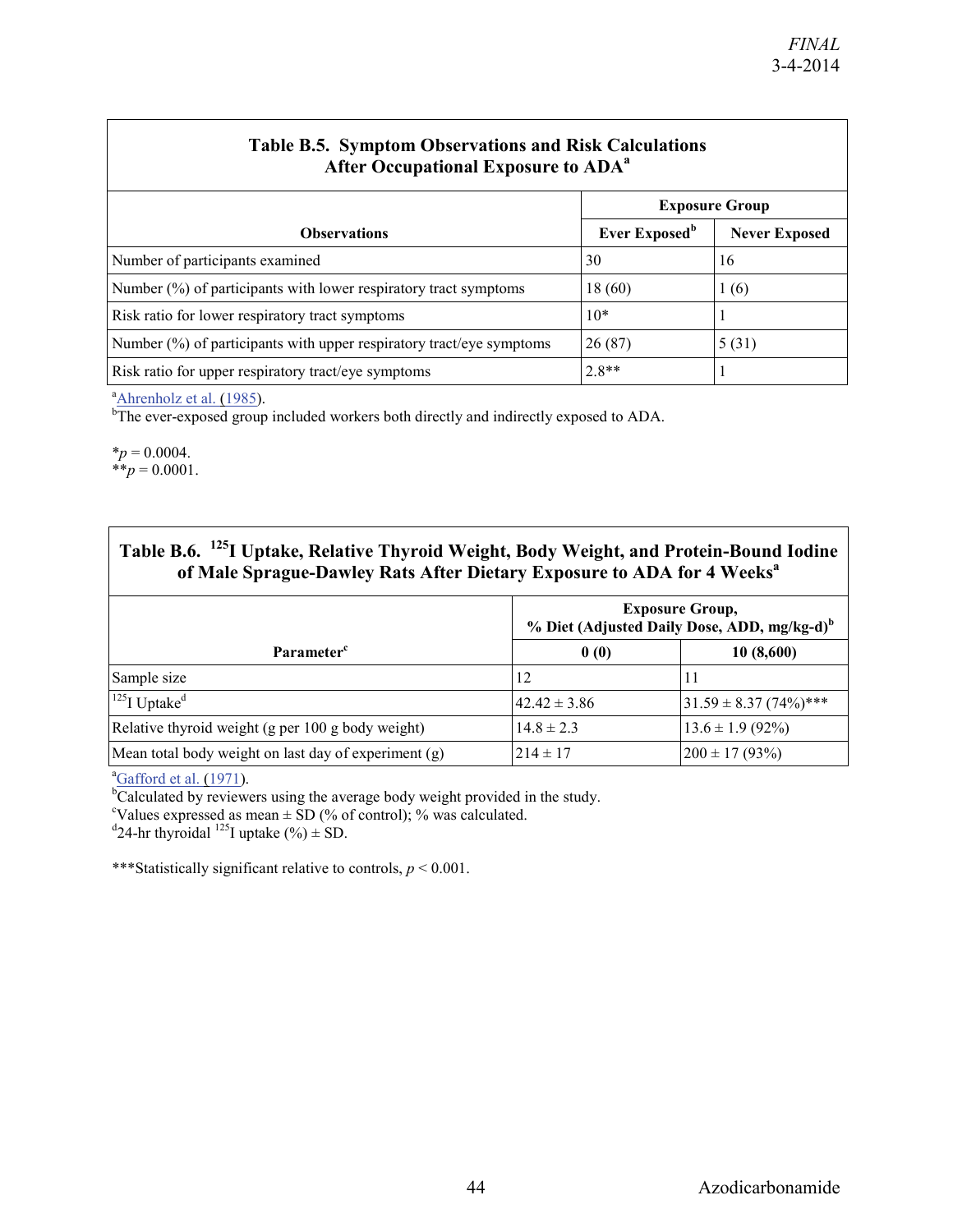٦

| Table B.7. Mean Reproduction and Lactation Data for<br>Three-Generation Reproductive Toxicity Study of ADA <sup>a</sup> |                                |                          |                                     |                                     |                      |                        |
|-------------------------------------------------------------------------------------------------------------------------|--------------------------------|--------------------------|-------------------------------------|-------------------------------------|----------------------|------------------------|
|                                                                                                                         | Dose Group (mg/kg-d, adjusted) |                          |                                     |                                     |                      |                        |
| Parameter <sup>b</sup>                                                                                                  | $0$ ppm<br>$(0)$ HADA          | 750 ppm<br>$(60.5)$ HADA | 2,370 ppm<br>(191.1)<br><b>HADA</b> | 7,500 ppm<br>(604.7)<br><b>HADA</b> | $0$ ppm<br>$(0)$ ADA | $100$ ppm<br>$(8)$ ADA |
|                                                                                                                         |                                |                          | F0 generation                       |                                     |                      |                        |
| Average # pups                                                                                                          |                                |                          |                                     |                                     |                      |                        |
| At birth $8.3$                                                                                                          |                                | 7.8(94)                  | 9.2(111)                            | 9.7(117)                            | 8.8                  | 8.7(99)                |
| At weaning 6.5                                                                                                          |                                | 6.8(105)                 | 7.8(120)                            | 7.6(117)                            | 8.0                  | 7.5(94)                |
| Average pup<br>weight at 21 d                                                                                           | 49.5                           | 47.3 (96)                | 50.2(101)                           | 50.8 (103)                          | 44.5                 | 44.3 (100)             |
| Fertility index <sup>c</sup>                                                                                            | 57                             | 64 (112)                 | 72 (126)                            | 40 (70)                             | 88                   | 80 (91)                |
| Gestation index <sup>d</sup>                                                                                            | 100                            | 100(100)                 | 100(100)                            | 100(100)                            | 96                   | 94 (98)                |
| Viability index <sup>e</sup>                                                                                            | 68                             | 70 (103)                 | 67 (99)                             | 84 (124)                            | 84                   | 86 (102)               |
| Lactation index <sup>f</sup>                                                                                            | 89                             | 89 (100)                 | 85 (96)                             | 88 (99)                             | 84                   | 85 (101)               |
|                                                                                                                         |                                |                          | F1 generation                       |                                     |                      |                        |
| Average # pups                                                                                                          |                                |                          |                                     |                                     |                      |                        |
| At birth $9.5$                                                                                                          |                                | 9.9(105)                 | 9.8(103)                            | 9.7(102)                            | 10.0                 | 10.1(101)              |
| At weaning 7.2                                                                                                          |                                | 7.9(110)                 | 8.6 (119)                           | 8.3(115)                            | 8.2                  | 8.3(101)               |
| Average pup<br>weight at 21 d                                                                                           | 45.0                           | 49.0 (109)               | 44.0 (98)                           | 46.7 (104)                          | 46.3                 | 47.7 (103)             |
| Fertility index <sup>c</sup>                                                                                            | 95                             | 90 (95)                  | 70 (74)                             | 85 (89)                             | 90                   | 65(72)                 |
| Gestation index <sup>d</sup>                                                                                            | 95                             | 94 (99)                  | 100(105)                            | 100(105)                            | 100                  | 100(100)               |
| Viability index <sup>e</sup>                                                                                            | 62                             | 80 (129)                 | 83 (134)                            | 82 (132)                            | 80                   | 73 (91)                |
| Lactation index <sup>f</sup>                                                                                            | 88                             | 95 (108)                 | 96 (109)                            | 92 (105)                            | 91                   | 96 (105)               |
| F2 generation                                                                                                           |                                |                          |                                     |                                     |                      |                        |
| Average # pups                                                                                                          |                                |                          |                                     |                                     |                      |                        |
| At birth $9.3$                                                                                                          |                                | 8.4(90)                  | 7.8(84)                             | 9.1(98)                             | 9.4                  | 9.5(101)               |
| At weaning $6.6$                                                                                                        |                                | 6.0(91)                  | 6.7(102)                            | 7.9(120)                            | 8.0                  | 7.9 (99)               |
| Average pup<br>weight at 21 d                                                                                           | 47.1                           | 47.4 (101)               | 46.4 (99)                           | 45.5 (97)                           | 44.2                 | 40.0 (90)              |
| Fertility index <sup>c</sup>                                                                                            | 90                             | 80 (89)                  | 95 (106)                            | 90 (100)                            | 95                   | 90 (95)                |
| Gestation index <sup>d</sup>                                                                                            | 100                            | 94 (94)                  | 100(100)                            | 100(100)                            | 100                  | 95 (95)                |
| Viability index <sup>e</sup>                                                                                            | 60                             | 60(100)                  | 72 (120)                            | 82 (137)                            | 84                   | 85 (101)               |
| Lactation index <sup>f</sup>                                                                                            | 93                             | 99 (106)                 | 99 (106)                            | 99 (106)                            | 96                   | 98 (102)               |

<sup>a</sup>Oser et al. (1965).

<sup>b</sup>Parameters presented as mean (% of controls); based on 50 matings per group in F0 and 20 matings per group in F1 and  $F2$ .

 ${}^{\circ}$ Pregnancies ÷ matings × 100 (%).

<sup>d</sup>Litters born ÷ pregnancies × 100 (%).

Pups surviving at 4 d ÷ pups born  $\times$  100 (%).<br>found we wanted ÷ pups at 4 d  $\times$  100 (%).

Pups weaned  $\div$  pups at 4 d  $\times$  100 (%).

HADA = biurea, metabolite of ADA parent compound.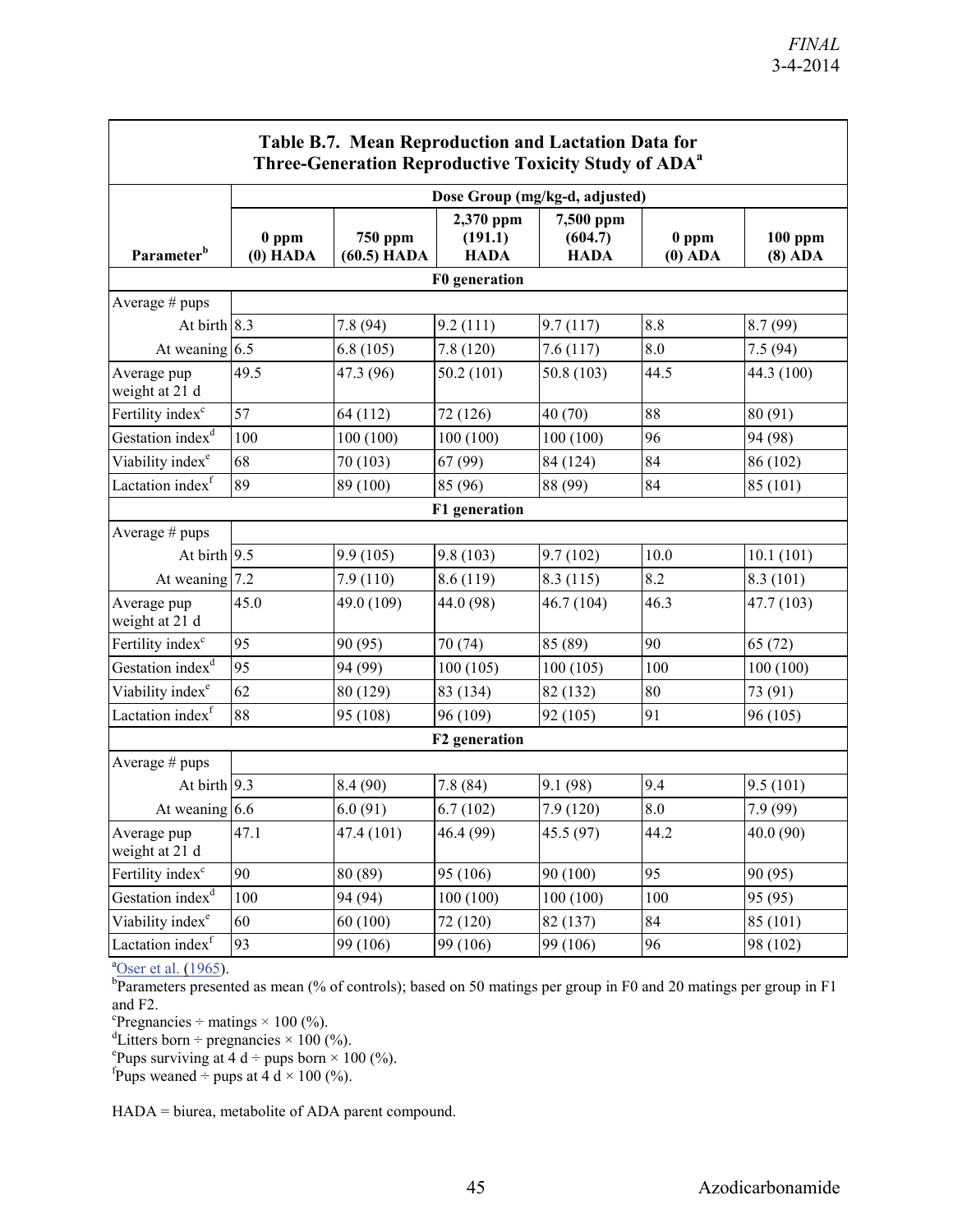## **APPENDIX C. BMD OUTPUTS**

<span id="page-49-0"></span>BMDS was not run on any of the studies in the database because data were unsuitable.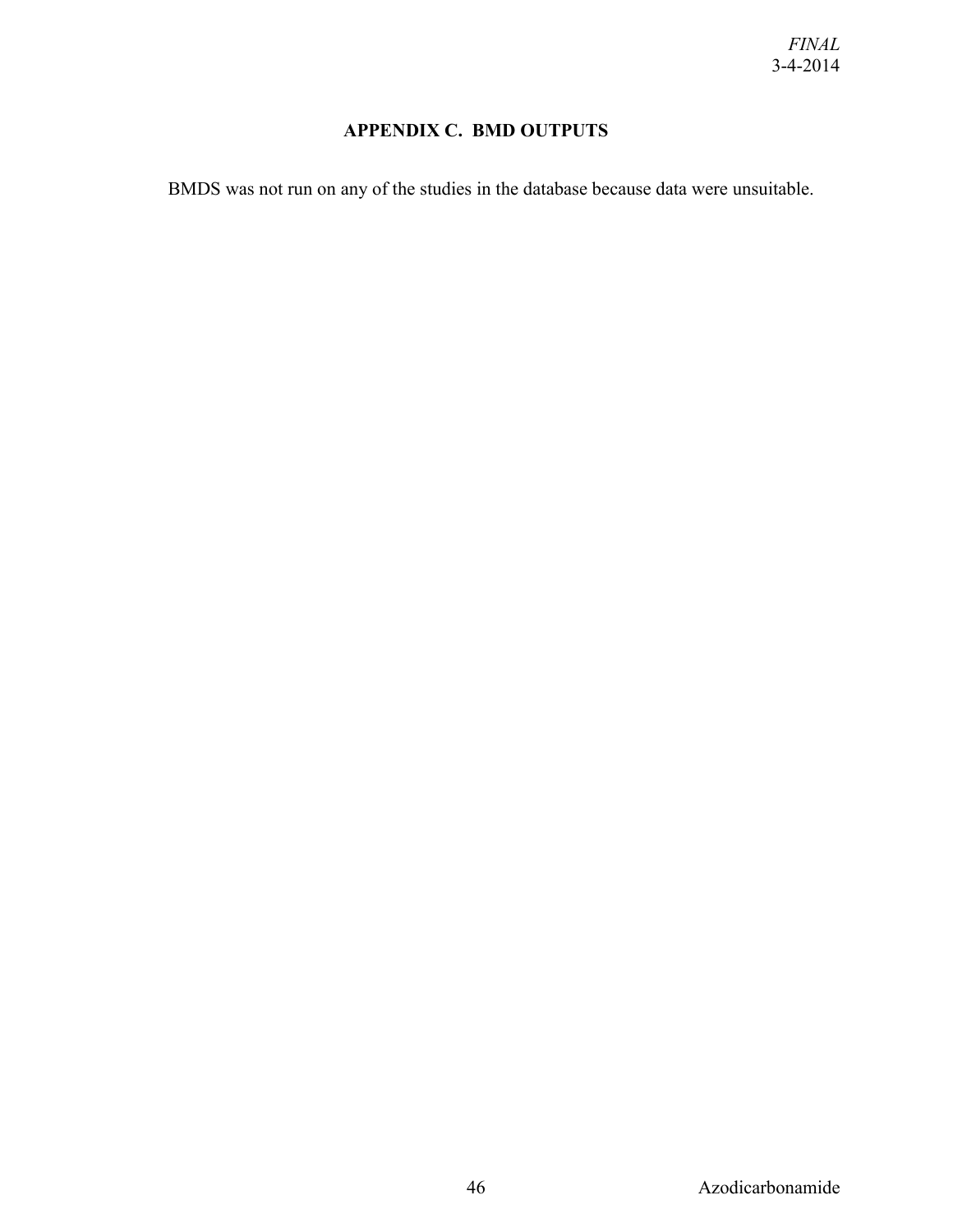#### **APPENDIX D. REFERENCES**

- <span id="page-50-0"></span>[ACGIH](http://hero.epa.gov/index.cfm?action=search.view&reference_id=1798797) (American Conference of Governmental Industrial Hygienists). (2013). 2013 TLVs and BEIs. Based on documentation of the threshold limit values for chemical substances and physical agents and biological exposure indices. Cincinnati, OH.
- [Ahrenholz, SH; Morawetz, J; Liss, G.](http://hero.epa.gov/index.cfm?action=search.view&reference_id=786154) (1985). Health hazard evaluation report. (HETA834511547). Cincinnati, OH: National Institute for Occupational Safety and Health.<http://www.ntis.gov/search/product.aspx?ABBR=PB86105582>
- [ATSDR](http://hero.epa.gov/index.cfm?action=search.view&reference_id=1798743) (Agency for Toxic Substances and Disease Registry). (2013). Minimal risk levels (MRLs) for hazardous substances. Atlanta, GA: Agency for Toxic Substnaces and Disease Registry. Retrieved from<http://www.atsdr.cdc.gov/mrls/index.asp>
- [Cal/EPA](http://hero.epa.gov/index.cfm?action=search.view&reference_id=783987) (California Environmental Protection Agency). OEHHA toxicity criteria database. Sacramento, CA: Office of Environmental Health Hazard Assessment. [http://www.oehha.ca.gov/tcdb/.](http://www.oehha.ca.gov/tcdb/) Accessed on 1-28-2014.
- [Cal/EPA](http://hero.epa.gov/index.cfm?action=search.view&reference_id=2215636) (California Environmental Protection Agency). (2011). Hot spots unit risk and cancer potency values. Appendix A. Sacramento, CA: Office of Environmental Health Hazard Assessment. [http://www.oehha.ca.gov/air/hot\\_spots/tsd052909.html](http://www.oehha.ca.gov/air/hot_spots/tsd052909.html)
- [Cal/EPA](http://hero.epa.gov/index.cfm?action=search.view&reference_id=2224357) (California Environmental Protection Agency). (2014a). All OEHHA acute, 8-hour and chronic reference exposure levels (chRELs) as of January 2014. Sacramento, CA: Office of Environmental Health Hazard Assessment.<http://www.oehha.ca.gov/air/allrels.html>
- [Cal/EPA](http://hero.epa.gov/index.cfm?action=search.view&reference_id=2224356) (California Environmental Protection Agency). (2014b). Chemicals known to the state to cause cancer or reproductive toxicity, January 3, 2014 (Proposition 65 list). Sacramento, CA: Office Of Environmental Health Hazard Assessment. [http://oehha.ca.gov/prop65/prop65\\_list/Newlist.html](http://oehha.ca.gov/prop65/prop65_list/Newlist.html)
- [Cary, R; Dobson, S; Ball, E.](http://hero.epa.gov/index.cfm?action=search.view&reference_id=786169) (1999). Concise international chemical assessment document 16: Azodicarbonamide. Geneva: World Health Organization.
- [Ferris, BG; Peters, JM; Burgess, WA; Cherry, RB.](http://hero.epa.gov/index.cfm?action=search.view&reference_id=786266) (1977). Apparent effect of an azodicarbonamide on the lungs. A preliminary report. J Occup Med 19: 424-425.
- [Gafford, FH; Sharry, PM; Pittman, JA, Jr.](http://hero.epa.gov/index.cfm?action=search.view&reference_id=786163) (1971). Effect of azodicarbonamide (1,1' azobisformamide) on thyroid function. J Clin Endocrinol Metab 32: 659-662. <http://dx.doi.org/10.1210/jcem-32-5-659>
- [Gerlach, RF; Medinsky, MA; Hobbs, CH; Bice, DE; Bechtold, WE; Cheng, YS; Gillett, NA;](http://hero.epa.gov/index.cfm?action=search.view&reference_id=786270)  [Birnbaum, LS; Mauderly, JL.](http://hero.epa.gov/index.cfm?action=search.view&reference_id=786270) (1989). Effect of four-week repeated inhalation exposure to unconjugated azodicarbonamide on specific and non-specific airway sensitivity of the guinea pig. J Appl Toxicol 9: 145-153.<http://dx.doi.org/10.1002/jat.2550090303>
- [Hachiya, N.](http://hero.epa.gov/index.cfm?action=search.view&reference_id=1576915) (1987). Evaluation of chemical genotoxicity by a series of short term tests. Akita Igaku 14: 269-292.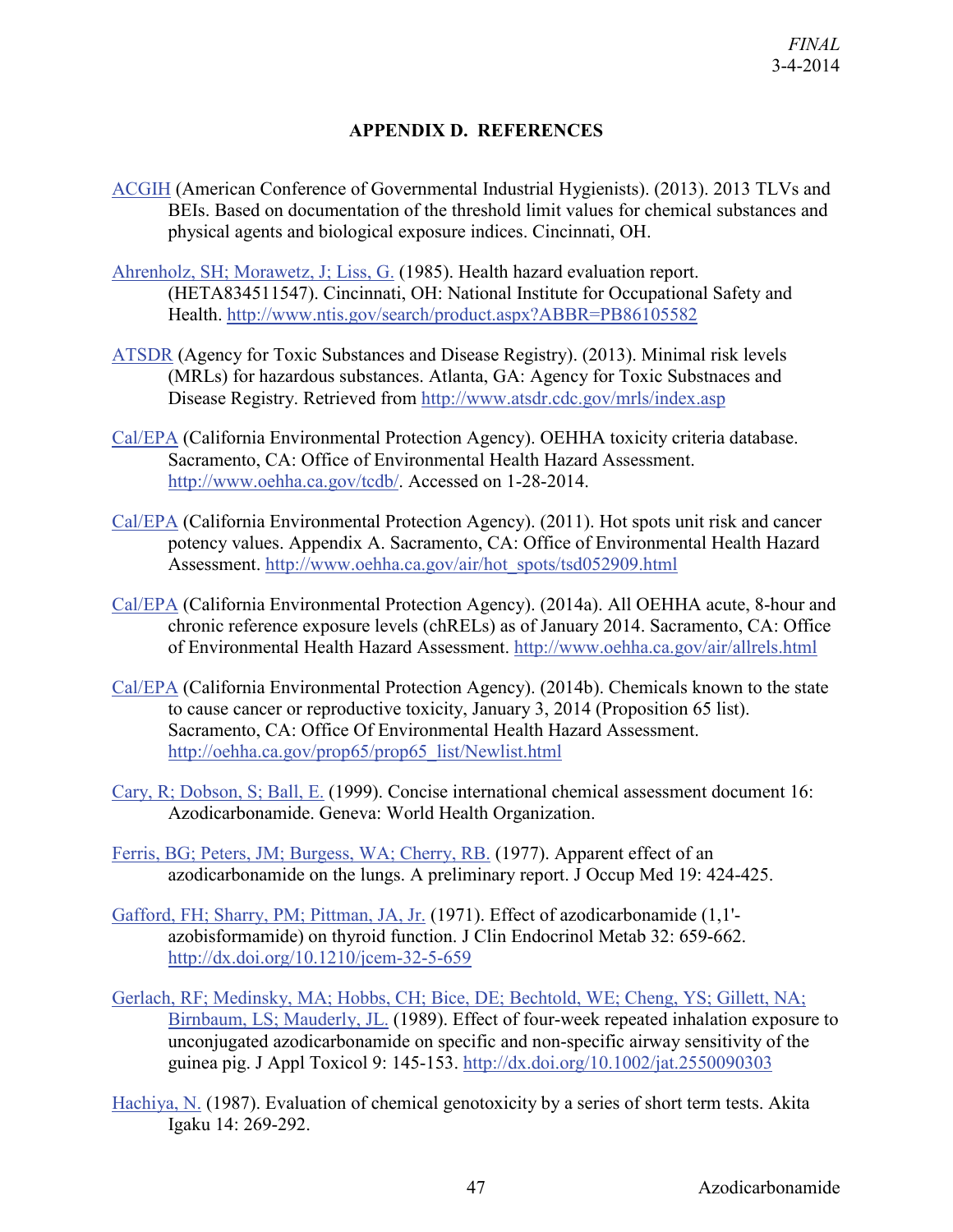- [IARC](http://hero.epa.gov/index.cfm?action=search.view&reference_id=1770074) (International Agency for Research on Cancer). (2013). Bitumens and bitumen emissions, and some N- and S-heterocyclic polycyclic aromatic hydrocarbons. IARC monographs on the evaluation of carcinogenic risks to humans, vol 103. Geneva, Switzerland: WHO. <http://monographs.iarc.fr/ENG/Monographs/vol103/mono103.pdf>
- [IRDC](http://hero.epa.gov/index.cfm?action=search.view&reference_id=807171) (International Research & Development Corporation). (1982a). Acute inhalation toxicity test with azodicarbonamide in mice [unpublished report]. (5703-111). Research Triangle Park, NC: National Institutes of Health, U.S. Department of Health and Human Services.
- [IRDC](http://hero.epa.gov/index.cfm?action=search.view&reference_id=807167) (International Research & Development Corporation). (1982b). Acute inhalation toxicity test with azodicarbonamide in rats. (5703-115). Research Triangle Park, NC: National Institutes of Health.
- [Kim, CW; Cho, JH; Leem, JH; Ryu, JS; Lee, HL; Hong, YC.](http://hero.epa.gov/index.cfm?action=search.view&reference_id=786164) (2004). Occupational asthma due to azodicarbonamide. Yonsei Med J 45: 325-329.
- [Malo, JL; Pineau, L; Cartier, A.](http://hero.epa.gov/index.cfm?action=search.view&reference_id=786275) (1985). Occupational asthma due to azobisformamide. Clin Allergy 15: 261-264.<http://dx.doi.org/10.1111/j.1365-2222.1985.tb02283.x>
- [Medinsky, MA; Bechtold, WE; Birnbaum, LS; Bond, JA; Burt, DG; Cheng, YS; Gillett, NA;](http://hero.epa.gov/index.cfm?action=search.view&reference_id=786271)  [Gulati, DK; Hobbs, CH; Pickrell, JA.](http://hero.epa.gov/index.cfm?action=search.view&reference_id=786271) (1990). Effect of inhaled azodicarbonamide on F344/N rats and B6C3F1 mice with 2-week and 13-week inhalation exposures. Fundam Appl Toxicol 15: 308-319. [http://dx.doi.org/10.1016/0272-0590\(90\)90057-Q](http://dx.doi.org/10.1016/0272-0590(90)90057-Q)
- [Mortelmans, K; Haworth, S; Lawlor, T; Speck, W; Tainer, B; Zeiger, E.](http://hero.epa.gov/index.cfm?action=search.view&reference_id=7315) (1986). Salmonella mutagenicity tests: II. Results from the testing of 270 chemicals. Environ Mutagen 8: 1- 119.<http://dx.doi.org/10.1002/em.2860080702>
- [NIH](http://hero.epa.gov/index.cfm?action=search.view&reference_id=1577212) (National Institutes of Health). (2011). Healthy environments: a compilation of substances linked to asthma. Prepared for NIH by Perkins + Will, New York, NY. [http://transparency.perkinswill.com/assets/whitepapers/NIH\\_AsthmaReport\\_2012.pdf](http://transparency.perkinswill.com/assets/whitepapers/NIH_AsthmaReport_2012.pdf)
- [NIOSH](http://hero.epa.gov/index.cfm?action=search.view&reference_id=786537) (National Institute for Occupational Safety and Health). (1985). Health Hazard Evaluation Report HETA 83-156-1622, Leon Plastics, Grand Rapids, Michigan. (HETA831561622). Atlanta, GA. <http://www.ntis.gov/search/product.aspx?ABBR=PB89143200>
- [NIOSH](http://hero.epa.gov/index.cfm?action=search.view&reference_id=1788713) (National Institute for Occupational Safety and Health). (2010). NIOSH pocket guide to chemical hazards. Index of chemical abstracts service registry numbers (CAS No.). Atlanta, GA: Center for Disease Control and Prevention, U.S. Department of Health, Education and Welfare.<http://www.cdc.gov/niosh/npg/npgdcas.html>
- [NLM](http://hero.epa.gov/index.cfm?action=search.view&reference_id=783990) (National Institutes of Health, National Library of Medicine). (2011). Hazardous Substances Data Bank (HSDB). Bethesda, MD. [http://toxnet.nlm.nih.gov](http://toxnet.nlm.nih.gov/)
- [Normand, JC; Grange, F; Hernandez, C; Ganay, A; Davezies, P; Bergeret, A; Prost, G.](http://hero.epa.gov/index.cfm?action=search.view&reference_id=786273) (1989). Occupational asthma after exposure to azodicarbonamide: report of four cases. Br J Ind Med 46: 60-62.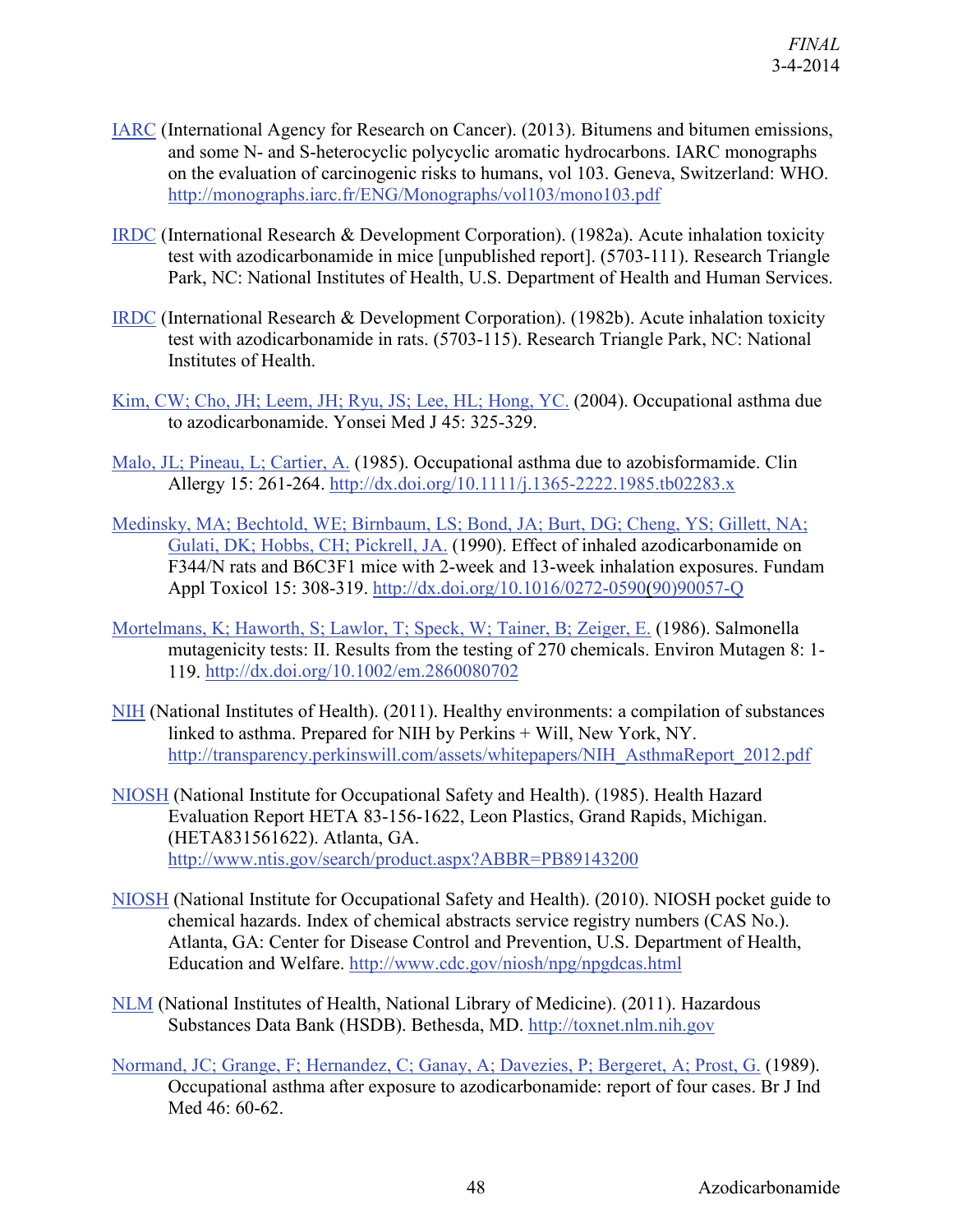- [NTP](http://hero.epa.gov/index.cfm?action=search.view&reference_id=737606) (National Toxicology Program). (2011). Report on carcinogens: Twelfth edition (12th ed.). Research Triangle Park, NC.<http://ntp.niehs.nih.gov/ntp/roc/twelfth/roc12.pdf>
- [Oser, BL; Oser, M; Morgareidge, K; Sternberg, SS.](http://hero.epa.gov/index.cfm?action=search.view&reference_id=786166) (1965a, b, c, d,e). Studies of the safety of azodicarbonamide as a flour-maturing agent. Toxicol Appl Pharmacol 7: 445-472.
- [OSHA](http://hero.epa.gov/index.cfm?action=search.view&reference_id=670067) (Occupational Safety & Health Administration). (2006). Table Z-1 limits for air contaminants. Occupational Safety and Health Administration. [http://www.osha.gov/pls/oshaweb/owadisp.show\\_document?p\\_table=STANDARDS&p\\_](http://www.osha.gov/pls/oshaweb/owadisp.show_document?p_table=STANDARDS&p_id=9992) [id=9992](http://www.osha.gov/pls/oshaweb/owadisp.show_document?p_table=STANDARDS&p_id=9992)
- [OSHA](http://hero.epa.gov/index.cfm?action=search.view&reference_id=1798501) (Occupational Safety & Health Administration). (2011). Air contaminants: occupational safety and health standards for shipyard employment, subpart Z, toxic and hazardous substances. (OSHA Standard 1915.1000). Washington, DC: U.S. Department of Labor. [http://www.osha.gov/pls/oshaweb/owadisp.show\\_document?p\\_table=STANDARDS&p\\_](http://www.osha.gov/pls/oshaweb/owadisp.show_document?p_table=STANDARDS&p_id=10286)  $id=10286$
- [Pharmakon Research International](http://hero.epa.gov/index.cfm?action=search.view&reference_id=999182) (Pharmakon Research International, Inc.). (1984a). Ames salmonella/microsome plate test (EPA/OECD). PH 301-UN-004-84. Celogen AZ-130: Unpublished report submitted to Uniroyal Chemical Company. (FYI-AX-0484-0308). Middlebury, CN: Pharmakon Research International, Inc.
- [Pharmakon Research International](http://hero.epa.gov/index.cfm?action=search.view&reference_id=999194) (Pharmakon Research International, Inc.). (1984b). CHO/HGPRT mammalian cell forward gene mutation assay. PH 314-UN-003-84 Celogen AZ: Unpublished report submitted to Uniroyal Chemical Company. (FYI-AX-0484-0308). Middlebury, CN: Pharmakon Research International, Inc.
- [Pharmakon Research International](http://hero.epa.gov/index.cfm?action=search.view&reference_id=999204) (Pharmakon Research International, Inc.). (1984c). Micronucleus test (MNT) OECD. PH-309A-UN-003-84. Celogen AZ-130: Unpublished report submitted to Uniroyal Chemical Company. (FYI-AX-0484-0308). Middlebury, CN: Pharmakon Research International, Inc.
- [Pharmakon Research International](http://hero.epa.gov/index.cfm?action=search.view&reference_id=999197) (Pharmakon Research International, Inc.). (1984d). Rat hepatocyte primary culture/DNA repair test. PH 311-UN-003-84. Celogen AZ-130: Unpublished report submitted to Uniroyal Chemical Company. (FYI-AX-0484-0308). Middlebury, CN: Pharmakon Research International, Inc.
- [Slovak, AJ.](http://hero.epa.gov/index.cfm?action=search.view&reference_id=786274) (1981). Occupational asthma caused by a plastics blowing agent, azodicarbonamide. Thorax 36: 906-909.
- [U.S. EPA](http://hero.epa.gov/index.cfm?action=search.view&reference_id=192196) (U.S. Environmental Protection Agency). Integrated risk information system (IRIS). Washington, DC: U.S. Environmental Protection Agency, IRIS. Retrieved from [http://www.epa.gov/iris/index.html.](http://www.epa.gov/iris/index.html) Accessed on 1-28-2014.
- [U.S. EPA](http://hero.epa.gov/index.cfm?action=search.view&reference_id=64560) (U.S. Environmental Protection Agency). (1988). Recommendations for and documentation of biological values for use in risk assessment. (EPA/600/6-87/008). Cincinnati, OH: U.S. Environmental Protection Agency, National Center for Environmental Assessment.<http://cfpub.epa.gov/ncea/cfm/recordisplay.cfm?deid=34855>